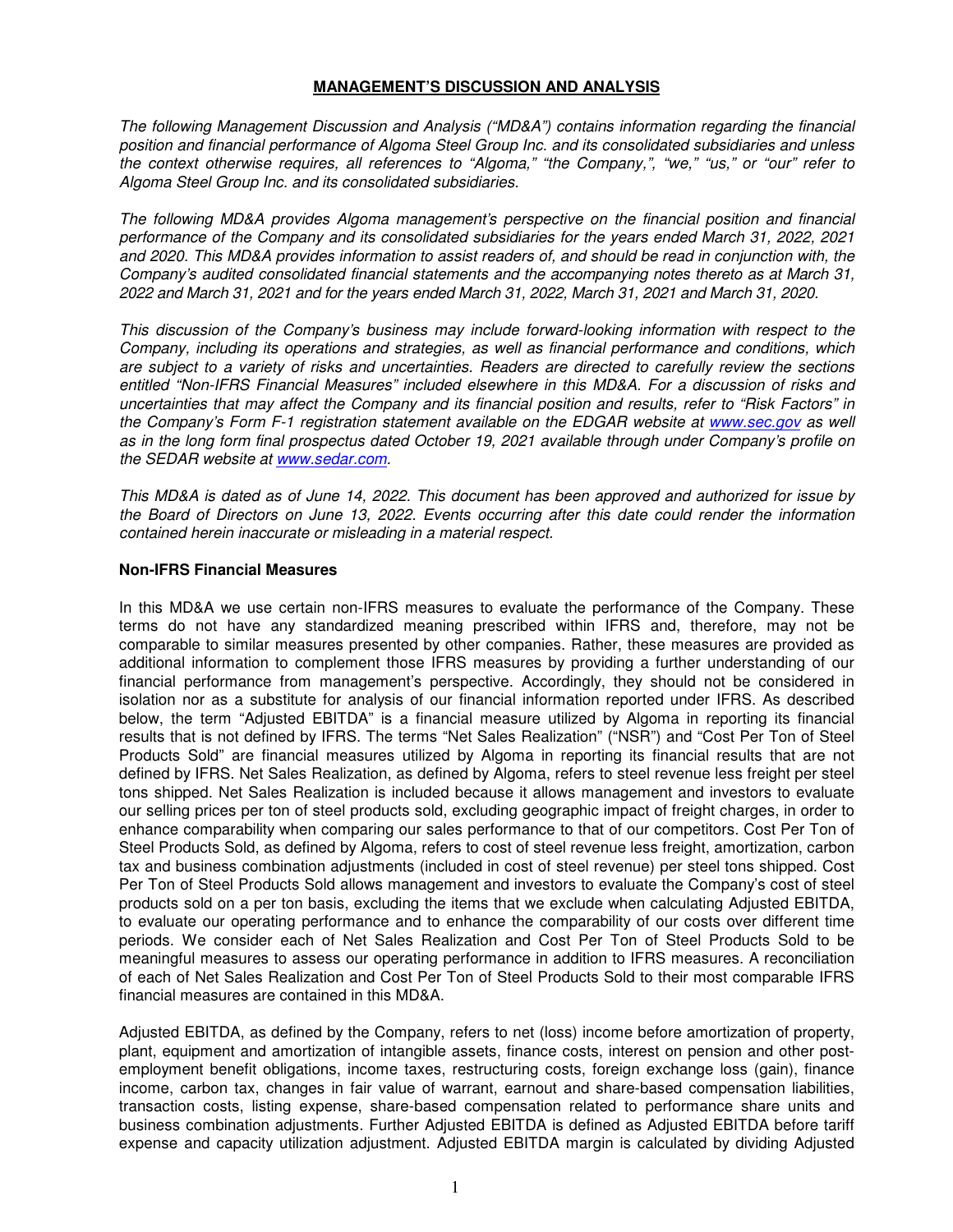EBITDA by revenue for the corresponding period, and Further Adjusted EBITDA margin is calculated by dividing Further Adjusted EBITDA by revenue for the corresponding period. Adjusted EBITDA per ton is calculated by dividing Adjusted EBITDA by tons of steel products sold for the corresponding period, and Further Adjusted EBITDA per ton is calculated by dividing Further Adjusted EBITDA by tons of steel products sold for the corresponding period. Adjusted EBITDA and Further Adjusted EBITDA are not intended to represent cash flow from operations, as defined by IFRS, and should not be considered as alternatives to net profit (loss) from operations, or any other measure of performance prescribed by IFRS. Adjusted EBITDA and Further Adjusted EBITDA, as defined and used by the Company, may not be comparable to Adjusted EBITDA and Further Adjusted EBITDA as defined and used by other companies. We consider Adjusted EBITDA and Further Adjusted EBITDA to be meaningful measures to assess our operating performance in addition to IFRS measures. These measures are included because we believe it can be useful in measuring our operating performance and our ability to expand our business and provide management and investors with additional information for comparison of our operating results across different time periods and to the operating results of other companies. Adjusted EBITDA and Further Adjusted EBITDA are also used by analysts and our lenders as measures of our financial performance. In addition, we consider Adjusted EBITDA margin, Adjusted EBITDA per ton, Further Adjusted EBITDA margin and Further Adjusted EBITDA per ton, to be useful measures of our operating performance and profitability across different time periods that enhance the comparability of our results. For a reconciliation of Adjusted EBITDA and Further Adjusted EBITDA to its most comparable IFRS financial measures, see "Adjusted EBITDA" presented in this MD&A.

Adjusted EBITDA, Further Adjusted EBITDA, Net Sales Realization and Cost Per Ton of Steel Products Sold have limitations as analytical tools and should not be considered in isolation from, or as alternatives to, net income, cash flow from operations or other data prepared in accordance with IFRS. Some of these limitations are:

- they do not reflect cash outlays for capital expenditures or contractual commitments;
- they do not reflect changes in, or cash requirements for, working capital;
- they do not reflect the finance costs, or the cash requirements necessary to service interest or principal payments on indebtedness;
- they do not reflect income tax expense or the cash necessary to pay income taxes;
- they do not reflect interest on pension and other post-employment benefit obligations;
- although depreciation and amortization are non-cash charges, the assets being depreciated and amortized will often have to be replaced in the future, as such Adjusted EBITDA and Further Adjusted EBITDA do not reflect cash requirements for such replacements;
- they do not reflect the impact of earnings or charges resulting from matters we believe not to be indicative of our ongoing operations; and
- other companies, including other companies in our industry, may calculate these measure differently than as presented by us, limiting their usefulness as a comparative measure.

Because of these limitations, these measures should not be considered as measures of discretionary cash available to invest in business growth or to reduce indebtedness. We compensate for these limitations by relying primarily on our IFRS results, using these measures only as a supplement to such results.

### **Functional Currency**

The Company's functional currency is the US dollar, which reflects the Company's operational exposure to the US dollar. The Company uses the Canadian dollar as its presentation currency. In accordance with IFRS, all amounts presented are translated to Canadian dollars using the current rate method whereby all revenues, expenses and cash flows are translated at the average rate that was in effect during the period or presented at their Canadian dollar transactional amounts and all assets and liabilities are translated at the prevailing closing rate in effect at the end of the period. Equity transactions have been translated at historical rates. The resulting net translation adjustment has been reflected in other comprehensive income (loss). Unless otherwise stated, the figures included in this MD&A are stated in Canadian dollars.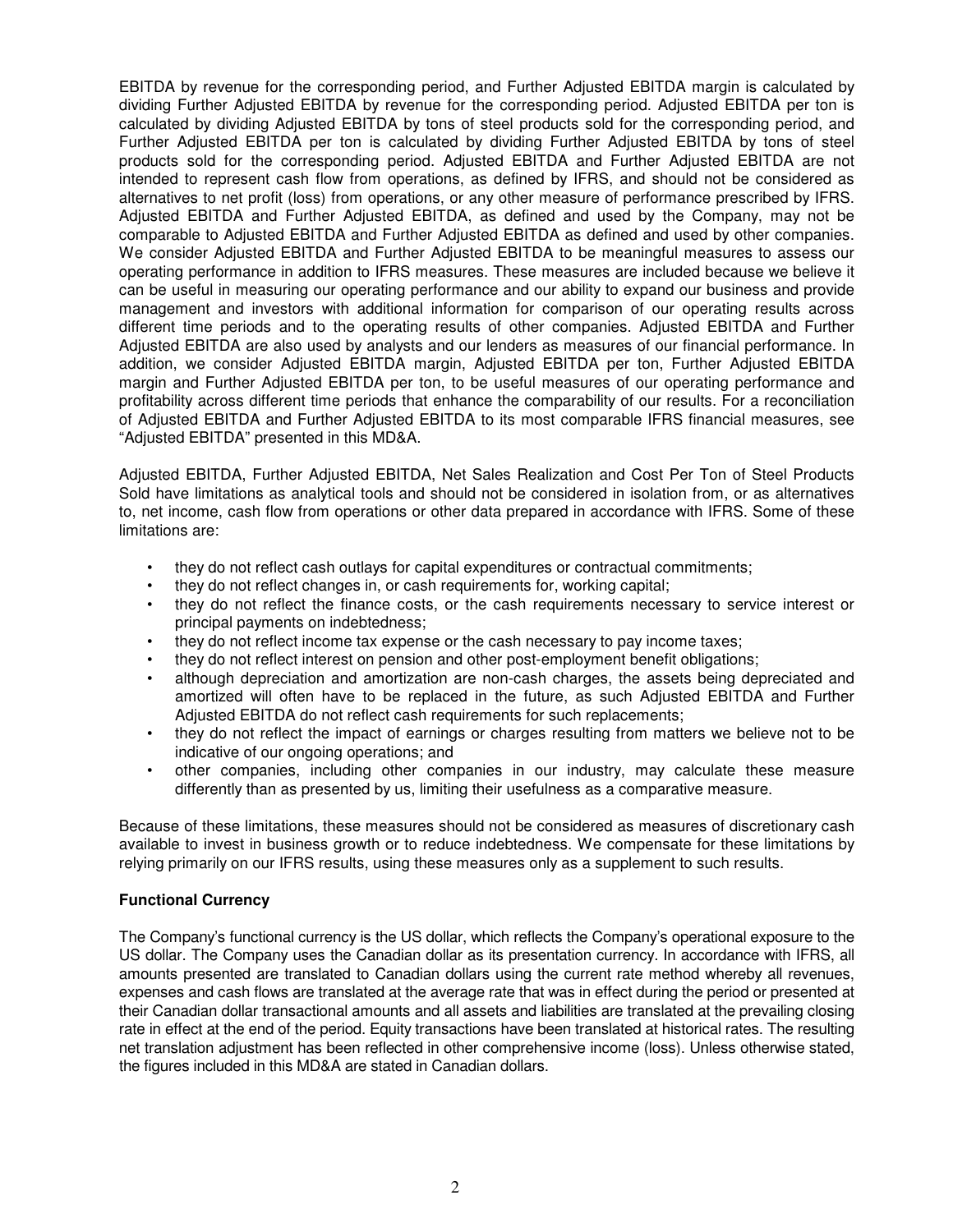The currency exchange rates for the relevant periods for the years ending March 31, 2022, March 31, 2021 and March 31, 2020:

|                          |         | <b>Average Rate</b> |         | <b>Period End Rate</b> |         |
|--------------------------|---------|---------------------|---------|------------------------|---------|
|                          | FY 2022 | FY 2021             | FY 2020 | FY 2022                | FY 2021 |
| April 1 to June 30       | 1.2280  | .3859               | 1.3375  | 1.2394                 | 1.3576  |
| July 1 to September 30   | 1.2601  | 1.3316              | 1.3206  | 1.2741                 | 1.3319  |
| October 1 to December 31 | 1.2600  | 1.3030              | 3200. ا | 1.2678                 | 1.2732  |
| January 1 to March 31    | 1.2663  | .2666               | 3442. ا | 1.2496                 | l.2575  |

# **Overview of the Business**

Algoma Steel Group Inc., formerly known as 1295908 B.C. Ltd., was incorporated on March 23, 2021 under the Business Corporations Act ("BCA") for the purpose of purchasing Algoma Steel Holdings Inc. under section 85(1) of *the Income Tax Act* (Canada), effecting the purchase on an income tax-deferred basis. A purchase agreement between the Company and Algoma Steel Intermediate S.A R.L. (the "Vendor") was executed March 29, 2021, whereby the Vendor sold its equity holdings in the capital of Algoma Steel Holdings Inc. to the Company. The transaction resulted in the Vendor transferring its 100,000,001 common shares of Algoma Steel Holdings Inc. to the Company in exchange for 100,000,000 common shares of the Company.

Algoma Steel Inc., the operating company and a wholly-owned subsidiary of Algoma Steel Holdings Inc., was incorporated on May 19, 2016 under the BCA, for the purpose of purchasing substantially all of the operating assets and liabilities of Essar Steel Algoma Inc. The Company is an integrated steel producer with its active operations located entirely in Canada. The Company produces sheet and plate products that are sold primarily in North America.

# **Merger Transaction**

On October 19, 2021, the Merger between a subsidiary of the Company ("Merger Sub") and Legato Merger Corp. ("Legato"), pursuant to an Agreement and Plan of Merger ("Merger Agreement") entered into on May 24, 2021 (the "Merger"), was completed (the "Closing"), with Legato becoming a wholly-owned subsidiary of the Company and the shareholders of Legato becoming shareholders of the Company. Pursuant to the Merger Agreement, the Company effected a reverse stock split such that each outstanding common share became such number of common shares, as determined by the conversion factor of 71.76775% (as defined in the Merger Agreement). As a result of the Merger, the shares were dual listed on the TSX and NASDAQ and became publicly traded on October 20, 2021.

Pursuant to the Merger, each outstanding share of Legato common stock was converted into and exchanged for one newly issued common share of the Company. This resulted in the issuance of 30,306,320 common shares of the Company, after redemption by initial Legato shareholders. On Closing, the Company accounted for the Merger as a share-based payment transaction, with the fair value of the Algoma common shares issued to the Legato shareholders measured at the market price of Legato's publicly traded common shares on October 19, 2021. The total fair value of the Algoma common shares issued to Legato shareholders was C\$421.3 million (US\$340.9 million). As part of the Merger, Algoma acquired cash, a receivable previously owed between Legato and Algoma Steel Inc. ("ASI") and warrants, with the difference accounted for as a listing expense. Refer to Note 4 of the consolidated financial statements for a reconciliation of the elements of the Merger. Following the consummation of the Merger on Closing, Legato was dissolved and its assets and liabilities were distributed to the Company.

Concurrent with the execution of the Merger Agreement, the Company and Legato entered into subscription agreements with certain investors (the "PIPE Investors") pursuant to which the PIPE Investors agreed to purchase, and the Company and Legato agreed to issue to the PIPE Investors, an aggregate of 10,000,000 common shares of Legato common stock, for the purchase price of US\$10.00 per share and at an aggregate purchase price of US\$100.0 million (the "PIPE Investment") on closing. Those PIPE Investors that subscribed for Legato common stock exchanged their PIPE shares for common shares pursuant to the PIPE subscription agreements immediately prior to the Merger. After giving effect to such exchange 10,000,000 common shares of the Company were issued in the PIPE Investment.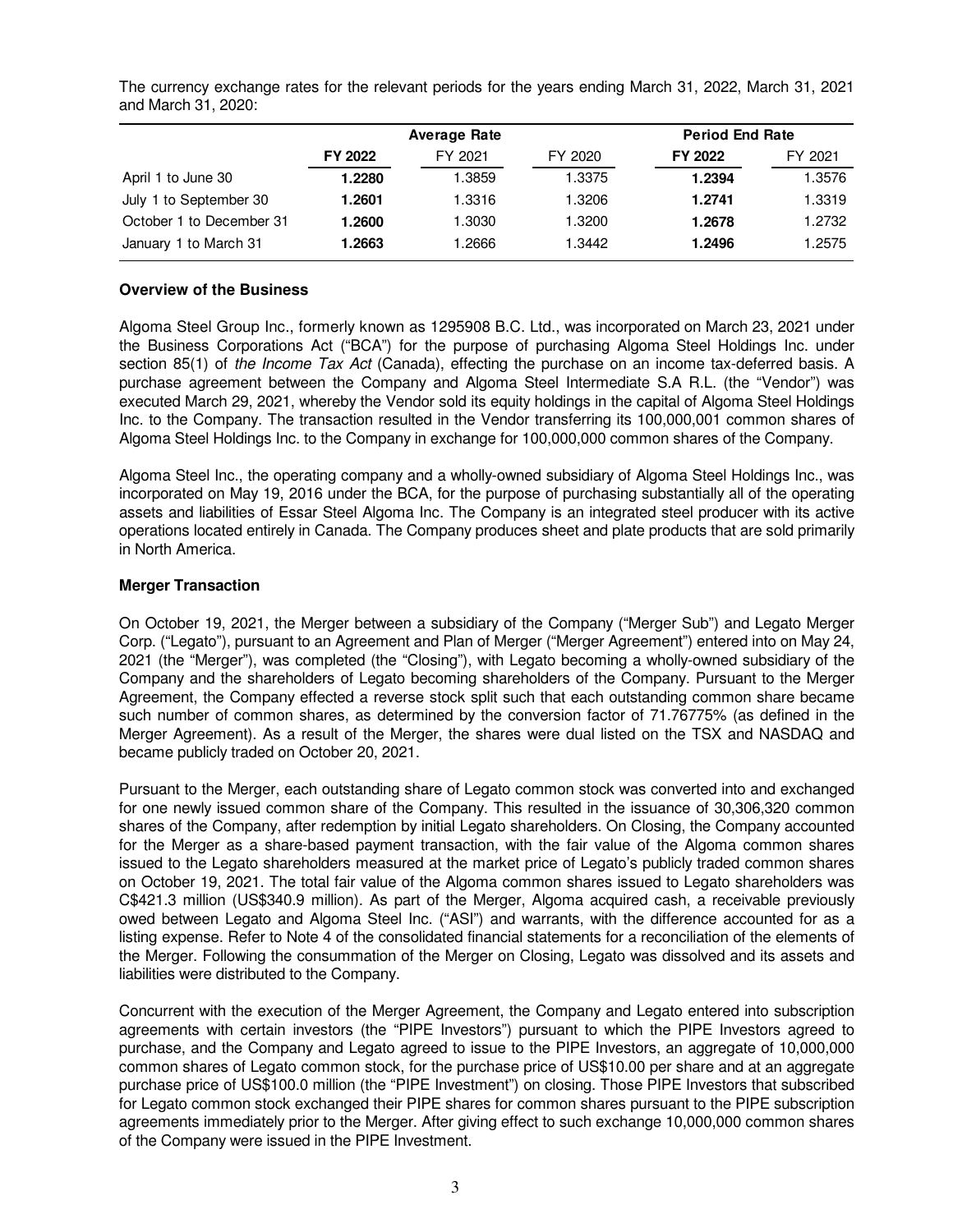Pursuant to the Merger Agreement, the previously outstanding Legato warrants were converted into an equal number of warrants issued by the Company. These warrants comprise 23,575,000 Public Warrants and 604,000 Private Warrants (collectively "Warrants"). In connection with this conversion, there were no substantial changes to the rights assigned to the holders of the warrants and assumed by the Company. Each of the Company's Warrants are exercisable for one common share in the Company at US\$11.50 per share, subject to adjustment, with the exercise period beginning on November 18, 2021. On Closing, the Company recognized a liability in the amount of C\$92.0 million (US\$74.5 million) using the market price of the Legato Warrants as an approximation of fair value for each unit.

As at March 31, 2022, the 24,179,000 Warrants remain outstanding with an estimated fair value of US\$3.29 per Warrant based on the market price of the Warrants, for which the Company recognized a liability of C\$99.4 million (US\$79.6 million) in warrant liability on the audited consolidated statements of financial position. The loss for change in fair value of the warrant liability of C\$6.4 million is presented in the audited consolidated statements of net income (loss).

On Closing, the LTIP awards granted by Algoma Steel Holdings Inc. ("ASHI") became vested and were exchanged for replacement LTIP awards issued by the Company ("Replacement LTIP Award(s)") as determined by the conversion factor of 71.76775% (as defined in the Merger Agreement). Based on the conversion factor, 3,232,628 Replacement LTIP Award(s) were issued. Similar to the LTIP awards, each Replacement LTIP Award(s) allow the holders to purchase one common share of Algoma. The Replacement LTIP Award(s) are considered fully vested and can be exercised for US\$0.013 per common share, pursuant to an LTIP exchange agreement with each holder, at the earlier of a significant disposal of Algoma common shares held by the Company's shareholders immediately prior to the Closing, or December 31, 2025. Should the participants' employment with the Company cease, a cash-out option is available as an alternative method of settlement for a portion of the vested Replacement LTIP Award(s) based on the five-day volume-weighted average trading price of the Company's common shares, subjected to the approval of the Board of Directors.

On the day preceding the Closing, the Company remeasured the fair value of the original LTIP Awards as they became fully vested on the day before the Merger. Consequently, the Company recognized a liability in the amount of C\$44.9 million (US\$36.4 million) using the market price of the Algoma common shares as an approximation of fair value for each unit of Replacement LTIP Award(s). The gain on change in fair value of previously recognized LTIP awards accounted for as cash-settled share-based payments, including restricted share units and director units, were recognized in profit or loss in the amount of C\$10.4 million. In addition, the fair value of the previously recognized fully vested performance share units, which were previously accounted for as equity-settled share-based payments, was recognized as a liability in the amount of C\$35.5 million (US\$28.7 million) with an offsetting charge to equity to reflect the modification of these units to cash settled awards.

The Company accounted for the Replacement LTIP Award(s) as a modification of share-based payment as the LTIP awards and the Replacement LTIP Award(s) share similar terms and conditions, and were only replaced as a result of a liquidating event (the Merger) as described by the original long-term incentive plan. Given the alternative settlement options at the election of the participant, the Company has accounted for the Replacement LTIP Award(s) as cash-settled share-based transactions, which are measured at fair value on initial recognition and at each reporting date with the changes in fair value recorded in the audited consolidated statements of net income (loss). The Company applied modification accounting by remeasuring the fair value of the LTIP awards previously granted by ASHI as at the day prior to Closing and determined that there is no resulting gain or loss.

Upon the consummation of the Merger, the Company issued Replacement LTIP Award(s) to replace previously issued restricted share units, director units and performance share units. The Replacement LTIP Award(s) are accounted for as cash-settled share-based payment and are immediately vested on Closing. The previous long-term incentive plan established by Algoma Steel Holdings Inc. dated May 13, 2020 was cancelled on Closing and no additional awards can be granted under this plan.

As at March 31, 2022, the 3,232,628 Replacement LTIP Award(s) remain outstanding with an estimated fair value of US\$11.25 per share based on the market price of the Company's common shares, for which the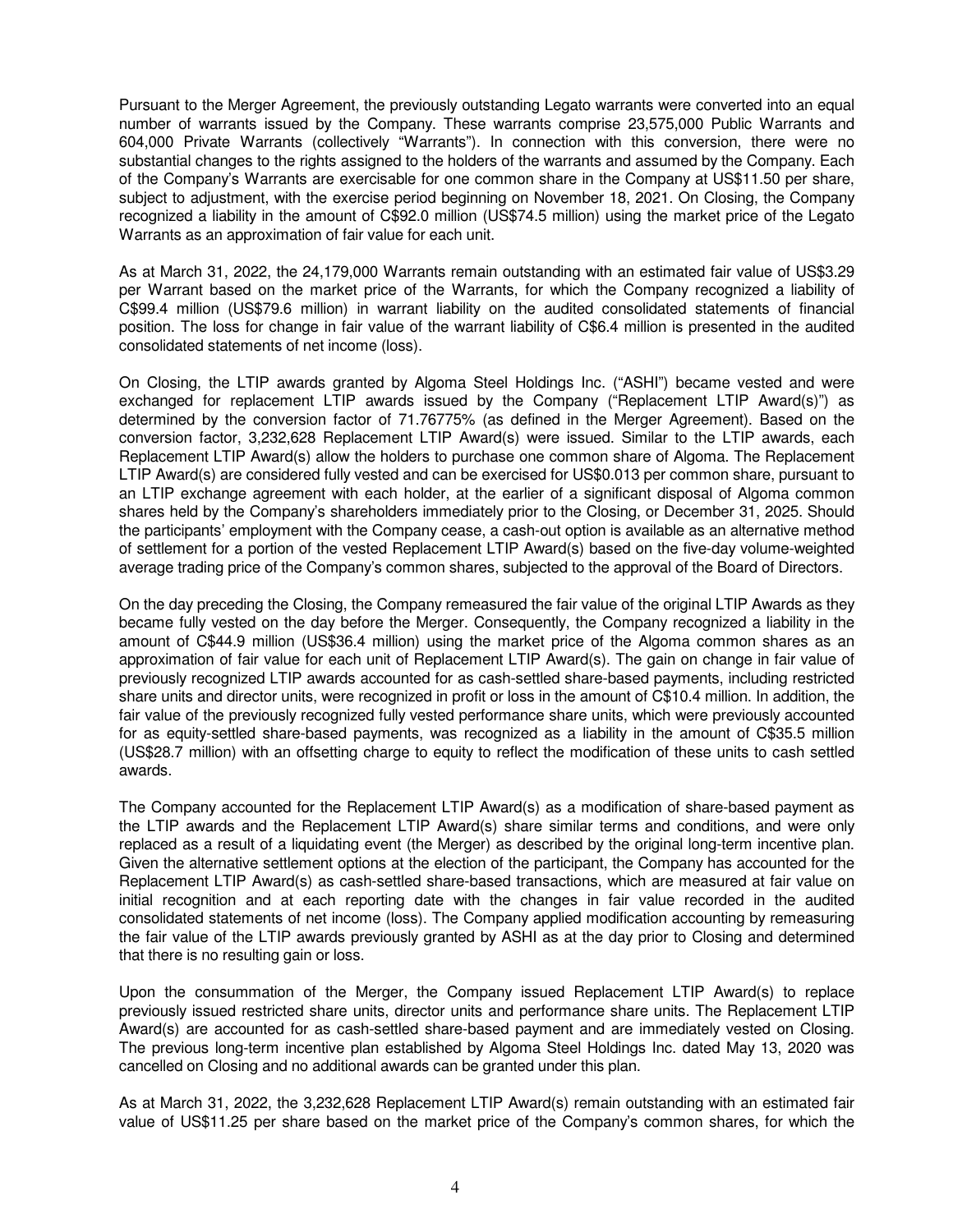Company recognized a liability of C\$45.4 million (US\$36.4 million) in share-based payment compensation liability on the audited consolidated statements of financial position.

On October 19, 2021, the Company approved an Omnibus Equity Incentive Plan ("October 2021 LTIP Plan") that would allow the Company to grant various awards to its employees. Under the terms of the Omnibus Plan, the maximum number of common shares that may be subjected to awards is 8.8 million common shares. The awards issuable under the Plan consists of Restricted Share Units ("RSU"), Deferred Share Units ("DSU") Performance Share Units ("PSU") and stock options.

Under the terms of the Omnibus Plan, DSUs may be issued to members of the Board of Directors as may be designated by the Board of Directors from time-to-time in satisfaction of all or a portion of Director fees. The number of DSUs to be issued in satisfaction of a payment of Director fees shall be equal to the amount of the Director fees divided by the give day volume weighted average price of the Company's common shares preceding the grant date. DSUs are share-based payments measured at fair value at the date of grant and expensed immediately as the underlying services have been rendered. The grant date fair value takes into account the Company's estimation of the DSUs that will eventually vest and adjusts for the effect of nonmarket based performance conditions. DSUs do not have an exercise price and become exercisable for one common share of the Company upon the retirement of the Director, or in the event of incapacity. The price of the Company's common shares on the grant date is used to approximate the grant date fair value of each unit of DSUs.

As of March 31 2022, 54,558 DSUs under the Omnibus Plan were granted to certain Directors of the Company, with a grant date fair value of US \$9.54 per DSU based on the market price of the Company's common shares. The DSUs vested immediately upon issuance. Accordingly, the Company recorded a sharebased payment compensation expense of C\$0.7 million (March 31, 2021 - C\$14.1 million) in administrative and selling expenses on the consolidated statement of net income (loss) and contributed surplus on the consolidated statements of financial position. No exercises or forfeiture of DSUs have been recorded to date.

On March 28, 2022, the Board of Directors approved the resolution to grant RSUs and PSUs in accordance with the Omnibus Plan during the first quarter of the year ending March 31, 2023. Grant agreements will be issued to certain employees with specific terms and conditions, as well as certain performance targets that will need to be met during the year ending March 31, 2023 in order for the awards to vest.

Pursuant to the Merger Agreement, holders of the Company's common shares and each holder of Replacement LTIP Award(s) were granted the contingent right to receive their pro rata portion of up to 37.5 million common shares of the Company if certain targets based on Earnout Adjusted EBITDA (as defined in the Merger Agreement) and the trading price of the Company's common shares were met as at December 31, 2021 and thereafter. The Company has accounted for the earnout rights as a derivative liability, which are measured at fair value on initial recognition and at each reporting date with the changes in fair value, recorded in the audited consolidated statements of net income (loss).

On Closing, the Company forecasted that the highest level of the Earnout Adjusted EBITDA would be achieved as at December 31, 2021. Accordingly, the Company recognized an earnout liability based on the expectation that all 37.5 million Algoma common shares underlying the earnout rights would become issuable. On October 19, 2021, the Company recorded an earnout liability in the amount of C\$521.3 million (US\$421.9 million) using the market price of the Algoma common shares as an approximation of fair value for each unit of earnout rights. Given that the earnout rights were granted to all of the previous shareholders of the Company, the amount was recorded as a distribution through retained earnings.

On February 9, 2022, 35,883,695 earnout shares were issued with a value of US\$9.54 per unit with a fair value of C\$434.1 million (US\$342.3 million). As a result, the Company derecognized the related earnout liability. As at March 31, 2022, 1,616,305 earnout rights remain outstanding with an estimated fair value of US\$11.25 per unit based on the market price of the Algoma common shares, for which the Company recognized a liability of C\$22.7 million (US\$18.2 million) in earnout liability on the audited consolidated statements of financial position. Gain in the fair value of the earnout liability of C\$78.1 million is presented in the audited consolidated statements of net income (loss).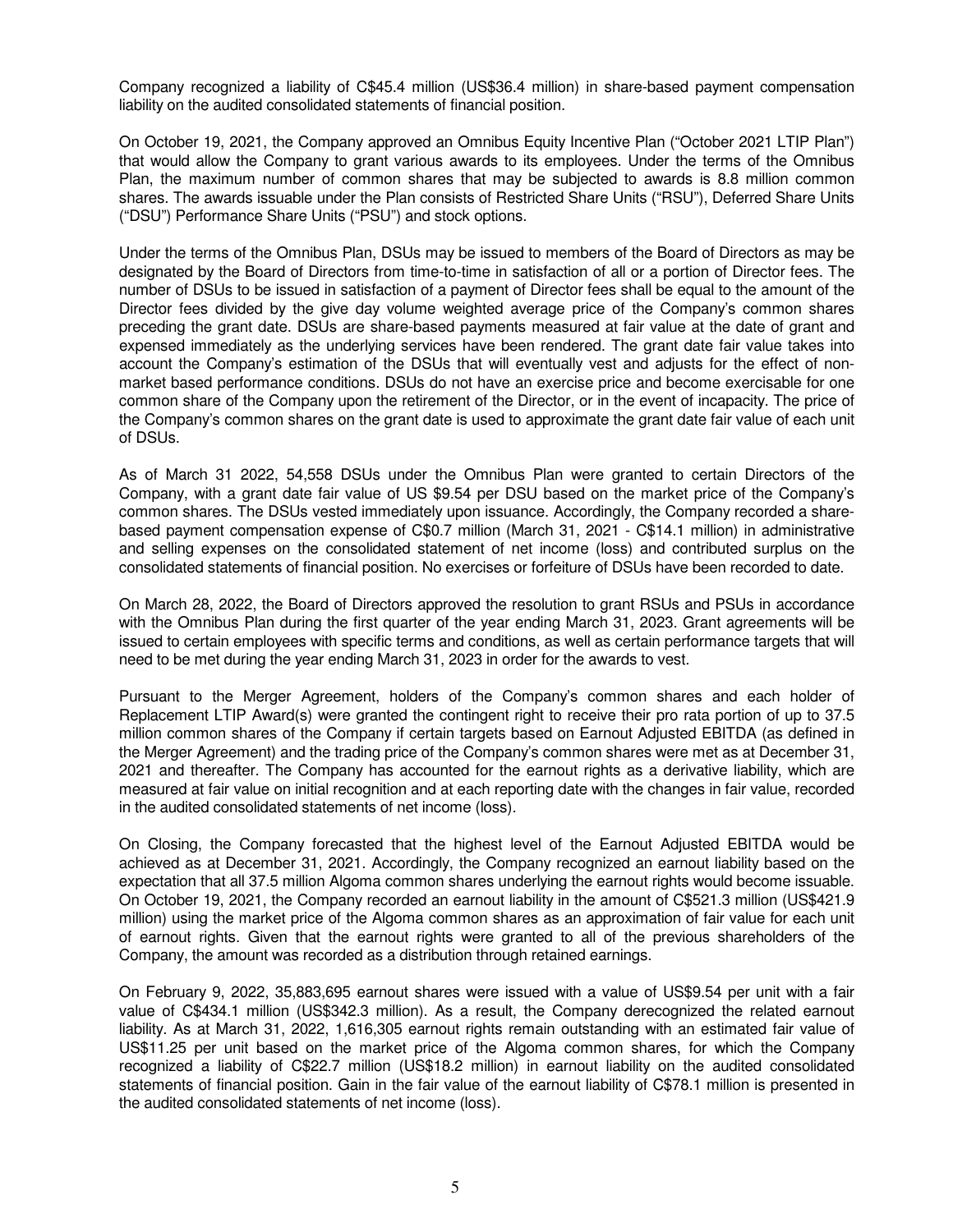# **Strategic Capital Projects**

### *Electric Arc Furnace ("EAF")*

On November 10, 2021, the Company's Board of Directors authorized the Company to construct two state-ofthe-art electric-arc-furnaces (EAF) to replace its existing No. 7 blast furnace steelmaking operations. The transformation is expected to reduce Algoma's carbon emissions by approximately 70%. The Company plans to invest approximately C\$700 million in the EAF transformation, funded with previously announced financing commitments and the proceeds from the Merger. EAF steelmaking is a modern method of producing steel; with primary inputs of scrap steel and electricity, steel is formed by using an electrical current to melt scrap steel and/or other metallic inputs. The EAF steelmaking facility is to be built on vacant land adjacent to the current steelmaking facility to avoid disruption to current operations, and will utilize existing downstream equipment and facilities, thereby reducing capital expenditure requirements.

The EAF transformation is expected to improve product mix, reduce fixed costs, provide for significant carbon tax savings, increase production capacity and decrease the Company's environmental footprint. The Company anticipates a 30-month construction phase for the EAF facility, with completion expected between April 2024 and June 2024, and expects to transition away from its current blast furnace steelmaking thereafter as increased electric power from the grid supplying the Company becomes available.

On September 20, 2021, the Company secured an agreement with the Government of Canada through the Ministry of Innovation, Science and Economic Development Canada of, whereby the Company will receive up to C\$200.0 million in the form of a loan to support the Company's EAF transformation. The loan is provided through the Net Zero Accelerator Initiative of the Federal Strategic Innovation Fund (the "Federal SIF"). The repayment period will commence upon the earlier of the Company having access to full power from the provincial electricity grid to operate the EAFs independently, or January 1, 2030. The annual repayment is further dependent on the Company's performance in reducing green house gas emissions.

On November 29, 2021, the Canada Infrastructure Bank (CIB) and the Company have entered into a definitive agreement with respect to the CIB's previously announced commitment to finance green house gas reduction industrial initiatives, including the EAF transformation of the Company's steelmaking processes at its facility in Sault Ste. Marie, Ontario. Under the terms of the agreement, the CIB will provide up to C\$220 million in loan financing towards the EAF transformation.

On December 2, 2021, the Company announced that it has selected Danieli & C. Officine Meccaniche S.p.A. ("Danieli") as the sole technology provider for the EAF steelmaking facility. In connection with this agreement, Danieli will supply its AC-Digimelter technology powered by Q-One digital power systems.

On January 27, 2022, the Company announced that it has awarded GE Gas Power (GE), a General Electric company, a contract for the upgrade to the Company's natural gas combined cycle power plant, including the installation of two gas turbine packages. The upgrade is expected to supply the Company with sufficient internal electricity generation to power phase one of its transition to EAF steelmaking. Under the terms of the contract, GE will provide two LM6000 aero derivative gas turbines complete with new control systems as well as a new control system for the existing GE steam turbine. In addition, GE will also complete a full rewind on the No. 2 Generator.

On April 25, 2022, the Company announced that it has awarded the structural building contract for its EAF to Hamilton, ON-based Walters Group Inc. ("Walters"). Walters will be responsible for fabricating and erecting the main building structure in addition to the necessary dust collection hoods. Pursuant to the fixed-price contract, Walters will use Algoma's steel plate products in the fabrication of the heavy structural components, and will work with local industrial contractor, SIS Manufacturing Inc., for the fabrication of these key elements. Onsite assembly of the building structure is expected to commence in the fall of 2022, with the completion targeted within a year.

EAF construction activities are progressing and include the installation of foundation piling, relocation of utilities and services, commencement of building foundations, and the relocation of rail tracks.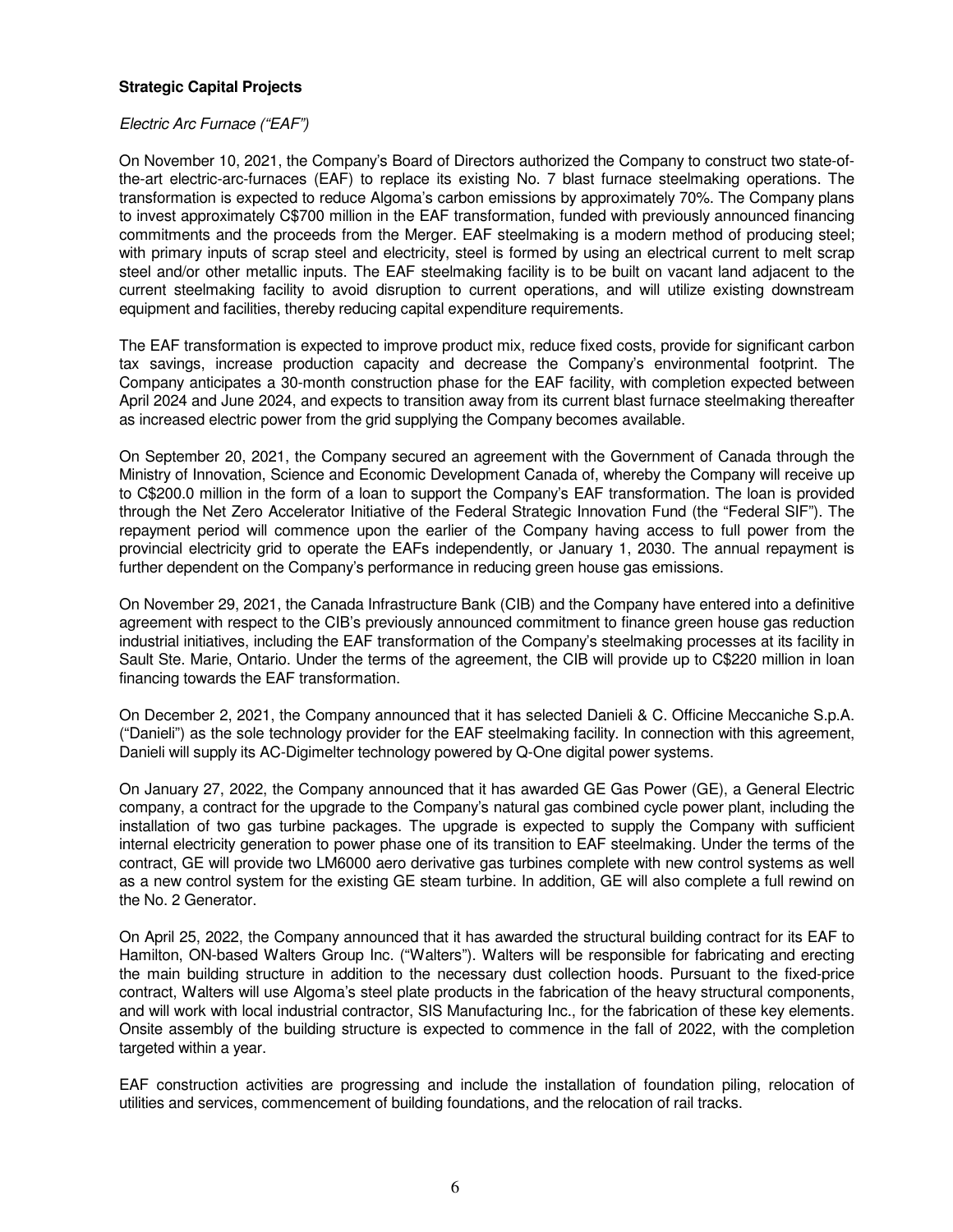The Company is progressing its applications for environmental operational permits through the Province's Ministry of Environment Conservation & Parks.

### *Plate Mill Modernization*

The Company has undertaken a plate mill modernization project (PMM Project) which is expected to be completed in two phases by November 2022 and plans to invest a total of approximately C\$120 million, which will be partly funded by government loan facilities totaling approximately C\$50 million. This strategic initiative will enhance the capacity and quality of the Company's plate product line, which is a differentiated product capability and a key source of competitive advantage. The PMM Project will allow the Company to satisfy higher product quality requirements of its customers with respect to surface and flatness, increase high strength capability with availability of new grades, ensure reliability of plate production with direct ship capability and increase overall plate shipment capacity through debottlenecking and automation. The modernization process will be comprised of two phases: quality focus and productivity focus. The first phase focuses on quality, is expected to be completed by May/June 2022, and includes the installation and commissioning upgrades of a new primary slab de-scaler (to improve surface quality), automated surface inspection system (to detect and map surface quality), an in-line hot leveler (to improves flatness), and automation of the 166 inch plate mill (which expands the Company's grade offering). The second phase focuses on productivity, and is expected to be completed by November 2022; and includes installation and commissioning upgrades of onboard descaling systems for the 2Hi and 4Hi roughing roll stands, mill alignment and work roll offset at the 4Hi, 4Hi DC drive, new cooling beds coupling the plate mill and shear line, dividing shear, plate piler and automated marking machine.

# **Key Leadership and Governance Announcements**

The Company's current Chief Executive Officer, Michael McQuade, joined the board of directors of Algoma Steel Inc. following the restructuring of the company under the Companies' Creditors Arrangement Act. Mr. McQuade became Chief Executive of Algoma Steel Inc. in March 2019. In accordance with the announcement that was made on April 18, 2022, Michael D. Garcia was appointed Chief Executive Officer (CEO) effective June 1, 2022. Mr. McQuade will continue to serve on the Company's board of directors and Mr. Garcia will also join the Board concurrent with his appointment as CEO.

### **Subsequent Events**

Steel producers such as Algoma are subject to numerous environmental laws and regulations ("Environmental Law"), including federal and provincial, relating to the protection of the environment. The company can incur regulatory liability as well civil liability for contamination on-site (soil, groundwater, indoor air), contaminant migration and impacts off-site including in respect of groundwater, rivers, lakes, other waterways, and air emissions.

On June 9, 2022, the Company experienced an incident where an oil-based lubricant was released from our hot mill in Sault Ste. Marie. The oil entered our water treatment facility, and some quantity of the oil was discharged into the St. Mary's River. Following the discharge, traffic on the river was temporarily halted, the local public health authority issued a water advisory and a nearby municipality issued an emergency declaration regarding its municipal water supply. We continue to actively work with our response partners deploying equipment and resources to contain and mitigate the effects on the waterway and neighboring communities, and are working with local, provincial, and federal regulatory authorities conducting ongoing sampling and monitoring to mitigate any possible impact. At present, the Company has not received any orders or offenses from any regulatory authority. We may be subject to regulatory fines and other public and private actions in the future as a result of the incident but the financial and other impact of this incident is currently unknown.

On June 13, 2022, the Board of Directors approved the Company's intention to pursue a Substantial Issuer Bid in Canada, as well as Tender Offer in the United States (collectively, the "Share Repurchase") using a "Modified Dutch Auction" to repurchase its common shares and aggregate value of the Share Repurchase of US \$400 million. Conditions of the Share Repurchase, including the pricing range per share will be determined following the release of the Company's financial results for the year ended March 31, 2022. The Company will fund the purchase of tendered shares from cash on hand.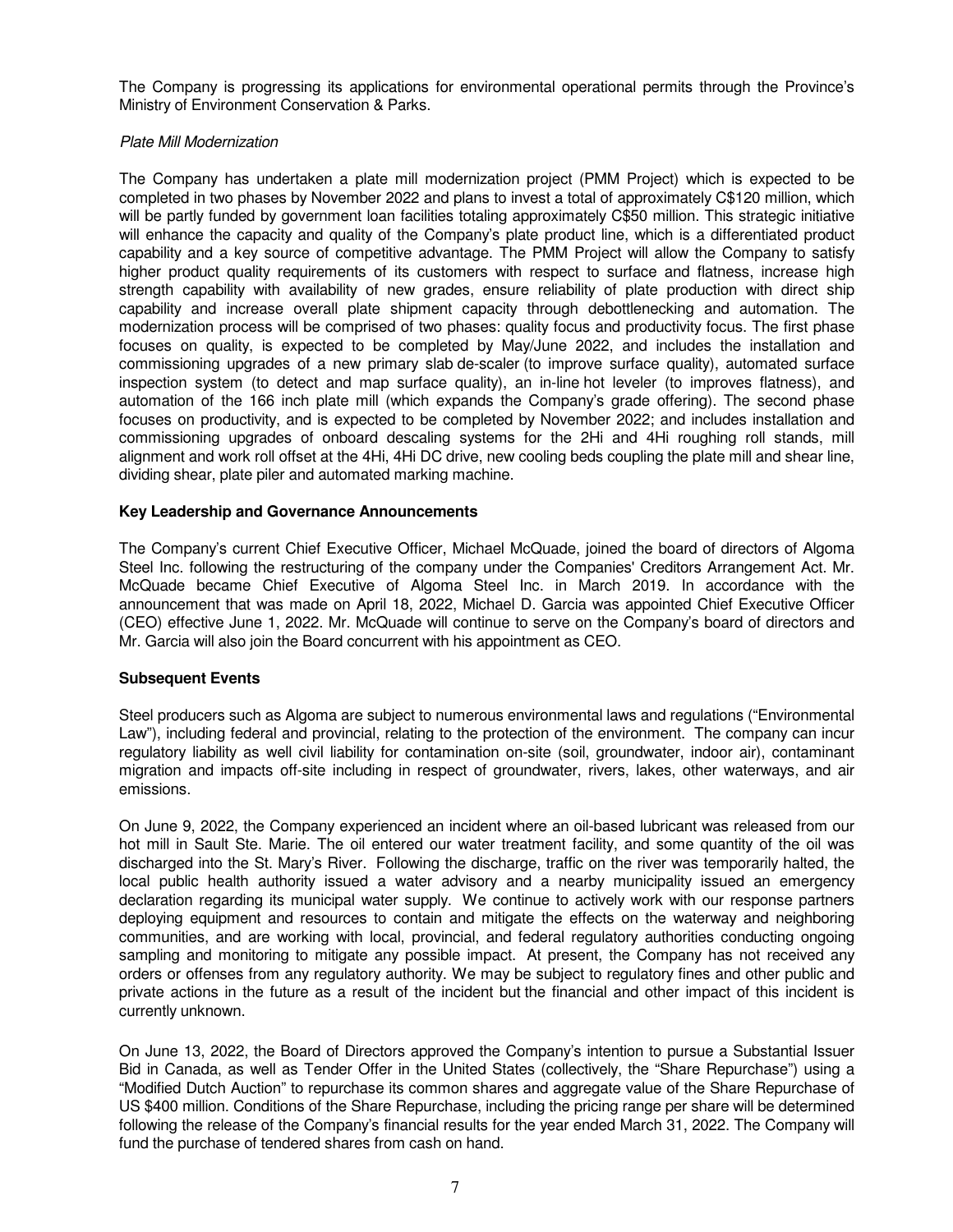# **Factors Affecting Financial Performance**

The Company's profitability is correlated to the pricing of steel, ore, coal and energy and the existence of tariffs on its sales outside of Canada. Changes in the underlying pricing of the Company's steel products and raw materials, and changes in tariffs on sales outside of Canada cause variation in operating results between periods. During periods of stronger or improving steel market conditions, the Company is more likely to be able to pass the increased costs of ore, coal and energy to its customers, protecting the Company's margins from significant erosion. During weaker or rapidly deteriorating steel market conditions, including due to weak steel demand, low industry utilization rates and/or increasing steel product imports, the competitive environment intensifies which results in increased pricing pressure. All of those factors, to some degree, impact pricing, which in turn impacts margins.

North American steel pricing is largely dependent on global supply and demand, the level of steel imports into North America, economic conditions in North America, global steelmaking overcapacity, and increased raw material prices. North American steel producers compete with many foreign producers, including those in Europe, China and other Asian countries. Competition from foreign producers is periodically intensified by weakening regional economies of their surrounding countries, and resultant decisions by these foreign producers with respect to export volumes and pricing possibly more influenced by political and economic policy considerations than by prevailing market conditions.

Global steel production increased 3.7% in 2021 compared to 2020 to 1,950.5 million metric tonnes. China represents approximately 53% of global crude steel production. (source: Worldsteel Association "December 2021 crude steel production" January 25, 2022). Given the strong recovery in steel production in 2021 compared to 2020 pandemic levels, the Organization for Economic Cooperation and Development projects that global excess capacity was approximately 478 million metric tonnes in 2021, which is down from previous levels but remains approximately 30 times the size of the Canadian steel industry.

# **Overall Results**

# **Net Income (Loss)**

### **Three Month Period Ended March 31, 2022 Compared to Three Month Period Ended March 31, 2021**

The Company's net income for the three month period ended March 31, 2022 was C\$242.9 million compared to C\$100.1 million for the three month period ended March 31, 2021, resulting in a C\$142.8 million increase of net income. This increase in net income was due mainly to an increase in steel revenue of C\$294.3 million, primarily a result of an increase in the selling price of steel, offset in part by an associated increase in the cost of steel revenue (C\$118.2 million) which is mainly due to an increase in the purchase price of many key inputs such as iron ore, scrap, alloys and natural gas as well as an increase in employee profit sharing expense compared to the prior year.

### **Fiscal Year Ended March 31, 2022 Compared to Fiscal Year Ended March 31, 2021**

The Company's net income for the year ended March 31, 2022 was C\$857.7 million compared to a net loss of C\$76.1 million for the year ended March 31, 2021, resulting in a C\$933.8 million increase of net income. This increase in net income was due mainly to an increase in steel revenue of C\$1,933.7 million, primarily a result of an increase in the selling price of steel, offset in part by listing expense of C\$235.6 million and transaction costs of C\$26.5 million due to the Merger transaction. Further offsetting the increase in revenue was an associated increase in the cost of steel revenue (C\$596.7 million) which is mainly due to an increase in the purchase price of many key inputs such as iron ore, scrap, alloys and natural gas as well as an increase in employee profit sharing expense compared to the prior year.

### **Fiscal Year Ended March 31, 2021 Compared to Fiscal Year Ended March 31, 2020**

The Company's net loss for the year ended March 31, 2021, was C\$76.1 million compared to a net loss of C\$175.9 million for the year ended March 31, 2020, resulting in a C\$99.8 million reduction of net loss. This reduction of net loss was due primarily to decreased amortization (C\$40.8 million) and lower cost of steel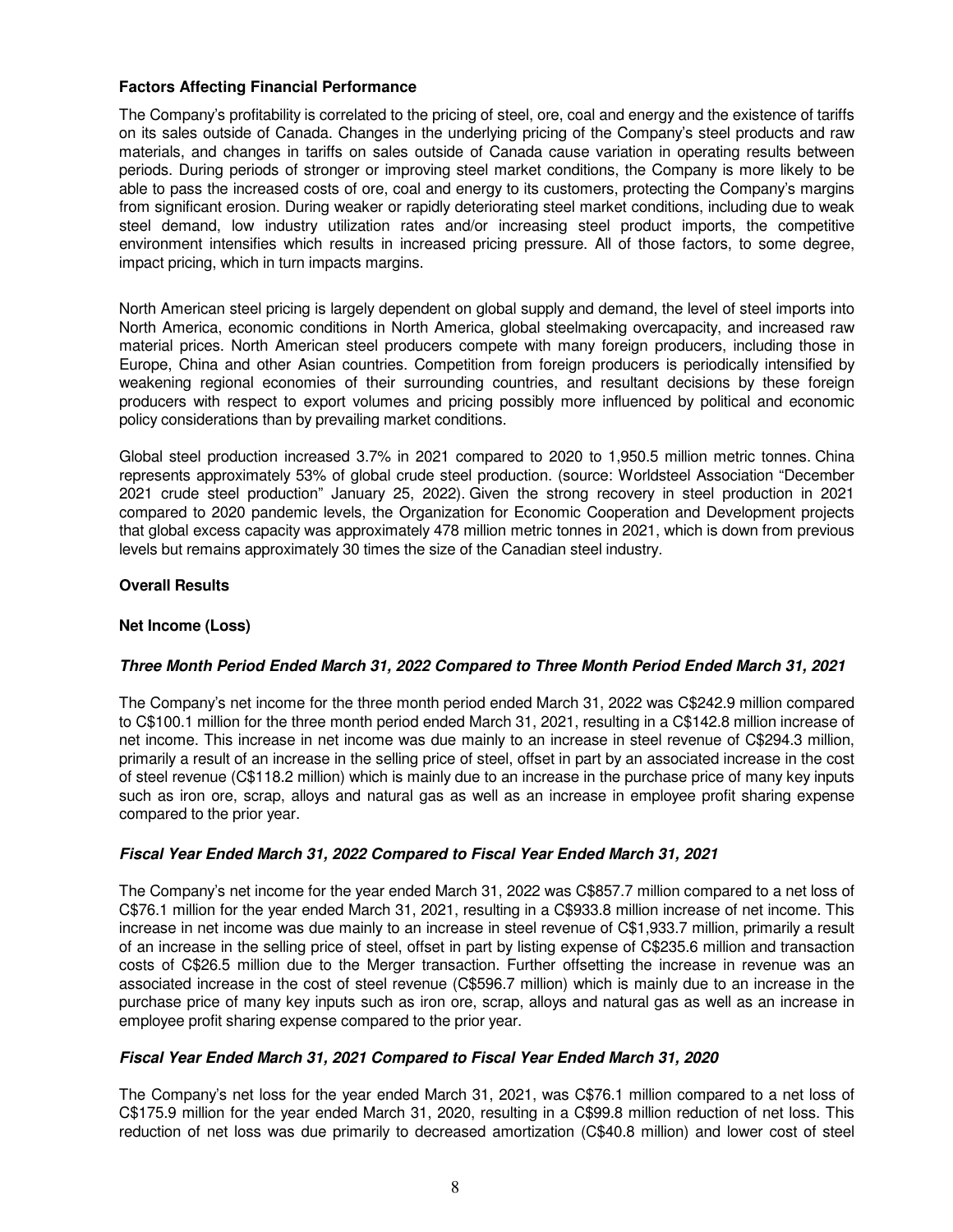revenue per ton of steel sold (decreased by 12.3% from C\$791 to C\$694) due to a reduction in the purchase price of many inputs such as alloys, scrap and natural gas as well as certain cost control measures that were put in place to mitigate the impact of deteriorating market conditions at the onset of the pandemic.

# **Income (Loss) from Operations**

# **Three Month Period Ended March 31, 2022 Compared to Three Month Period Ended March 31, 2021**

The Company's income from operations for the three month period ended March 31, 2022 was C\$310.6 million compared to C\$130.0 million for the three month period ended March 31, 2021, an increase of C\$180.6 million, due primarily to the same reasons mentioned above for net income.

# **Fiscal Year Ended March 31, 2022 Compared to Fiscal Year Ended March 31, 2021**

The Company's income from operations for the year ended March 31, 2022 was C\$1,411.0 million compared to C\$84.8 million for the year ended March 31, 2021, an increase of C\$1,326.2 million, due primarily to the same reasons mentioned above for net income except expenses associated with the Merger transaction.

# **Fiscal Year Ended March 31, 2021 Compared to Fiscal Year Ended March 31, 2020**

The Company's income from operations for the year ended March 31, 2021 was C\$84.8 million (March 31, 2020 – loss from operations of C\$137.0 million), an increase of C\$221.8 million, due primarily to the reasons described above for net income.

|                                                  |            | change |                | January 1 to<br>March 31,<br>2022 |     | January 1<br>to March 31,<br>2021 |
|--------------------------------------------------|------------|--------|----------------|-----------------------------------|-----|-----------------------------------|
| tons                                             |            |        |                |                                   |     |                                   |
| <b>Steel Shipments</b>                           | J.         | 12.0%  |                | 547,217                           |     | 621,843                           |
| millions of dollars                              |            |        |                |                                   |     |                                   |
| Revenue                                          |            |        | C <sub>3</sub> | 941.8                             | C\$ | 638.5                             |
| Less:                                            |            |        |                |                                   |     |                                   |
| Freight included in revenue                      |            |        |                | (48.0)                            |     | (47.3)                            |
| Non-steel revenue                                |            |        |                | (13.9)                            |     | (5.6)                             |
| Steel revenue                                    | $\uparrow$ | 50.3%  | C\$            | 879.9                             | C\$ | 585.6                             |
| Cost of steel revenue                            |            |        | C <sub>s</sub> | 541.3                             | C\$ | 423.1                             |
| Amortization included in cost of steel revenue   |            |        |                | (22.7)                            |     | (21.6)                            |
| Carbon tax included in cost of steel revenue     |            |        |                | (0.4)                             |     | (1.8)                             |
| Cost of steel products sold                      | Ϋ.         | 29.6%  | C\$            | 518.2                             | C\$ | 399.7                             |
| dollars per ton                                  |            |        |                |                                   |     |                                   |
| Revenue per ton of steel sold                    | 1          | 67.6%  | C\$            | 1,721                             | C\$ | 1,027                             |
| Cost of steel revenue per ton of steel sold      | ↑          | 45.4%  | C\$            | 989                               | C\$ | 680                               |
| Average net sales realization on steel sales (i) | ↑          | 70.8%  | C\$            | 1,608                             | C\$ | 942                               |
| Cost per ton of steel products sold              | ↑          | 47.3%  | C\$            | 947                               | C\$ | 643                               |

### **Steel Revenue and Cost of Sales**

(i) Represents Steel revenue (being Revenue less (a) Freight included in revenue and (b) Non-steel revenue) divided by the number of tons of Steel Shipments during the applicable period.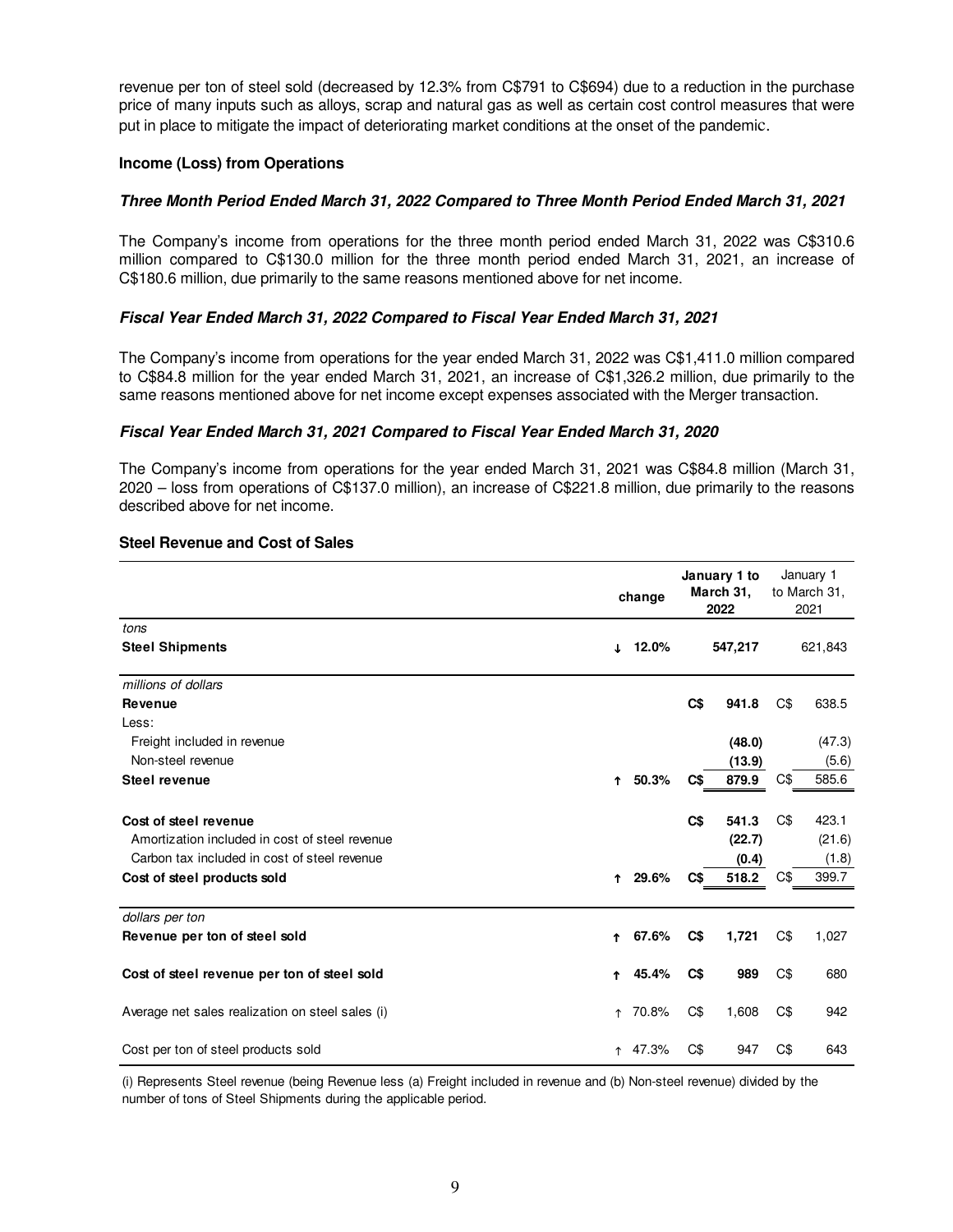# **Three Month Period Ended March 31, 2022 Compared to Three Month Period Ended March 31, 2021**

The Company's NSR on steel sales (excluding freight) per ton shipped was C\$1,608 for the three month period ended March 31, 2022 (March 31, 2021 - C\$942), an increase of 70.8%. Steel revenue increased by 50.3% whereas steel shipment volumes decreased by 12.0% during the three month period ended March 31, 2022 as compared to the three month period ended March 31, 2021. The decrease in steel shipment volumes is due in part to lower production levels as a result of logistics supply chain impacts. The overall increase in steel revenue is mainly due to increased steel prices compared to the three month period ended March 31, 2021.

For the three month period ended March 31, 2022, the Company's cost of steel products sold increased by 29.6% to C\$518.2 million (March 31, 2021 - C\$399.7 million) due primarily to an increase in the purchase price of many key inputs such as iron ore, scrap, alloys and natural gas as well as an increase in employee profit sharing expense (C\$28.8 million) compared to the prior year.

|                                                |            | Change<br>(FY2022 to<br>FY2021) |                | FY2022      |            | Change<br>(FY2021 to<br>FY2020) |     | FY2021    |     | FY2020      |
|------------------------------------------------|------------|---------------------------------|----------------|-------------|------------|---------------------------------|-----|-----------|-----|-------------|
| tons<br><b>Steel Shipments</b>                 | $\uparrow$ | 9.3%                            |                | 2,297,159   | ↓          | 8.8%                            |     | 2,102,086 |     | 2,305,039   |
| millions of dollars                            |            |                                 |                |             |            |                                 |     |           |     |             |
| <b>Revenue</b>                                 |            |                                 | C\$            | 3,806.0     |            |                                 | C\$ | 1,794.9   | C\$ | 1,956.9     |
| Less:                                          |            |                                 |                |             |            |                                 |     |           |     |             |
| Freight included in revenue                    |            |                                 |                | (172.9)     |            |                                 |     | (150.4)   |     | (175.1)     |
| Non-steel revenue                              |            |                                 |                | (84.3)      |            |                                 |     | (29.4)    |     | (39.2)      |
| <b>Steel revenue</b>                           | $\uparrow$ | 119.7%                          |                | C\$ 3,548.8 | T          | 7.3%                            | C\$ | 1,615.1   |     | C\$ 1,742.6 |
| Cost of steel revenue                          |            |                                 | C\$            | 2,054.6     |            |                                 | C\$ | 1,457.9   | C\$ | 1,822.7     |
| Amortization included in cost of steel revenue |            |                                 |                | (86.7)      |            |                                 |     | (86.8)    |     | (127.6)     |
| Carbon tax included in cost of steel revenue   |            |                                 |                | 0.6         |            |                                 |     | (13.4)    |     | (6.9)       |
| Business combination adjustments               |            |                                 |                |             |            |                                 |     |           |     | (1.4)       |
| Cost of steel products sold                    | $\uparrow$ | 45.0%                           |                | C\$ 1,968.5 | $\perp$    | 19.5%                           | C\$ | 1,357.7   |     | C\$ 1,686.8 |
| dollars per ton                                |            |                                 |                |             |            |                                 |     |           |     |             |
| Revenue per ton of steel sold                  | $\uparrow$ | 94.0%                           | C <sub>s</sub> | 1,657       | $\uparrow$ | 0.6%                            | C\$ | 854       | C\$ | 849         |
| Cost of steel revenue per ton of steel         |            |                                 |                |             |            |                                 |     |           |     |             |
| sold                                           | ↑          | 28.8%                           | C <sub>3</sub> | 894         | $\uparrow$ | 12.3%                           | C\$ | 694       | C\$ | 791         |
| Average net sales realization on               |            |                                 |                |             |            |                                 |     |           |     |             |
| steel sales (i)                                | ↑          | 101.2%                          | C <sub>3</sub> | 1,545       | ↑          | 1.6%                            | C\$ | 768       | C\$ | 756         |
| Cost per ton of steel products sold            | ↑          | 32.7%                           | C\$            | 857         |            | $\downarrow$ 11.7%              | C\$ | 646       | C\$ | 732         |

(i) Represents Steel revenue (being Revenue less (a) Freight included in revenue and (b) Non-steel revenue) divided by the number of tons of Steel Shipments during the applicable period.

### **Fiscal Year Ended March 31, 2022 Compared to Fiscal Year Ended March 31, 2021**

The Company's NSR on steel sales (excluding freight) per ton shipped was C\$1,545 for the year ended March 31, 2022 (March 31, 2021 - C\$768), an increase of 101.2%. Steel revenue increased by 119.7% and steel shipment volumes increased by 9.3% during the year ended March 31, 2022, as compared to the year ended March 31, 2021. The overall increase in steel revenue is mainly due to increased steel prices compared to the year ended March 31, 2021.

For the year ended March 31, 2022, the Company's cost of steel products sold increased by 45.0% to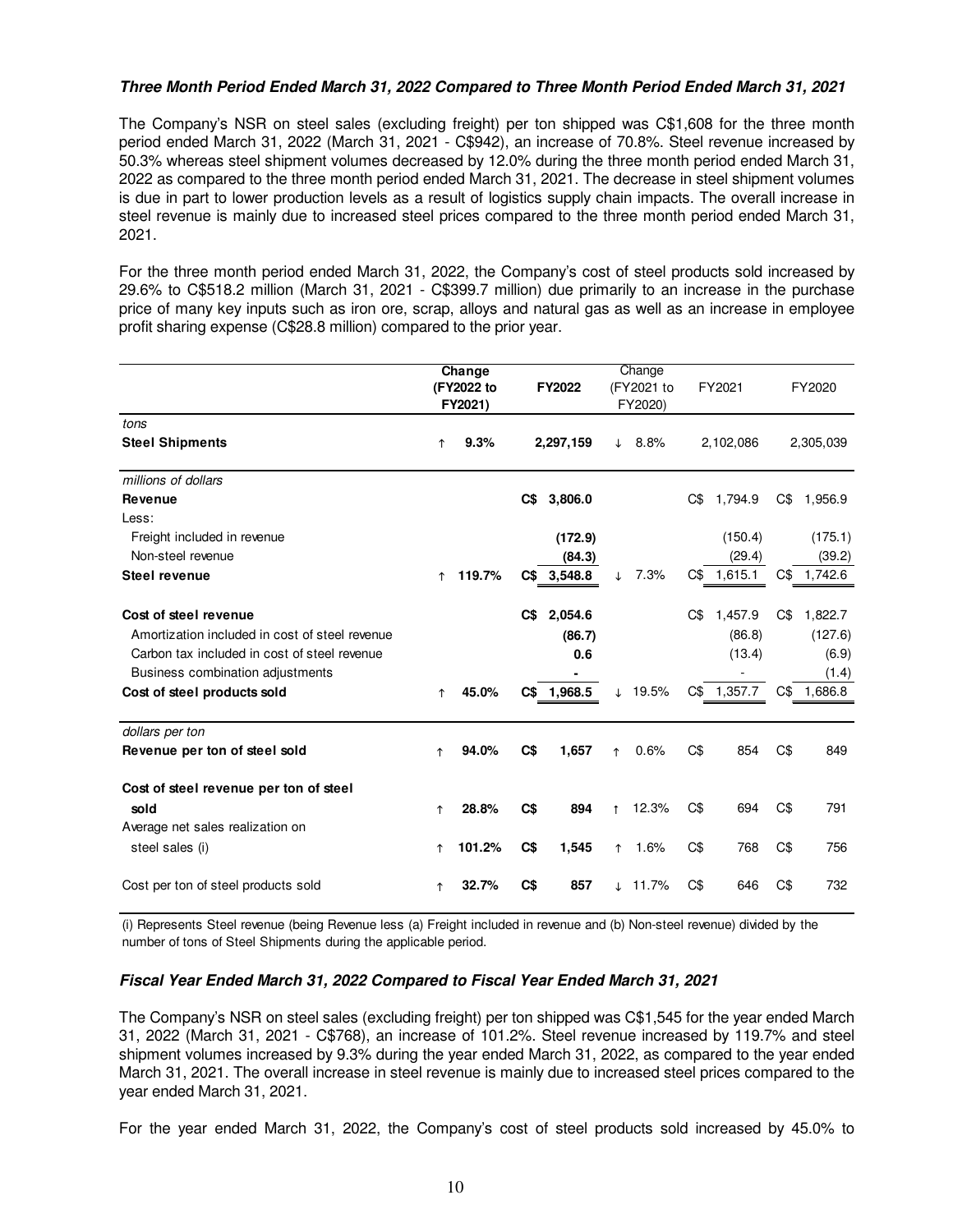C\$1,968.5 million (March 31, 2021 - C\$1,357.7 million) due primarily to an increase in steel shipments, increase in the purchase price of many key inputs such as iron ore, scrap, alloys and natural gas as well as an increase in employee profit sharing expense (C\$132.9 million) compared to the prior year. Employee profit sharing expense has been calculated in accordance with the profit sharing agreement for year ended March 31, 2022.

Further, the Government of Canada passed the Canada Emergency Wage Subsidy ("CEWS") in response to the COVID-19 pandemic. For the year ended March 31, 2022, the Company did not receive CEWS funding. For the year ended March 31, 2021, the Company recorded a reduction of C\$52.8 million to the cost of steel products sold as a reduction to personnel costs, included therein, in connection with the CEWS program.

# **Fiscal Year Ended March 31, 2021 Compared to Fiscal Year Ended March 31, 2020**

The Company's NSR on steel sales (excluding freight) per ton shipped was C\$768 for the year ended March 31, 2021 (March 31, 2020 - C\$756), an increase of 1.6%. Steel revenue decreased by 7.3% and steel shipment volumes decreased by 8.8% during year ended March 31, 2021, as compared to the year ended March 31, 2020. The overall decrease in steel shipment volumes was a result of the reduction in demand caused by the COVID-19 pandemic. However, increased steel prices and demand during the last six months of the year resulted in improved NSR for the year ended March 31, 2021 compared to the year ended March 31, 2020.

For the year ended March 31, 2021, the Company's cost of steel products sold on a per ton basis decreased by 19.5% to C\$1,357.7 (March 31, 2020 - C\$1,686.8). For the year ended March 31, 2021, the Company's cost of steel products sold on a per ton basis decreased by 11.7% to C\$646 (March 31, 2020 – C\$732). The decrease in cost of steel products sold on a per ton basis was the result of a reduction in the purchase price of many inputs such as alloys, scrap and natural gas as well as certain cost control measures that were put in place to mitigate the impact of deteriorating market conditions at the onset of the pandemic.

For the year ended March 31, 2021, the Company recorded a C\$52.8 million reduction to cost of steel products sold in connection with the CEWS (March 31, 2020 – nil).

### **Non-steel Revenue**

### **Three Month Period Ended March 31, 2022 Compared to Three Month Period Ended March 31, 2021**

For the three month period ended March 31, 2022, the Company's non-steel revenue was C\$13.9 million (March 31, 2021 - C\$5.6 million). The increase of \$8.3 million was mainly due to increased sale of various byproducts.

### **Fiscal Year Ended March 31, 2022 Compared to Fiscal Year Ended March 31, 2021**

For the year ended March 31, 2022, the Company's non-steel revenue was C\$84.3 million (March 31, 2021 - C\$29.4 million). The increase of \$54.9 million was mainly due to the sale of royalty rights (C\$20.0 million) and also due to increased sale of various by-products.

### **Fiscal Year Ended March 31, 2021 Compared to Fiscal Year Ended March 31, 2020**

For the year ended March 31, 2021, the Company's non-steel revenue was C\$29.4 million (March 31, 2020 - C\$39.2 million). The decrease of C\$9.8 million was primarily due to lower sales volume and lower selling prices of tar, light oil and braize. For the years ended March 31, 2021 and 2020, non-steel cost of sales approximated non-steel sales.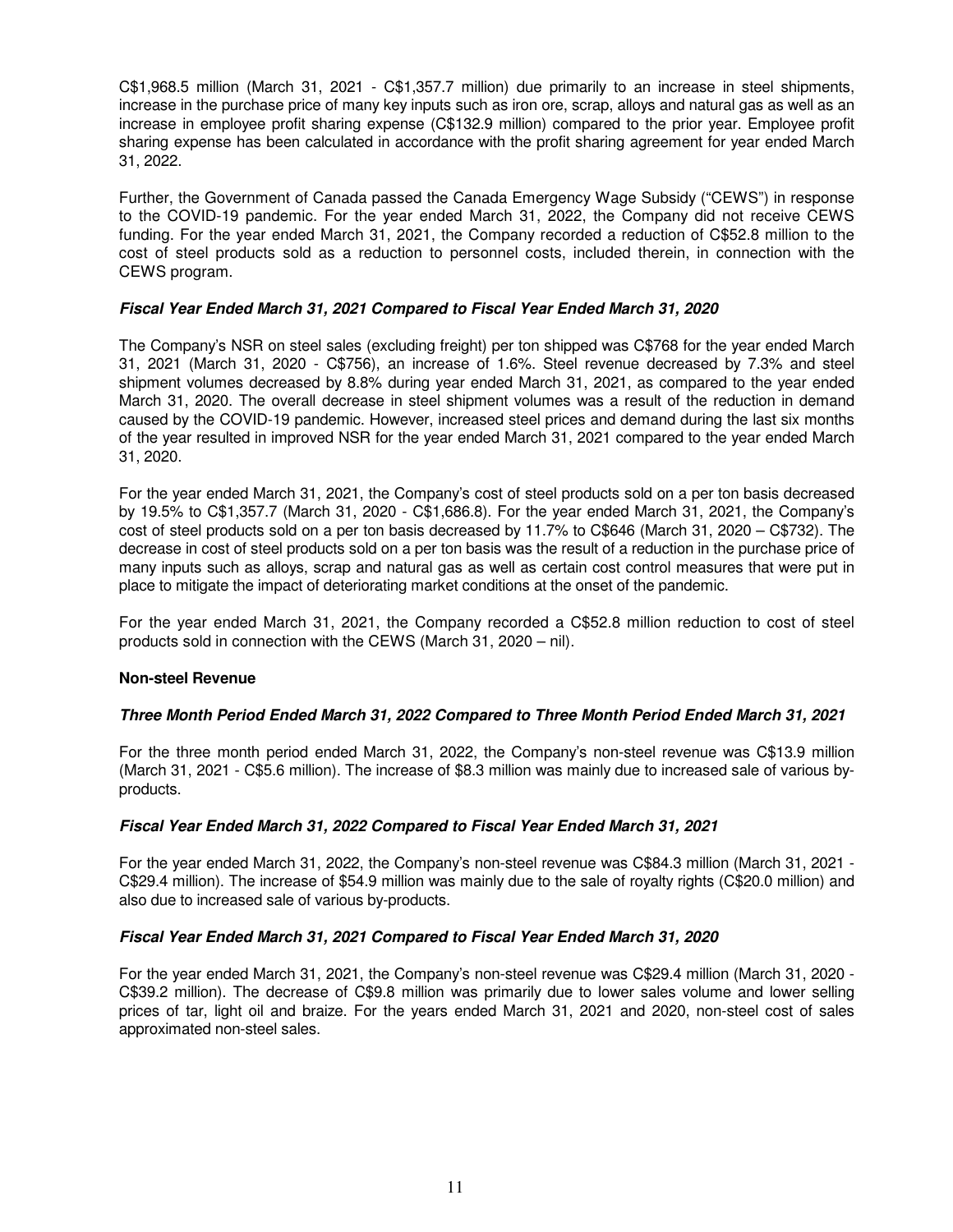### **Administrative and Selling Expenses**

| millions of dollars                                         |     | January 1 to<br>March 31, 2022 |     | January 1 to<br>March 31, 2021 |
|-------------------------------------------------------------|-----|--------------------------------|-----|--------------------------------|
| Personnel expenses                                          | C\$ | 13.9                           | C\$ | 21.9                           |
| Professional, consulting, legal and other fees              |     | 10.1                           |     | 6.6                            |
| Software licenses                                           |     | 1.1                            |     | 0.8                            |
| Amortization of intangible assets and non-production assets |     | 0.1                            |     | 0.1                            |
| Other administrative and selling                            |     | 2.8                            |     | 3.1                            |
|                                                             | C\$ | 28.0                           | C\$ | 32.5                           |

# **Three Month Period Ended March 31, 2022 Compared to Three Month Period Ended March 31, 2021**

As illustrated in the table above, the Company's administrative and selling expenses for the three month period ended March 31, 2022, were C\$28.0 million (March 31, 2021 - C\$32.5 million). The decrease in administrative and selling expenses of C\$4.5 million is mainly due to decreased personnel expenses (C\$8.0 million), due primarily to lower share based compensation (\$13.7 million), offset by an increase in employee profit sharing (C\$3.2 million). The decrease is partially offset by an increase in professional, consulting, insurance and other fees (C\$3.5 million) primarily due to costs associated with listing on the public exchange.

| millions of dollars                                                                                 | FY2021<br>FY2022 |                     |     | FY2020             |     |                    |
|-----------------------------------------------------------------------------------------------------|------------------|---------------------|-----|--------------------|-----|--------------------|
| Personnel expenses                                                                                  | C\$              | 54.2                | C\$ | 39.6               | C\$ | 29.7               |
| Professional, consulting, legal and other fees                                                      |                  | 36.2                |     | 22.2               |     | 17.1               |
| Software licenses                                                                                   |                  | 4.6                 |     | 3.1                |     | 2.7                |
| Amortization of intangible assets and non-<br>production assets<br>Other administrative and selling | C\$              | 0.4<br>7.6<br>103.0 | C\$ | 0.4<br>7.1<br>72.4 | C\$ | 0.5<br>6.9<br>56.9 |

# **Fiscal Year Ended March 31, 2022 Compared to Fiscal Year Ended March 31, 2021**

As illustrated in the table above, the Company's administrative and selling expenses for the year ended March 31, 2022, were C\$103.0 million (March 31, 2021 - C\$72.4 million). The increase in administrative and selling expenses of C\$30.6 million is due primarily to increased personnel expenses (C\$14.6 million), largely associated with employee profit sharing (C\$14.8 million) and increase in professional, consulting, insurance and other fees (C\$14.0 million) mainly due to costs associated with listing on the public exchange.

# **Fiscal Year Ended March 31, 2021 Compared to Fiscal Year Ended March 31, 2020**

As illustrated in the table above, the Company's administrative and selling expenses for the year ended March 31, 2021, were C\$72.4 million (March 31, 2020 - C\$56.9 million). The increase in administrative and selling expenses of C\$15.5 million comprising increased personnel expenses (C\$9.9 million) due primarily to share based compensation and increased professional, consulting, legal and other fees (C\$5.1 million) primarily due to costs associated with on-going cost reduction and efficiency projects.

In addition, for the year ended March 31, 2021, the Company recorded a C\$4.2 million reduction in administration and selling expenses (personnel) in connection with the CEWS (March 31, 2020 – nil), which was offset by personnel costs being higher due to CEWS funding being applied to retain employees that would otherwise have been subject to temporary layoffs.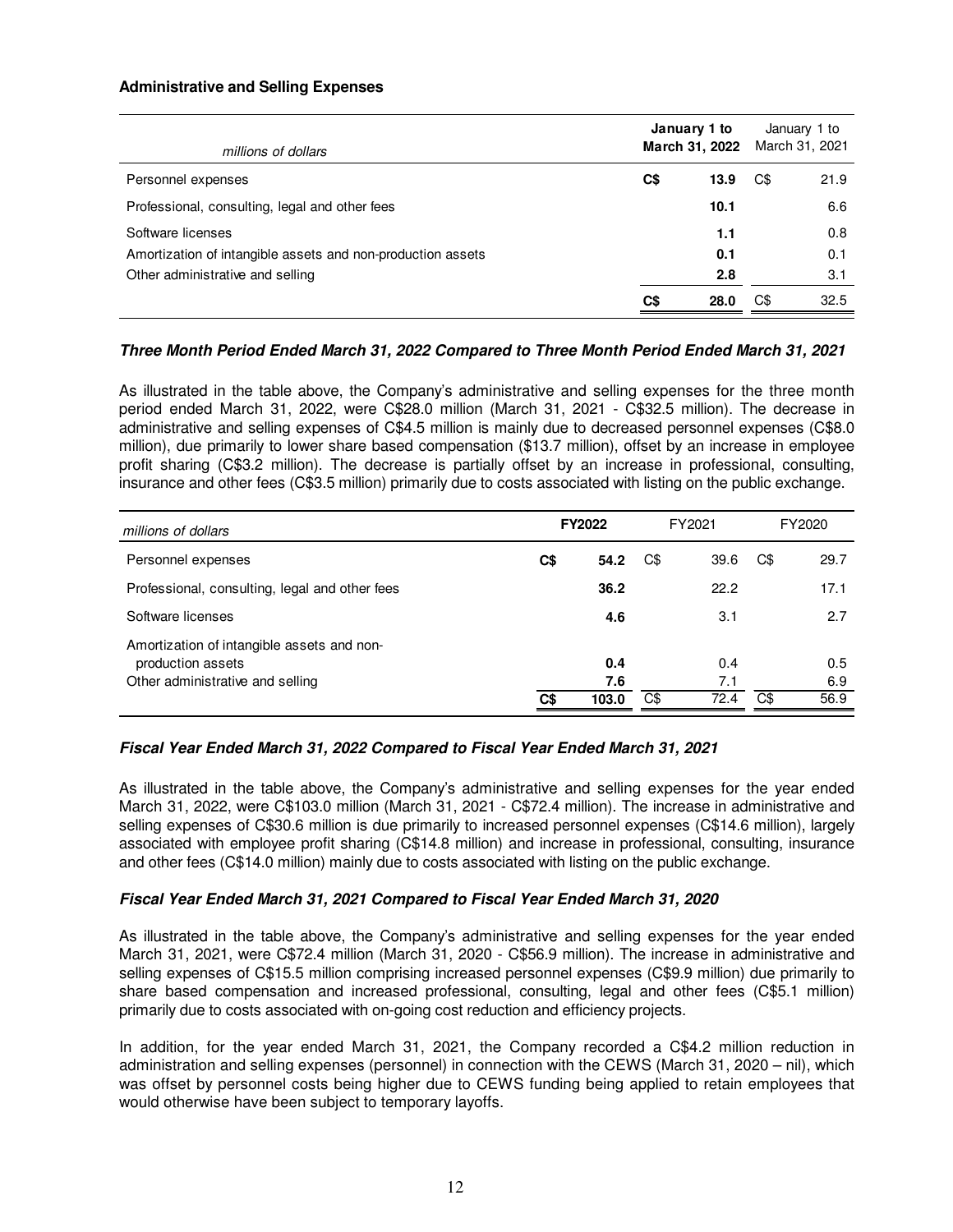### **Finance Costs, Finance Income, Interest on Pension and Other Post-employment Benefit Obligations, and Foreign Exchange Gains and Losses**

The Company's finance costs represent interest cost on the Company's debt facilities, including the Revolving Credit Facility, Secured Term Loan Facility and Algoma Docks Term Loan Facility, described in the section entitled "Capital Resources - Financial Position and Liquidity" included elsewhere in this MD&A. Finance cost also includes the amortization of transaction costs related to the Company's debt facilities and the accretion of the benefits in respect of the Company's governmental loan facilities in respect of the interest free loan issued by, and the grant given by the Canadian federal government as well as the low interest rate loan issued from the Ontario provincial government, all of which are discussed below (Financial Resources and Liquidity - Cash Flow Used in Investing Activities) and the unwinding of discounts on the Company's environmental liabilities.

| millions of dollars                                                          | January 1 to<br>March 31, 2022 |     | January 1 to<br>March 31, 2021 |      |
|------------------------------------------------------------------------------|--------------------------------|-----|--------------------------------|------|
| Interest on the following facilities                                         |                                |     |                                |      |
| <b>Revolving Credit Facility</b>                                             | C\$                            | 0.1 | C\$                            | 1.0  |
| Secured Term Loan Facility                                                   |                                |     |                                | 9.6  |
| Algoma Docks Term Loan Facility                                              |                                |     |                                | 1.0  |
| Revolving Credit Facility fees                                               |                                | 0.4 |                                | 0.3  |
| Unwinding of issuance costs of debt facilities and accretion of governmental |                                |     |                                |      |
| loan benefits and discounts on environmental liabilities                     |                                | 3.4 |                                | 3.6  |
| Other interest expense                                                       |                                | 0.4 |                                | 0.4  |
|                                                                              | C\$                            | 4.3 |                                | 15.9 |

### **Three Month Period Ended March 31, 2022 Compared to Three Month Period Ended March 31, 2021**

As illustrated in the table above, the Company's finance costs for the three month period ended March 31, 2022 was C\$4.3 million compared to C\$15.9 million for the three month ended March 31, 2021 resulting in a decrease of C\$11.6 million. The decrease in finance cost is primarily attributable to repayment in full of the Secured Term Loan Facility (C\$9.6 million) and Algoma Docks Term Loan Facility (C\$1.0 million) in November 2021. The finance cost associated with the Revolving Credit Facility decreased by C\$0.9 million due to repayments on this facility.

The Company's finance income for the three month period ended March 31, 2022, was C\$0.4 million compared to nil for the three month period ended March 31, 2021, representing an increase of C\$0.4 million due primarily to interest income.

The Company's interest on pension and other post-employment benefit obligations for the three month period ended March 31, 2022 was C\$2.9 million compared to C\$4.1 million for the three month period ended March 31, 2021, due to a decrease in beginning-of-year discount rates that were used to determine the pension benefit expense for the three month period ended March 31, 2022.

The Company's foreign exchange loss for the three month period ended March 31, 2022 was C\$6.3 million compared to C\$9.9 million for the three month period ended March 31, 2021. These foreign exchange movements reflect the effect of US dollar exchange rate fluctuations on the Company's Canadian dollar denominated monetary assets and liabilities.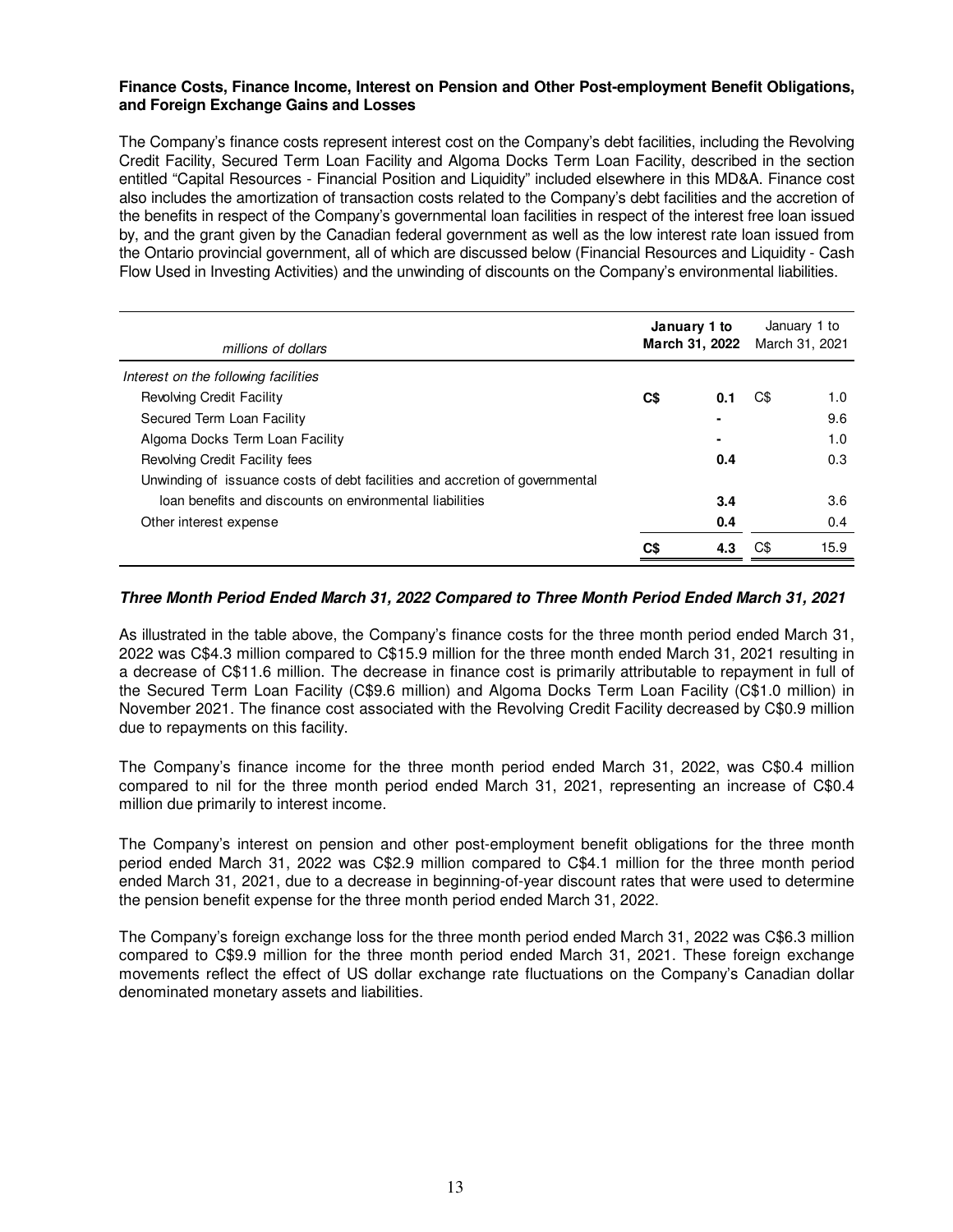| millions of dollars                             |     | FY2021<br><b>FY2022</b> |     |      |     | FY2020 |
|-------------------------------------------------|-----|-------------------------|-----|------|-----|--------|
| Interest on the following facilities            |     |                         |     |      |     |        |
| Revolving Credit Facility                       | C\$ | 0.1                     | C\$ | 4.3  | C\$ | 2.1    |
| Secured Term Loan Facility                      |     | 24.1                    |     | 43.0 |     | 41.0   |
| Algoma Docks Term Loan Facility                 |     | 2.5                     |     | 4.7  |     | 6.7    |
| Revolving Credit Facility fees                  |     | 1.6                     |     | 1.2  |     | 2.2    |
| Unwinding of issuance costs of debt facilities  |     |                         |     |      |     |        |
| and discounts on environmental liabilities, and |     |                         |     |      |     |        |
| accretion of governmental loan benefits         |     | 18.8                    |     | 13.8 |     | 10.3   |
| Other interest expense                          |     | $1.5\,$                 |     | 1.5  |     | 1.5    |
|                                                 | C\$ | 48.6                    | C\$ | 68.5 | C\$ | 63.8   |

# **Fiscal Year Ended March 31, 2022 Compared to Fiscal Year Ended March 31, 2021**

As illustrated in the table above, the Company's finance costs for the year ended March 31, 2022 were C\$48.6 million compared to C\$68.5 million for the year ended March 31, 2021 resulting in a decrease of C\$19.9 million. The decrease in finance cost is primarily attributable to repayment in full of the Secured Term Loan Facility (C\$18.9 million) and Algoma Docks Term Loan Facility (C\$2.2 million) in November 2021. The finance cost associated with the Revolving Credit Facility decreased by C\$4.2 million due to repayments on this facility.

The Company's finance income for the year ended March 31, 2022, was C\$0.5 million compared to C\$1.1 million for the year ended March 31, 2021, representing a decline of C\$0.6 million due in part to interest income from tariff overpayments in the prior year which did not repeat in the current year.

The Company's interest in pension and other post-employment benefit obligations for the year ended March 31, 2022 was C\$11.6 million compared to C\$17.0 million for the year ended March 31, 2021, due to a decrease in discount rates at March 31, 2021 that was used to determine the 2022 fiscal year pension benefit expense.

The Company's foreign exchange loss for the year ended March 31, 2022 was C\$4.3 million compared to C\$76.5 million for the year ended March 31, 2021. These foreign exchange movements reflect the effect of US dollar exchange rate fluctuations on the Company's Canadian dollar denominated monetary assets and liabilities.

# **Fiscal Year Ended March 31, 2021 Compared to Fiscal Year Ended March 31, 2020**

As illustrated in the table above, the Company's finance costs for the year ended March 31, 2021, was C\$68.5 million compared to C\$63.8 million for the year ended March 31, 2020 resulting in an increase of C\$4.7 million. The increase is primarily attributable to the Revolving Credit Facility (C\$2.2 million) and the unwinding of issuance costs/accretion of governmental loan benefits (C\$3.5 million). On April 1, 2020, July 1, 2020 and October 1, 2020, management elected to pay the interest due on the Secured Term Loan Facility in kind which resulted in a 1.0% interest premium. Interest on the Secured Short Term Loan Facility of C\$10.2 million in January 2021 was paid in cash.

The Company's finance income for the year ended March 31, 2021, was C\$1.1 million compared to C\$2.6 million for the year ended March 31, 2020, representing a decline of C\$1.5 million primarily due to interest income from tariff overpayments.

The Company's interest in pension and other post-employment benefit obligations for the year ended March 31, 2021 was C\$17.0 million compared to C\$17.3 million for the year ended March 31, 2020.

The Company's foreign exchange loss for the year ended March 31, 2021 was C\$76.5 million compared to a gain of C\$35.3 million for the year ended March 31, 2020. These foreign exchange movements reflect the effect of US dollar exchange rate fluctuations on the Company's Canadian dollar denominated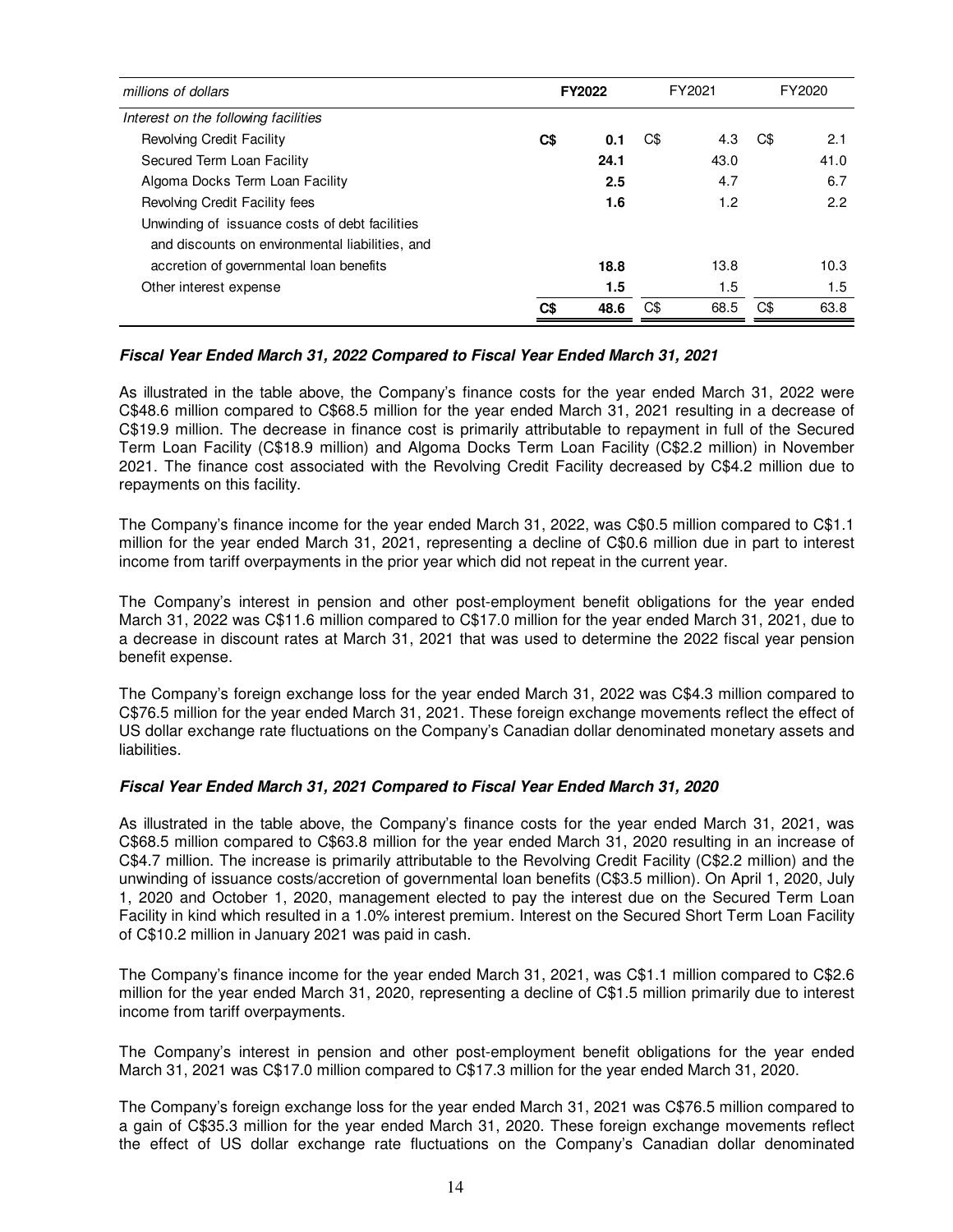monetary assets and liabilities.

### **Pension and Post-Employment Benefits**

| millions of dollars                                        |     | January 1 to<br>March 31, 2022 | January 1 to<br>March 31, 2021 |         |  |
|------------------------------------------------------------|-----|--------------------------------|--------------------------------|---------|--|
| Recognized in income (loss) before income taxes:           |     |                                |                                |         |  |
| Pension benefits expense                                   | C\$ | 6.1                            | C\$                            | 6.9     |  |
| Post-employment benefits expense                           |     | 3.0                            |                                | 3.2     |  |
|                                                            | C\$ | 9.1                            | C\$                            | 10.1    |  |
| Recognized in other comprehensive income (loss) (pre-tax): |     |                                |                                |         |  |
| Pension benefits (gain) loss                               | C\$ | 0.3                            | C\$                            | (104.7) |  |
| Post-employment benefits (gain) loss                       |     | (71.0)                         |                                | (37.7)  |  |
|                                                            | C\$ | (70.7)                         | C\$                            | (142.4) |  |
|                                                            | C\$ | (61.6)                         | C\$                            | (132.3) |  |

# **Three Month Period Ended March 31, 2022 Compared to Three Month Period Ended March 31, 2021**

As illustrated in the table above, the Company's pension expense for the three month period ended March 31, 2022 and March 31, 2021 were C\$6.1 million and C\$6.9 million, respectively, representing a decrease of C\$0.8 million. The Company's post-employment benefits expense for the three month period ended March 31, 2022 and March 31, 2021 were C\$3.0 million and C\$3.2 million, representing a decrease of C\$0.2 million. The decrease in pension and post-employment benefit expense was primarily due to a decrease in beginning-of-year discount rates. While this increased the cost of benefits accruing over the three month period ended March 31, 2022, this increase was more than offset by the lower net interest cost.

As disclosed in Note 3 to the March 31, 2022 audited consolidated financial statements, all actuarial gains and losses that arise in calculating the present value of the defined benefit pension obligation net of assets and the defined benefit obligation in respect of other post-employment benefits, including the remeasurement components, are recognized immediately in other comprehensive income (loss).

For the three month period ended March 31, 2022, the Company recorded an actuarially determined gain to the accrued defined pension liability and accrued other post-employment benefit obligation in other comprehensive income of C\$70.7 million (March 31, 2021 – actuarial determined gain of C\$142.4 million), a difference of C\$71.7 million. The C\$70.7 million gain was comprised mainly of a decrease in obligations due to a steep increase in end of period discount rates, partially offset by pension fund returns lower than expected.

| millions of dollars                              | FY2022 |         | FY2021 |        | FY2020 |        |
|--------------------------------------------------|--------|---------|--------|--------|--------|--------|
| Recognized in income (loss) before income taxes: |        |         |        |        |        |        |
| Pension benefits expense                         | C\$    | 24.4    | C\$    | 27.6   | C\$    | 31.4   |
| Post-employment benefits expense                 |        | 12.0    |        | 12.8   |        | 12.9   |
|                                                  | C\$    | 36.4    | C\$    | 40.4   | C\$    | 44.3   |
| Recognized in other comprehensive income (loss)  |        |         |        |        |        |        |
| $(\text{pre-tax})$ :                             |        |         |        |        |        |        |
| Pension benefits (gain) loss                     | C\$    | (57.9)  | C\$    | (51.8) | C\$    | (48.6) |
| Post-employment benefits (gain) loss             |        | (60.0)  |        | 28.8   |        | (33.2) |
|                                                  | C\$    | (117.9) | C\$    | (23.0) | C\$    | (81.8) |
|                                                  | C\$    | (81.5)  | C\$    | 17.4   | C\$    | (37.5) |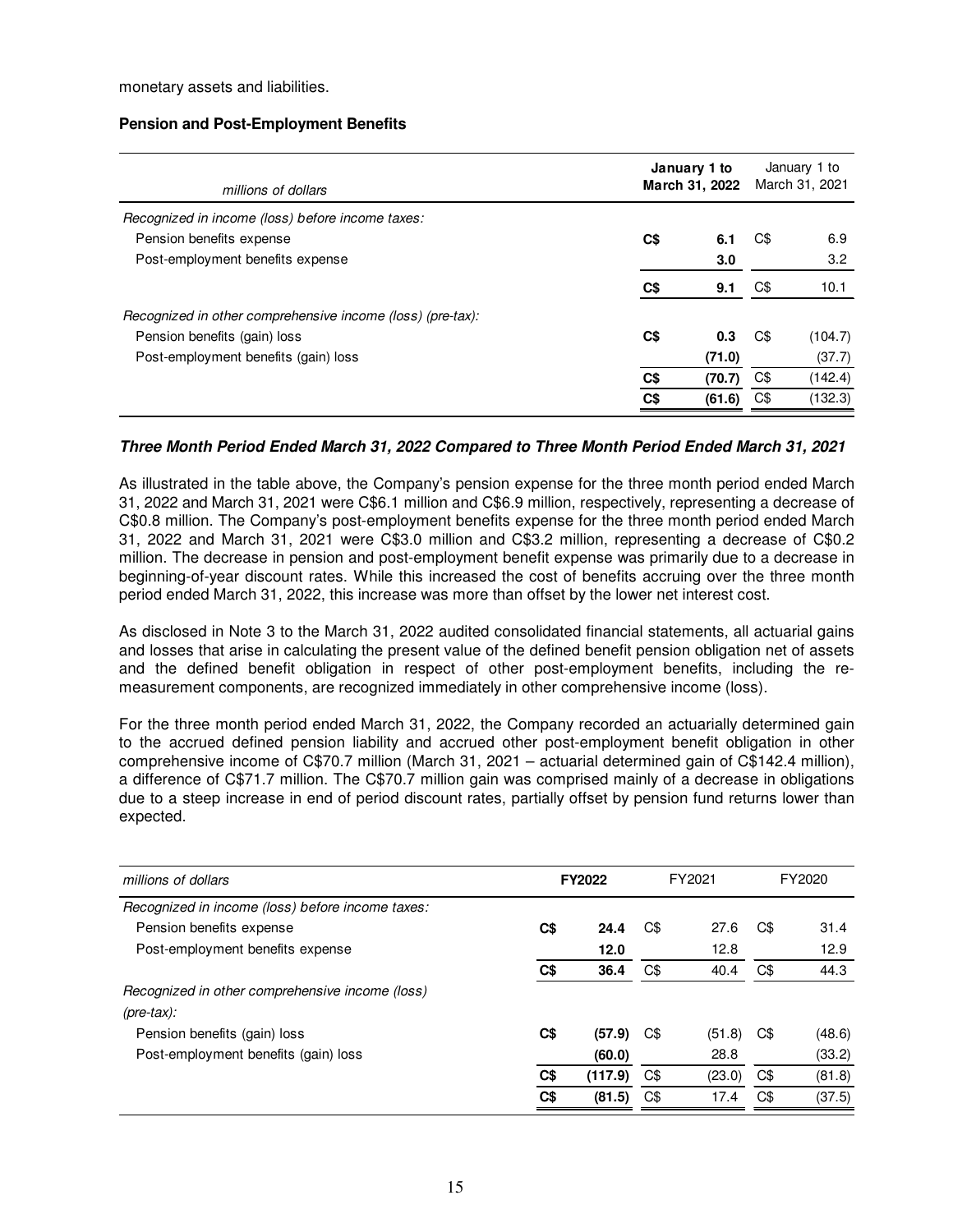# **Fiscal Year Ended March 31, 2022 Compared to Fiscal Year Ended March 31, 2021**

As illustrated in the table above, the Company's pension expense for the years ended March 31, 2022 and March 31, 2021 were C\$24.4 million and C\$27.6 million, respectively, representing a decrease of C\$3.2 million. The Company's post-employment benefits expense for the years ended March 31, 2022 and March 31, 2021 were C\$12.0 million and C\$12.8 million, representing a decrease of C\$0.8 million. The decrease in pension and post-employment benefit expense was primarily due to a decrease in beginning-of-year discount rates. While this increased the cost of benefits accruing over the year, this increase was more than offset by the lower net interest cost.

For the year ended March 31, 2022, the Company recorded an actuarially determined gain to the accrued defined pension liability and accrued other post-employment benefit obligation in other comprehensive income of C\$117.9 million (March 31, 2021 – actuarial determined gain of C\$23.0 million), a difference of C\$94.9 million. The C\$117.9 million gain was comprised mainly of a decrease in obligations due to a steep increase in end of year discount rates, partially offset by pension fund returns lower than expected.

# **Fiscal Year Ended March 31, 2021 Compared to Fiscal Year Ended March 31, 2020**

As illustrated in the table above, the Company's pension expense for the years ended March 31, 2021 and March 31, 2020 were C\$27.6 million and C\$31.4 million, respectively, representing a decrease of C\$3.8 million. The Company's post-employment benefit expense for the year ended March 31, 2021, was C\$12.8 million compared to C\$12.9 million for the year ended March 31, 2020. The decrease in pension and postemployment benefit expense was primarily due to a decrease in discount rates as of March 31, 2021 that was used to determine the 2022 fiscal year pension and non-pension benefit expense.

For the year ended March 31, 2021, the Company recorded actuarially determined gain to the accrued defined pension liability and accrued other post-employment benefit obligation in other comprehensive loss of C\$23.0 million. The gain was comprised primarily of pension fund returns being greater than expected and some demographic gains, partially offset by an increase in obligations due to a reduction in end-of-year discount rates.

For the year ended March 31, 2020, the Company recorded actuarially determined gain to the accrued defined pension liability and other post-employment benefits liability in other comprehensive loss of C\$82.8 million, (gain of C\$74.6 million, net of income tax effect of actuarial gains recognized in other comprehensive loss of C\$7.2 million). The C\$81.8 million gain is primarily due to an increase in the end-ofyear discount rate, offset by pension fund returns being less than expected and demographic losses.

### **Carbon Taxes**

On June 28, 2019, the Company became subject to the Federal Greenhouse Gas Pollution Pricing Act (the "Carbon Tax Act"). The Carbon Tax Act was enacted with retroactive effect to January 1, 2019. The Company has chosen to remove the costs associated with the Carbon Tax Act from Adjusted EBITDA to facilitate comparison with the results of its competitors in jurisdictions not subject to the Carbon Tax Act.

For the three month periods ended March 31, 2022 and March 31, 2021, total Carbon Tax recognized in cost of sales was C\$0.4 million and C\$1.8 million, respectively. The decrease is due to the purchase of output-based pricing system surplus credits and differences between the estimate and actual settlement of Carbon Tax for the calendar year 2021. Carbon Tax is primarily a function of the volume of our production, increasing as production increases.

For the year ended March 31, 2022, total Carbon Tax recognized in cost of sales was a reduction of C\$0.6 million, compared to expense of C\$13.4 million in the year ended March 31, 2021. The decrease in Carbon tax is due to reasons described above.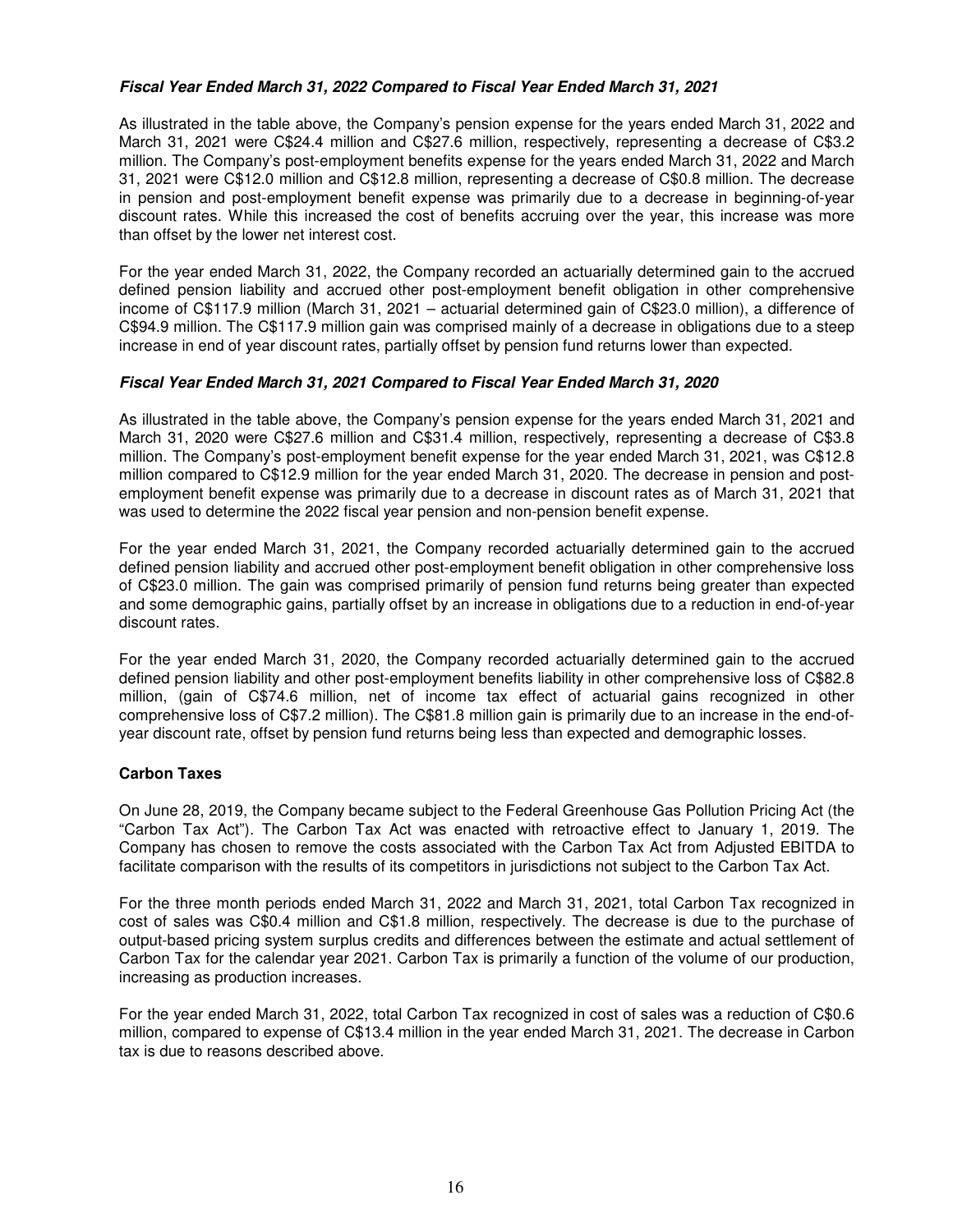# **Income Taxes**

# **Three Month Period Ended March 31, 2022 Compared to Three Month Period Ended March 31, 2021**

For the three month period ended March 31, 2022, the Company's deferred income tax recovery and current income tax expense were C\$3.3 million and C\$81.3 million respectively, compared to deferred and current income tax expense (recovery) of nil for the three month period ended March 31, 2021 due primarily to net income before tax of C\$320.9 million compared to C\$100.1 million for the year ended March 31, 2021 and non-capital losses available, as described below.

# **Fiscal Year Ended March 31, 2022 Compared to Fiscal Year Ended March 31, 2021**

The carrying amount of deferred income tax assets is reviewed at the end of each reporting period and reduced to the extent that it is no longer probable that sufficient taxable profits will be available to allow all or part of the asset to be recovered. Management assesses the available positive and negative evidence to estimate whether sufficient future taxable income will be generated to permit use of the existing deferred tax assets. A significant piece of objective evidence had been the cumulative loss the Company had incurred over the first two years of its operations. However, over the past year, operations have provided evidence that there is sufficient taxable income to permit use of the existing deferred tax assets. As such, the Company has reflected a deferred tax liability of C\$92.9 million, net of a deferred tax asset (C\$7.8 million) at March 31, 2022 (March 31, 2021 – nil ).

For the year ended March 31, 2022, the Company's deferred income tax expense and current tax expense were C\$101.7 million and C\$197.2 million respectively, compared to deferred and current income tax expense of nil for the year ended March 31, 2021, due to net income before tax of C\$1,156.6 million compared to net loss of C\$76.1 million for the year ended March 31, 2021.

For the year ended March 31, 2022, the Company has fully utilized non-capital tax losses available of C\$306.5 million.

### **Fiscal Year Ended March 31, 2021 Compared to Fiscal Year Ended March 31, 2020**

For the year ended March 31, 2021 and March 31, 2020, the Company's current income tax expense/recovery was nil. On the basis of the evaluation described above, for the year ended March 31, 2021, the Company's deferred income tax recovery was nil, net of deferred tax de-recognition. For the year ended March 31, 2020, the Company's deferred income tax recovery was C\$4.3 million, net of deferred tax asset de-recognition, due to property, plant and equipment and intangible assets timing differences of tax deductions and non-capital losses carry forward.

As of March 31, 2021, the Company had non-capital tax losses available of C\$579.8 million, C\$380.0 million of which expire in 2038, C\$113.1 million of which expire in 2039 and C\$86.7 million of which expire in 2040.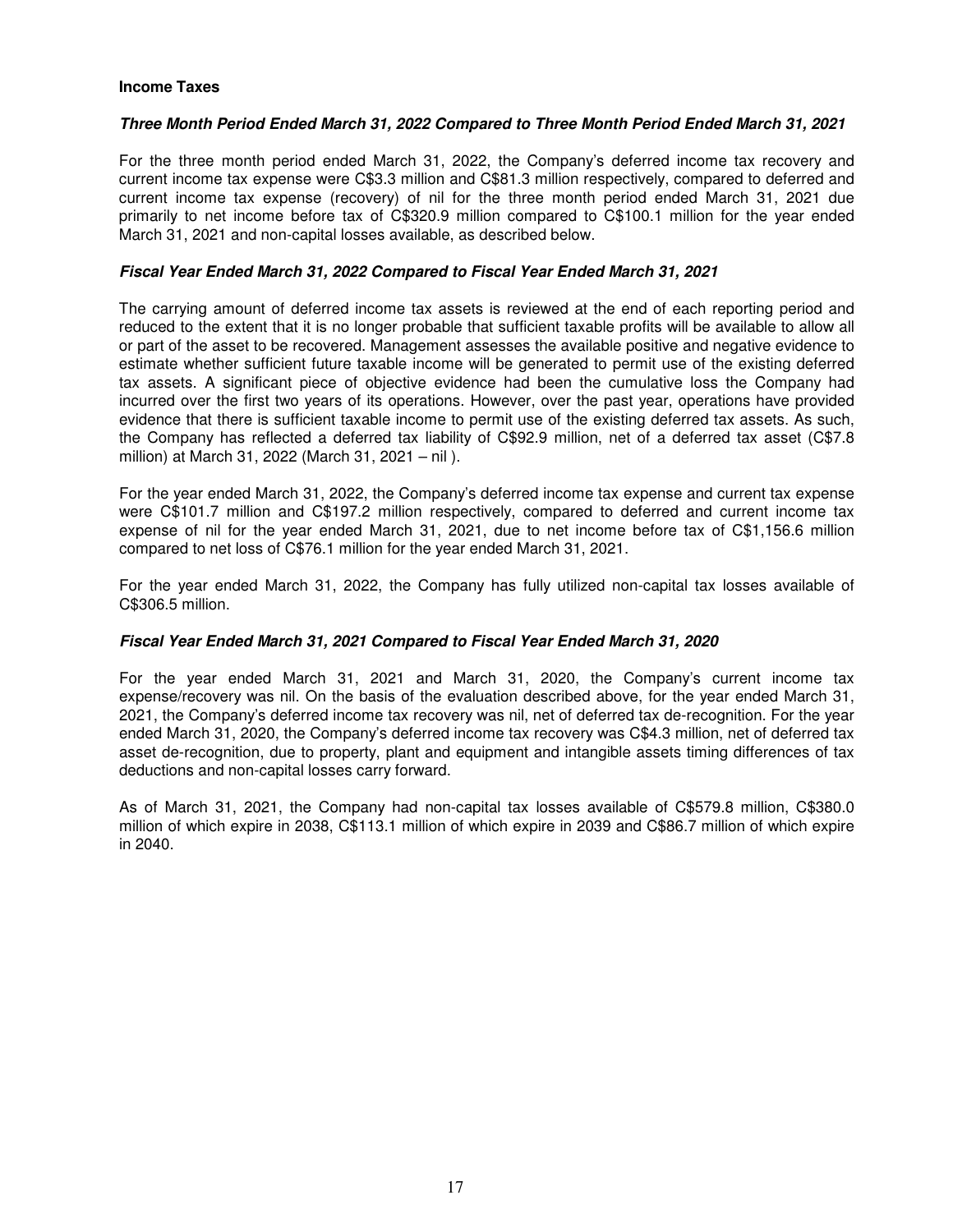# **Adjusted EBITDA**

The following table shows the reconciliation of Adjusted EBITDA to net income for the periods indicated:

| millions of dollars                                                                    | January 1 to<br>March 31, 2022 |        | January 1 to<br>March 31, 2021 |        |  |
|----------------------------------------------------------------------------------------|--------------------------------|--------|--------------------------------|--------|--|
| Net income                                                                             | C\$                            | 242.9  | C\$                            | 100.1  |  |
| Amortization of property, plant and equipment and amortization of intangible<br>assets |                                | 22.8   |                                | 21.0   |  |
| Finance costs                                                                          |                                | 4.3    |                                | 15.9   |  |
| Interest on pension and other post-employment benefit obligations                      |                                | 2.9    |                                | 4.1    |  |
| Income taxes                                                                           |                                | 78.0   |                                |        |  |
| Foreign exchange loss                                                                  |                                | 6.3    |                                | 9.9    |  |
| Finance income                                                                         |                                | (0.4)  |                                |        |  |
| Carbon tax                                                                             |                                | 0.4    |                                | 1.8    |  |
| Increase in fair value of warrant liability                                            |                                | 13.2   |                                |        |  |
| Decrease in fair value of earnout liability                                            |                                | (44.5) |                                |        |  |
| Increase in fair value of share-based payment compensation liability                   |                                | 2.9    |                                |        |  |
| <b>Transaction costs</b>                                                               |                                | 5.0    |                                |        |  |
| Share-based compensation                                                               |                                | 0.7    |                                | 14.1   |  |
| <b>Adjusted EBITDA</b>                                                                 | C <sub>3</sub>                 | 334.4  | C\$                            | 166.9  |  |
| <b>Net Income Margin</b>                                                               |                                | 25.8%  |                                | 15.7%  |  |
| Net Income / ton                                                                       | C\$                            | 443.84 | C\$                            | 161.01 |  |
| <b>Adjusted EBITDA Margin</b>                                                          |                                | 35.5%  |                                | 26.1%  |  |
| Adjusted EBITDA / ton                                                                  | C\$                            | 611.09 | C\$                            | 268.40 |  |

(i) See "Non-IFRS Measures" for information regarding the limitations of using Adjusted EBITDA.

(ii) Adjusted EBITDA Margin is Adjusted EBITDA as a percentage of revenue.

#### **Three Month Period Ended March 31, 2022 Compared to Three Month Period Ended March 31, 2021**

Adjusted EBITDA for the three month period ended March 31, 2022 was C\$334.4 million, compared to C\$166.9 million for the three month period ended March 31, 2021, resulting in an increase of C\$167.5 million. The Adjusted EBITDA margin for the three month period ended March 31, 2022 and March 31, 2021 was 35.5% and 26.1%, respectively. The Adjusted EBITDA per ton for the three month period ended March 31, 2022 was C\$611.09 and C\$268.40 for the three month period ended March 31, 2021. The increase in Adjusted EBITDA and improvement in Adjusted EBITDA margin for the three month period ended March 31, 2022 compared to the three month period ended March 31, 2021 was due primarily to increase in steel revenue (C\$294.3) primarily as a result of increase in the selling prices for steel products, offset by associated increase in cost of steel products sold (C\$118.5 million).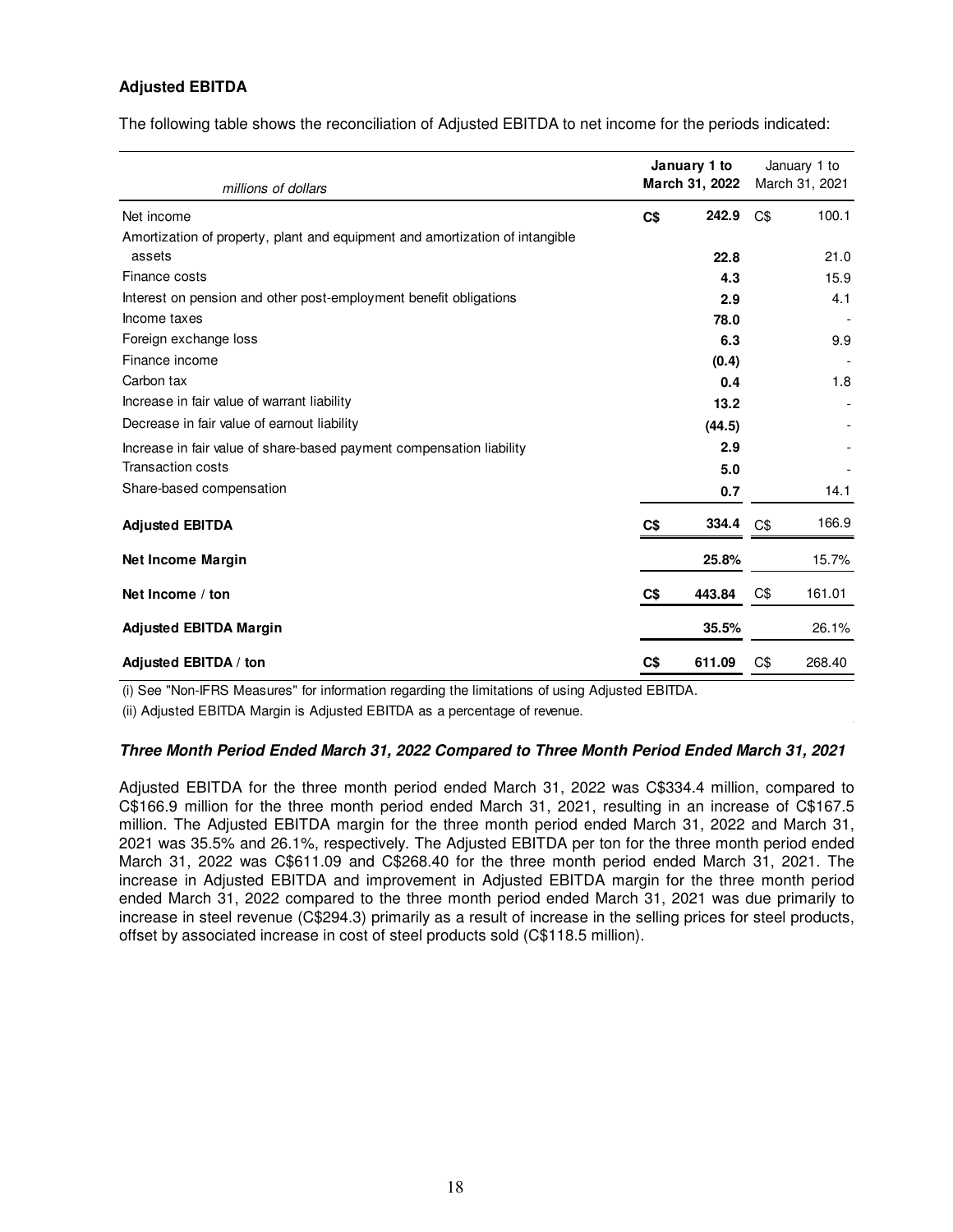| millions of dollars                                    |     | FY2022  |     | FY2021                   |     | FY2020  |
|--------------------------------------------------------|-----|---------|-----|--------------------------|-----|---------|
| Net income (loss)                                      | C\$ | 857.7   | C\$ | (76.1)                   | C\$ | (175.9) |
| Amortization of property, plant and equipment          |     |         |     |                          |     |         |
| and amortization of intangible assets                  |     | 87.1    |     | 86.9                     |     | 126.5   |
| Finance costs                                          |     | 48.6    |     | 68.5                     |     | 63.8    |
| Interest on pension and other post-employment          |     |         |     |                          |     |         |
| benefit obligations                                    |     | 11.6    |     | 17.0                     |     | 17.3    |
| Income taxes                                           |     | 298.9   |     |                          |     | (4.3)   |
| Foreign exchange loss (gain)                           |     | 4.4     |     | 76.5                     |     | (35.3)  |
| Finance income                                         |     | (0.5)   |     | (1.1)                    |     | (2.6)   |
| Carbon tax                                             |     | (0.6)   |     | 13.4                     |     | 6.9     |
| Increase in fair value of warrant liability            |     | 6.4     |     |                          |     |         |
| Decrease in fair value of earnout liability            |     | (78.1)  |     |                          |     |         |
| <b>Transaction costs</b>                               |     | 26.5    |     |                          |     |         |
| Listing expense                                        |     | 235.6   |     |                          |     |         |
| Share-based compensation                               |     | 5.7     |     | 14.1                     |     |         |
| Business combination adjustments                       |     |         |     |                          |     | 1.4     |
| <b>Adjusted EBITDA</b>                                 | C\$ | 1,503.2 | C\$ | 199.2                    | C\$ | (2.2)   |
| Net income (loss) Margin                               |     | 22.5%   |     | $-4.2%$                  |     | $-9.0%$ |
| Net income (loss)/ ton                                 | C\$ | 373.36  | C\$ | (36.19)                  | C\$ | (76.31) |
| <b>Adjusted EBITDA Margin</b>                          |     | 39.5%   |     | 11.1%                    |     | $-0.1%$ |
| Adjusted EBITDA / ton                                  | C\$ | 654.37  | C\$ | 94.76                    | C\$ |         |
| Tariff expense included in Net income                  | C\$ |         | C\$ |                          | C\$ | 27.8    |
| Capacity utilization adjustment included in Net income |     | ۰       |     | $\overline{\phantom{a}}$ |     | 32.7    |
| Adjustments to Adjusted EBITDA                         |     |         |     |                          |     | 60.5    |
| <b>Further Adjusted EBITDA</b>                         | C\$ | 1,503.2 | C\$ | 199.2                    | C\$ | 58.3    |
| <b>Further Adjusted EBITDA Margin</b>                  |     | 39.5%   |     | 11.1%                    |     | 3.0%    |
| Further Adjusted EBITDA / ton                          | C\$ | 654.37  | C\$ | 94.76                    | C\$ | 26.25   |

(i) See "Non-IFRS Measures" for information regarding the limitations of using Adjusted EBITDA and Further Adjusted EBITDA.

(ii) Adjusted EBITDA and Further Adjusted EBITDA Margin is Adjusted EBITDA and Further Adjusted EBITDA as a percentage of revenue.

### **Fiscal Year Ended March 31, 2022 Compared to Fiscal Year Ended March 31, 2021**

Adjusted EBITDA for the year ended March 31, 2022 was C\$1,503.2 million, compared to C\$199.2 million for the year ended March 31, 2021, resulting in an increase of C\$1,304.0 million. The Adjusted EBITDA margin for the year ended March 31, 2022 and March 31, 2021 was 39.5% and 11.1%, respectively. The Adjusted EBITDA per ton for the year ended March 31, 2022 was C\$654.37 and C\$94.76 for the year ended March 31, 2021. The increase in Adjusted EBITDA and improvement in Adjusted EBITDA margin for the year ended March 31, 2022 compared to the year ended March 31, 2021 was due primarily to increase in steel revenue (C\$1,933.70) primarily as a result of increases in the selling prices for steel products, offset by associated increase in cost of steel products sold (C\$610.8 million).

### **Fiscal Year Ended March 31, 2021 Compared to Fiscal Year Ended March 31, 2020**

Adjusted EBITDA for the year ended March 31, 2021 was C\$199.2 million, compared to (C\$2.2) million for the year ended March 31, 2020, resulting in an increase of C\$201.4 million. The Adjusted EBITDA margin for the years ended March 31, 2021 and March 31, 2020 was 11.1% and (0.1%), respectively. The Adjusted EBITDA per ton for the year ended March 31, 2021 was C\$94.76 and was nil for the year ended March 31, 2020.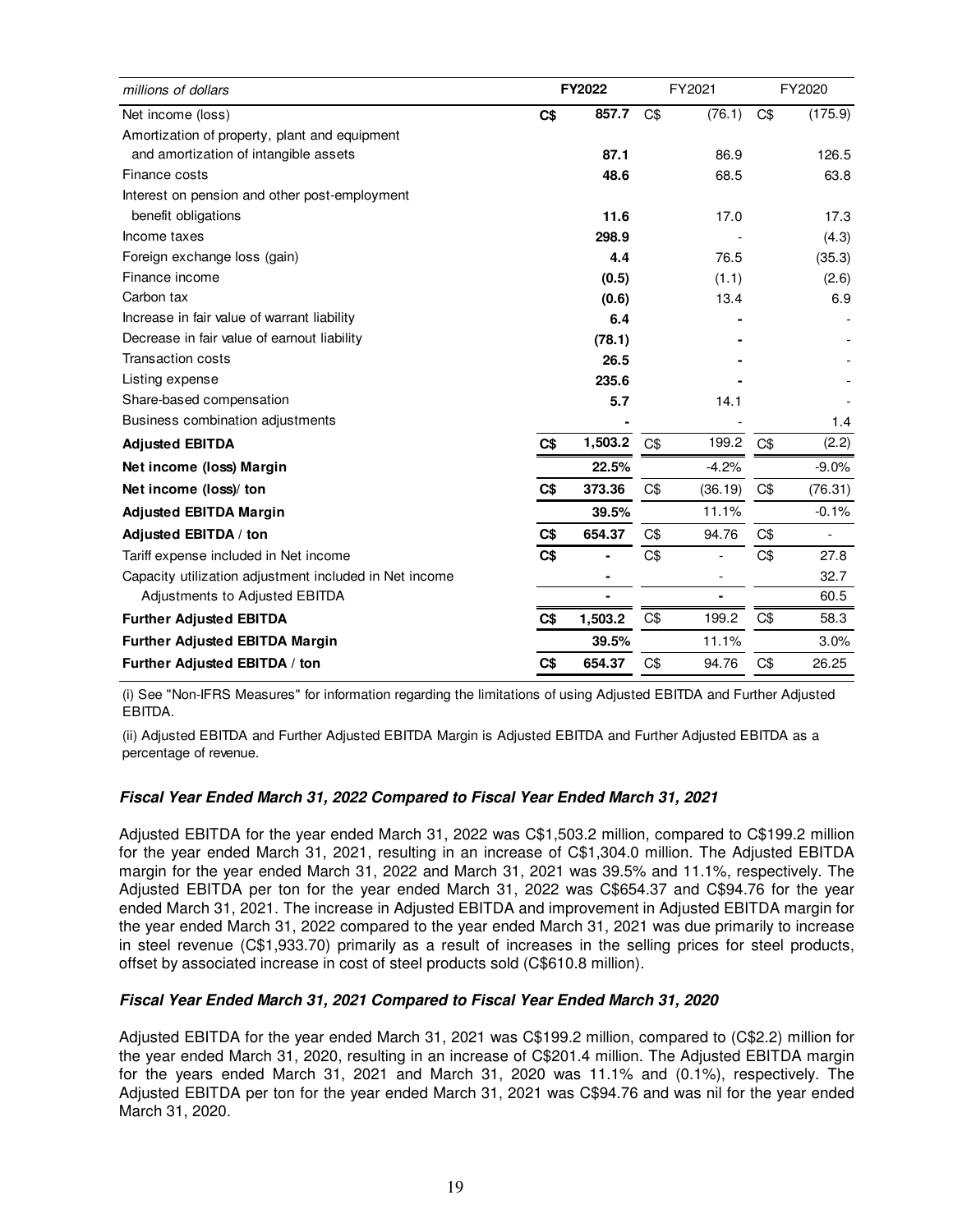The increase in Adjusted EBITDA and improvement in Adjusted EBITDA margin for the year ended March 31, 2021 compared to the year ended March 31, 2020 was due primarily to increases in selling prices for steel products.

Canadian steel producers became subject to 25% tariffs on all steel revenues earned on shipments made to the United States effective as of June 1, 2018. Tariff expense included in cost of steel sales were nil for the year ended March 31, 2021; however, for the year ended March 31, 2020, tariffs totaling C\$27.8 million had a significant impact on the Company's Adjusted EBITDA, Adjusted EBITDA Margin, and Adjusted EBITDA per ton as illustrated above. On May 17, 2019, the United States announced a complete lifting of this tariff effective May 20, 2019.

Algoma experienced an unplanned outage in the month of April 2019 that disrupted production in our #7 Blast Furnace (the "FY 2020 Q1 Outage"). The resulting lost production led to a shipping volume reduction during the three month period ended June 30, 2019 of over one hundred thousand tons and resulted in a capacity utilization adjustment of C\$32.7 million being recorded to cost of steel products sold.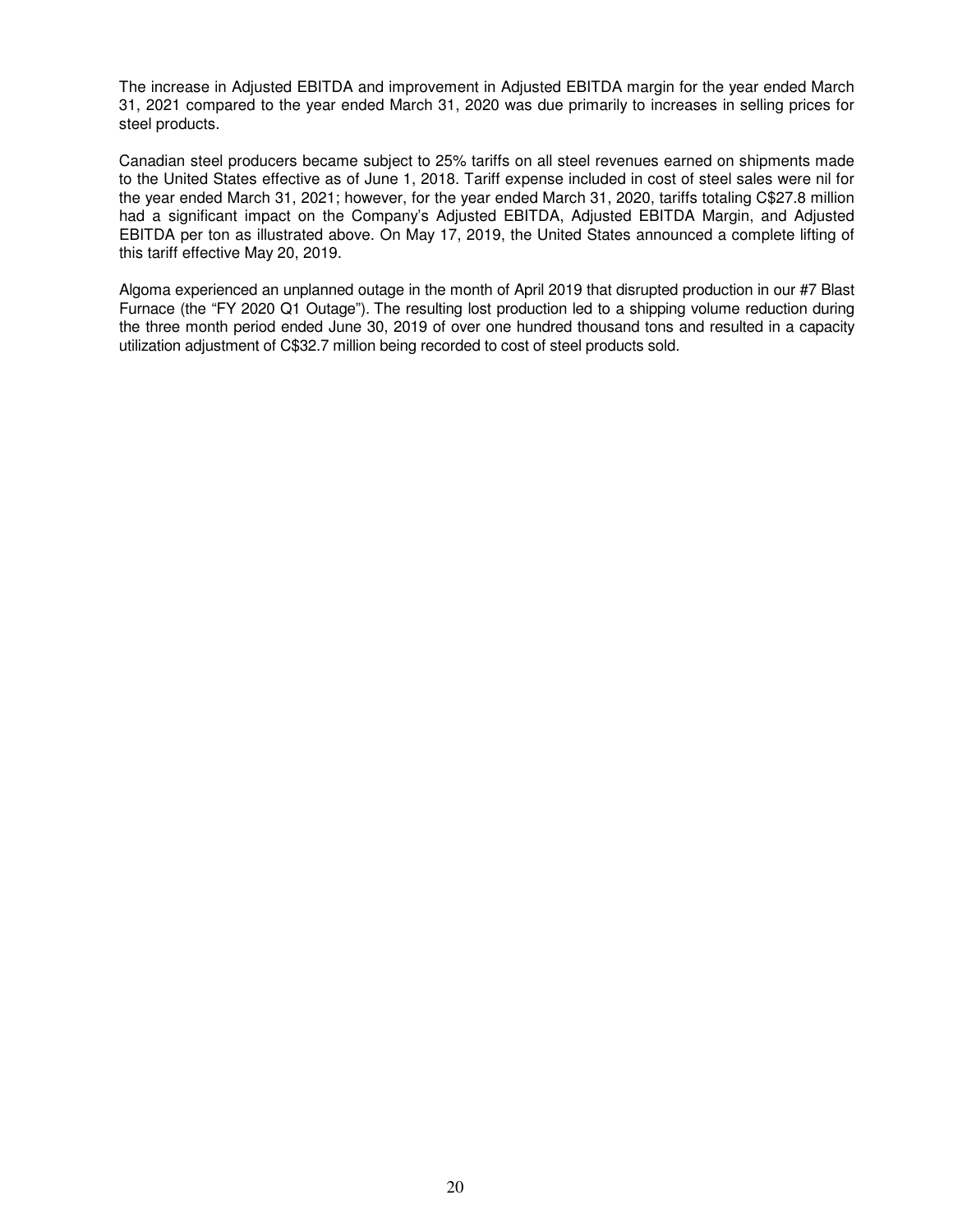# **Financial Resources and Liquidity**

# **Summary of Cash Flows**

| millions of dollars                                                 | January 1 to<br>March 31, 2022 |        | January 1 to<br>March 31, 2021 |         |
|---------------------------------------------------------------------|--------------------------------|--------|--------------------------------|---------|
|                                                                     |                                |        |                                |         |
| <b>Operating Activities:</b>                                        |                                |        |                                |         |
| Cash generated from operating activities before changes in non-cash |                                |        |                                |         |
| working capital and environmental liabilities paid                  | C\$                            | 253.1  | C\$                            | 143.3   |
| Net change in non-cash working capital                              |                                | 191.1  |                                | (9.6)   |
| Environmental liabilities paid                                      |                                | (0.4)  |                                | 0.2     |
| Cash generated by operating activities                              | C\$                            | 443.8  | C\$                            | 133.9   |
| <b>Investing activities</b>                                         |                                |        |                                |         |
| Acquisition of property, plant and equipment                        | C\$                            | (93.4) | C\$                            | (22.0)  |
| Acquisition of intangible assets                                    |                                | 0.4    |                                | (0.1)   |
| Acquisition of right-of-use assets                                  |                                | (0.9)  |                                |         |
| Cash used in investing activities                                   | C\$                            | (93.9) | C\$                            | (22.1)  |
| <b>Financing activities</b>                                         |                                |        |                                |         |
| Bank indebtedness advanced (repaid), net                            | C\$                            | 0.1    | C\$                            | (95.3)  |
| Repayment of Senior Secured Term Loan Facility                      |                                |        |                                | (0.9)   |
| Repayment of Algoma Docks Term Loan Facility                        |                                | (0.1)  |                                | (2.6)   |
| Government loans issued, net of benefit                             |                                | 1.1    |                                | (0.1)   |
| Repayment of govenrment loans                                       |                                | (0.8)  |                                |         |
| Interest paid                                                       |                                | (0.1)  |                                | (11.4)  |
| Interest cost of right-of-use assets                                |                                |        |                                |         |
| Proceeds from issuance of shares                                    |                                |        |                                |         |
| Dividends paid                                                      |                                | (9.3)  |                                |         |
| Other                                                               |                                | (0.4)  |                                | 0.2     |
| Cash used in financing activities                                   | C\$                            | (9.5)  | C\$                            | (110.1) |
| Effect of exchange rate changes on cash                             | C\$                            | (12.6) | C\$                            | (0.2)   |
| Change in cash during the period                                    | C\$                            | 327.8  | C\$                            | 1.5     |

### **Three Month Period Ended March 31, 2022 Compared to Three Month Period Ended March 31, 2021**

As illustrated in the table above, the generation of cash for the three month period ended March 31, 2022 was C\$327.8 million, compared to C\$1.5 million for the three month period ended March 31, 2021. The increase in the generation of cash for the three month period ended March 31, 2022, as compared to the three month period ended March 31, 2021, was C\$326.3 million, and is primarily the result of the C\$309.9 million increase in cash generated by operating activities, a result of an increase in net income (net income of C\$242.9 million for the three month period ended March 31, 2022 compared to C\$100.1 million for the three month period ended March 31, 2021), for reasons described above. Further the increase in the generation of cash is due in part to the decrease in cash used in financing activities of C\$100.6 million which was partially offset by the use of cash in investing activities (increased by C\$71.8 million), for reasons described below.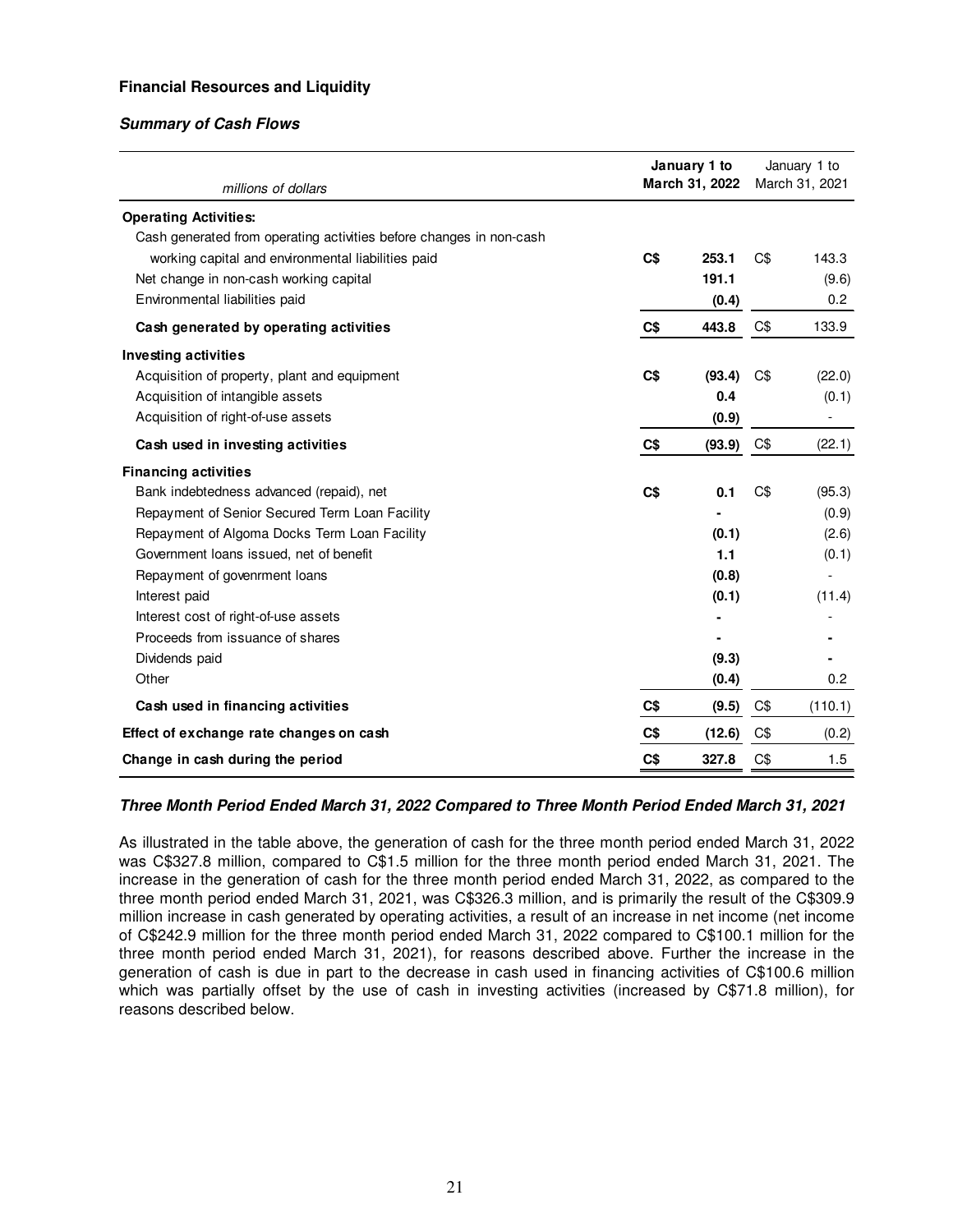| millions of dollars                                   |                | FY2022  |     | FY2021         | FY2020 |         |  |
|-------------------------------------------------------|----------------|---------|-----|----------------|--------|---------|--|
| <b>Operating Activities:</b>                          |                |         |     |                |        |         |  |
| Cash generated by (used in) operating                 |                |         |     |                |        |         |  |
| activities before changes in non-cash working capital |                |         |     |                |        |         |  |
| and environmental liabilities paid                    | C\$            | 1,287.8 | C\$ | 147.4          | C\$    | (34.5)  |  |
| Net change in non-cash working capital                |                | (21.1)  |     | (137.7)        |        | 34.3    |  |
| Environmental liabilities paid                        |                | (3.3)   |     | (1.6)          |        | (4.5)   |  |
| Cash generated by (used in) operating activities      | C <sub>5</sub> | 1,263.4 | C\$ | 8.1            | C\$    | (4.7)   |  |
| <b>Investing activities</b>                           |                |         |     |                |        |         |  |
| Acquisition of property, plant and equipment          | C\$            | (166.2) | C\$ | (71.7)         | C\$    | (113.3) |  |
| Acquisition of intangible assets                      |                |         |     | (0.1)          |        | (0.6)   |  |
| Acquisition of right-of-use assets                    |                | (1.7)   |     |                |        |         |  |
| Recovery (issuance) of related party receivable       |                | 2.2     |     | (1.1)          |        | (1.2)   |  |
| Cash used in investing activities                     | C\$            | (165.7) | C\$ | (72.9)         | C\$    | (115.1) |  |
| <b>Financing activities</b>                           |                |         |     |                |        |         |  |
| Bank indebtedness (repaid) advanced, net              | C\$            | (86.8)  | C\$ | (145.2)        | C\$    | 249.3   |  |
| Repayment of Secured Term Loan                        |                | (381.8) |     | (3.8)          |        | (3.8)   |  |
| Repayment of Algoma Docks Term Loan Facility          |                | (76.0)  |     | (8.8)          |        | (6.5)   |  |
| Government loans issued, net of benefit               |                | 1.1     |     | 6.5            |        | 42.4    |  |
| Repayment of government loans                         |                | (0.8)   |     |                |        |         |  |
| Restricted cash                                       |                |         |     |                |        | 7.2     |  |
| Interest paid                                         |                | (36.3)  |     | (15.6)         |        | (42.0)  |  |
| Proceeds from issuance of shares                      |                | 393.5   |     |                |        |         |  |
| Dividends paid                                        |                | (9.3)   |     | $\overline{a}$ |        |         |  |
| Other                                                 |                | (2.3)   |     | (0.5)          |        | 0.1     |  |
| Cash (used in) generated by financing activities      | C\$            | (198.7) | C\$ | (167.4)        | C\$    | 246.7   |  |
| Effect of exchange rate changes on cash               | C\$            | (4.9)   | C\$ | (11.6)         | C\$    | 2.6     |  |
| Increase (decrease) in cash during year               | C\$            | 894.1   | C\$ | (243.8)        | C\$    | 129.5   |  |

### **Fiscal Year Ended March 31, 2022 Compared to Fiscal Year Ended March 31, 2021**

As illustrated in the table above, the generation of cash for the year ended March 31, 2022 was C\$894.1 million, compared to the use of cash of C\$243.8 million for the year ended March 31, 2021. The increase in the generation of cash for the year ended March 31, 2022, as compared to the year ended March 31, 2021, was C\$1,137.9 million, and is primarily the result of the C\$1,255.3 million increase in cash generated by operating activities, a result of an increase in net income (net income of C\$857.7 million for the year ended March 31, 2022 compared to net loss of C\$76.1 million for the year ended March 31, 2021), for reasons described above. The increase in cash generated by operating activities for the year ended March 31, 2022 was partially offset by the use of cash in financing activities (increased by C\$31.3 million) and investing activities (increased by C\$92.8 million), for reasons described below.

### **Fiscal Year Ended March 31, 2021 Compared to Fiscal Year Ended March 31, 2020**

As illustrated in the table above, the use of cash for the year ended March 31, 2021 was C\$243.8, compared to the generation of cash of C\$129.5 million for the year ended March 31, 2020. The decrease in the generation of cash for the year ended March 31, 2021, as compared to the year ended March 31, 2020, was C\$373.3 million, and is primarily the result of the C\$414.1 million increase in cash used in financing activities, a result of repayments on the bank indebtedness.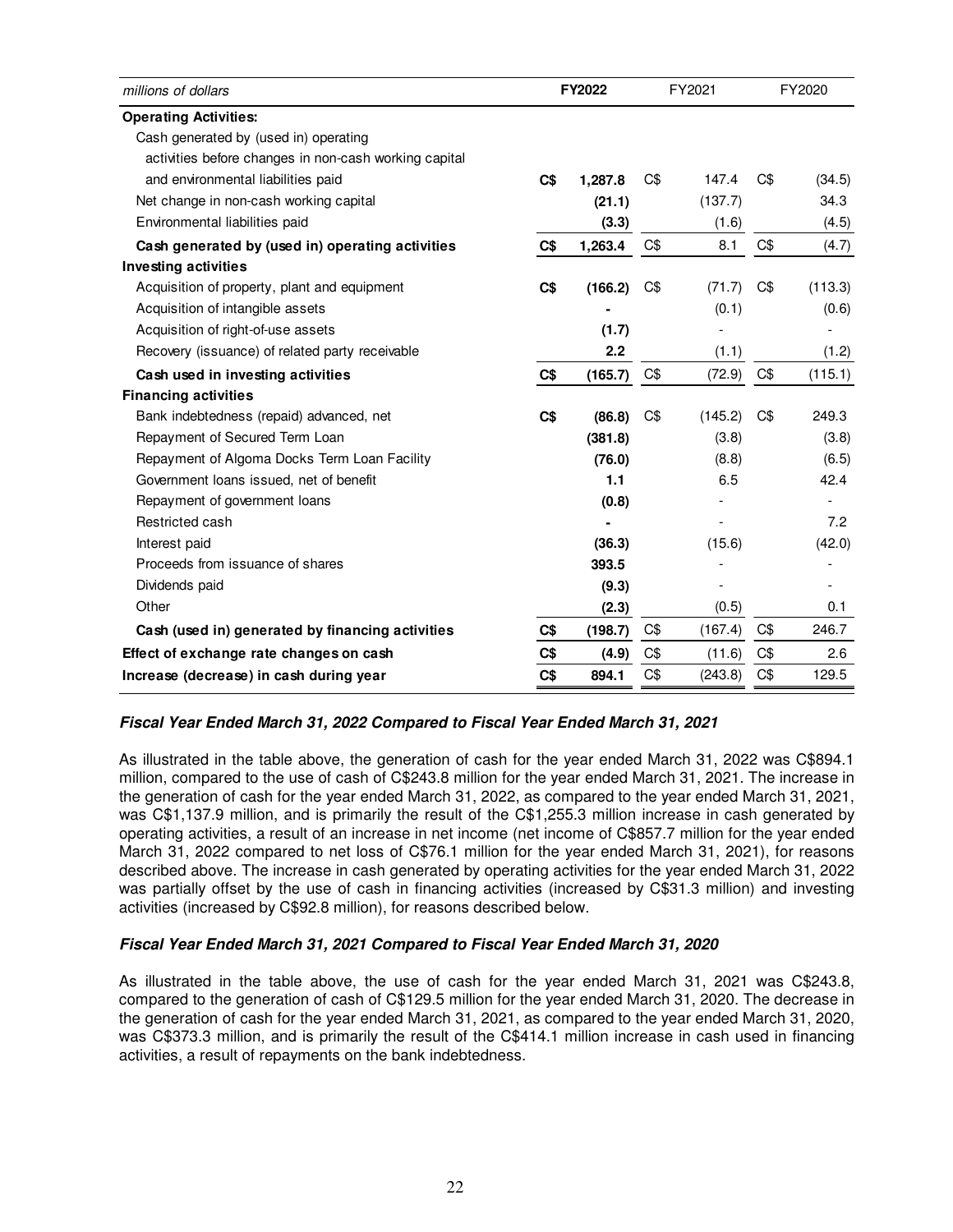# **Cash Flow Generated by (Used In) Operating Activities**

# **Three Month Period Ended March 31, 2022 Compared to Three Month Period Ended March 31, 2021**

For the three month period ended March 31, 2022, the cash generated by operating activities was C\$443.8 million (March 31, 2021 – C\$133.9 million). The increase in cash generated from operating activities for the three month period ended March 31, 2022 was primarily due to higher NSR.

### **Fiscal Year Ended March 31, 2022 Compared to Fiscal Year Ended March 31, 2021**

For the year ended March 31, 2022, the cash generated by operating activities was C\$1,263.4 million (March 31, 2021 – C\$8.1 million). The increase in cash generated from operating activities for the year ended March 31, 2022 was primarily due to higher NSR.

### **Fiscal Year Ended March 31, 2021 Compared to Fiscal Year Ended March 31, 2020**

For the year ended March 31, 2021, the cash generated by operating activities was C\$8.1 million, compared to C\$4.7 million cash used in operating activities for the year ended March 31, 2020. The increase in cash generated from operating activities for the year ended March 31, 2021 was due to lower cost of steel products sold and higher NSR, offset in part, by an increased use of cash for working capital.

| The following table shows changes in the Company's non-cash working capital for the periods indicated: |  |
|--------------------------------------------------------------------------------------------------------|--|
|--------------------------------------------------------------------------------------------------------|--|

| millions of dollars                                    | January 1 to<br>March 31, 2022 | January 1 to<br>March 31, 2021 |         |  |
|--------------------------------------------------------|--------------------------------|--------------------------------|---------|--|
| Accounts receivable                                    | \$<br>44.2                     | - \$                           | (113.3) |  |
| Inventories                                            | 128.9                          |                                | 102.7   |  |
| Prepaid expenses and deposits and other current assets | 23.9                           |                                | (20.7)  |  |
| Accounts payable and accrued liabilities               | 83.2                           |                                | 28.9    |  |
| Income and other taxes payable                         | (116.6)                        |                                | 8.7     |  |
| Derivative financial instruments (net)                 | 27.5                           |                                | (15.9)  |  |
| Total                                                  | \$<br>191.1                    | \$                             | (9.6)   |  |

### **Three Month Period Ended March 31, 2022 Compared to Three Month Period Ended March 31, 2021**

As illustrated in the table above, the Company's source of cash due to changes in non-cash working capital during the three month period ended March 31, 2022 was C\$191.1 million (March 31, 2021 – use of cash C\$9.6 million), representing a net change of C\$200.7 million. The increase in the net change in working capital was due primarily to a decrease in accounts receivable (C\$157.5 million) as a result of a decline in steel shipping volume and in the selling prices for steel products. Further, accounts payable and accrued liabilities increased (C\$54.3 million) due primarily to an increase in wages and accrued vacation, mainly a result of increased employee profit sharing.

| millions of dollars                                 | FY2022         |                |     | FY2021  | FY2020 |        |  |
|-----------------------------------------------------|----------------|----------------|-----|---------|--------|--------|--|
| Accounts receivable                                 | C\$<br>(127.0) |                | C\$ | (47.2)  | C\$    | 88.4   |  |
| Inventories                                         |                | (63.6)         |     | (33.6)  |        | (36.8) |  |
| Prepaid expenses, deposits and other current assets |                | 12.5           |     | (70.3)  |        | 20.2   |  |
| Accounts payable and accrued liabilities            |                | 166.6          |     | (21.2)  |        | (42.4) |  |
| Taxes payable and accrued taxes                     |                | (22.1)         |     | 16.7    |        | 3.7    |  |
| Derivative financial instruments (net)              |                | 12.5           |     | (15.3)  |        | 1.2    |  |
| Secured term loan interest payments in kind         |                | $\blacksquare$ |     | 33.2    |        |        |  |
| Total                                               | C\$            | (21.1)         | C\$ | (137.7) | C\$    | 34.3   |  |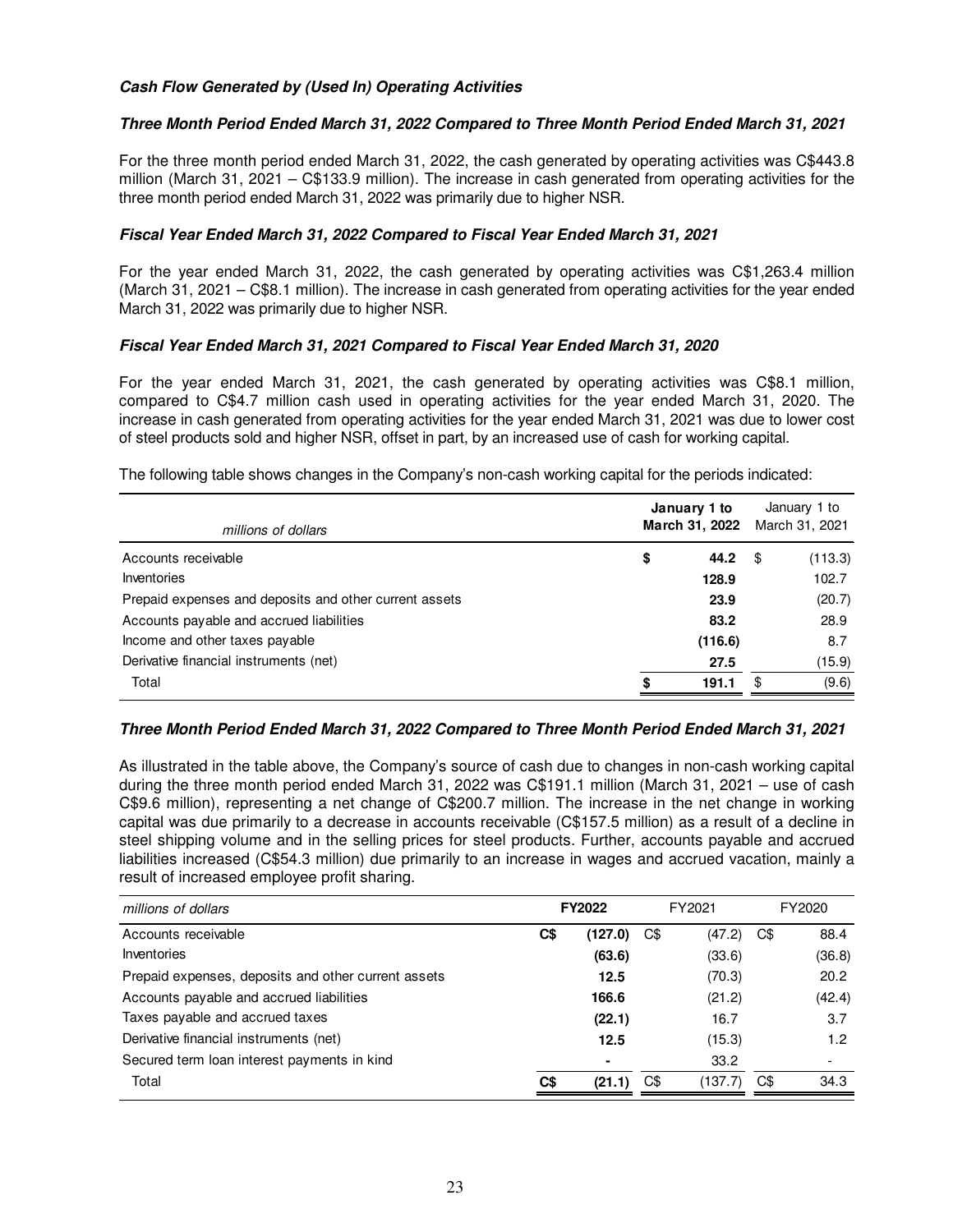# **Fiscal Year Ended March 31, 2022 Compared to Fiscal Year Ended March 31, 2021**

As illustrated in the table above, the Company's use of cash due to changes in non-cash working capital during the year ended March 31, 2022 was C\$21.1 million (March 31, 2021 – C\$137.7 million), representing a net change of C\$116.6 million. The increase in the net change in working capital was due in part, to an increase in accounts payable and accrued liabilities (C\$187.8 million) due primarily to an increase in wages and accrued vacation, mainly a result of increased employee profit sharing. Further, the increase in net change in working capital was due in part, to a decrease in prepaid expenses and other current assets (C\$82.8 million) due to a reduced requirement for advance payments to vendors. This was offset, in part, by an increase in accounts receivable (C\$79.8 million) as a result of improved steel revenue in the year ended March 31, 2022, which increased by 119.7% as compared to the year ended March 31, 2021. Offset further, in part, by a decrease in secured term loan interest payments in kind (C\$33.2 million), which resulted in the year ended March 31, 2021 due to the election to pay the interest due on the Secured Term Loan Facility in kind on April 1, 2020, July 1, 2020 and October 1, 2020 to conserve cash at the onset of the COVID-19 pandemic in March 2020. The increase was further offset, in part, by a decrease in income and other taxes payable (C\$38.8 million) resulting from corporate tax payments made during the year ended March 31, 2022.

# **Fiscal Year Ended March 31, 2021 Compared to Fiscal Year Ended March 31, 2020**

As illustrated in the table above, the Company's use of cash due to changes in non-cash working capital during the year ended March 31, 2021, was C\$137.7 million (March 31, 2020 – generation of cash of C\$34.3 million). The net change in working capital was a decrease of C\$172.0 million due to an increase in accounts receivable (C\$135.6 million) as a result of improved steel revenue in the quarter ended March 31, 2021, which increased by 28.3% as compared to the quarter ended March 31, 2020 and as a result of increased NSR in the quarter ended March 31, 2021, which increased by 32.4% compared to the quarter ended March 31, 2020. Further, prepaid expenses and other current assets increased due to advance payments made for capital project and raw material purchases (C\$90.5 million), offset, in part, by increase in secured term loan interest payments in kind (C\$33.2 million). This increase in secured loan payments in kind occurred as a result of the election to pay the interest due on the Secured Term Loan Facility in kind on April 1, 2020, July 1, 2020 and October 1, 2020 to conserve cash at the onset of the COVID-19 pandemic in March 2020. The increase in prepaid expenses and other current assets was further offset, in part, by an increase in accounts payable and accrued liabilities (C\$21.2 million) primarily due to an increase in wages and accrued vacation payable.

### **Cash Flow Used In Investing Activities**

### **Three Month Period Ended March 31, 2022 Compared to Three Month Period Ended March 31, 2021**

For the three month period ended March 31, 2022, cash used in investing activities was C\$93.9 million (March 31, 2021 – C\$22.1 million).

Expenditures for the acquisition of property, plant and equipment for the three month period ended March 31, 2022 and March 31, 2021 were C\$95.3 million and C\$22.2 million, respectively. In addition, the Company recorded benefits of C\$1.0 million (March 31, 2021 - C\$0.2 million) in respect of the interest free loan issued by, and the grant given by the Canadian federal government as well as the low interest rate loan issued from the Ontario provincial government, all of which are discussed below. The acquisition of property, plant and equipment net of benefits for the three month period ended March 31, 2022 was C\$94.3 million (March 31, 2021 - C\$22.0 million).

For the three month period ended March 31, 2022, the Company had property under construction for the EAF and plate mill modernization projects of C\$98.7 million (March 31, 2021 – nil) and C\$18.9 million, respectively (March 31, 2021 – C\$4.8 million).

### **Fiscal Year Ended March 31, 2022 Compared to Fiscal Year Ended March 31, 2021**

For the year ended March 31, 2022, cash used in investing activities was C\$165.7 million (March 31, 2021 – C\$72.9 million).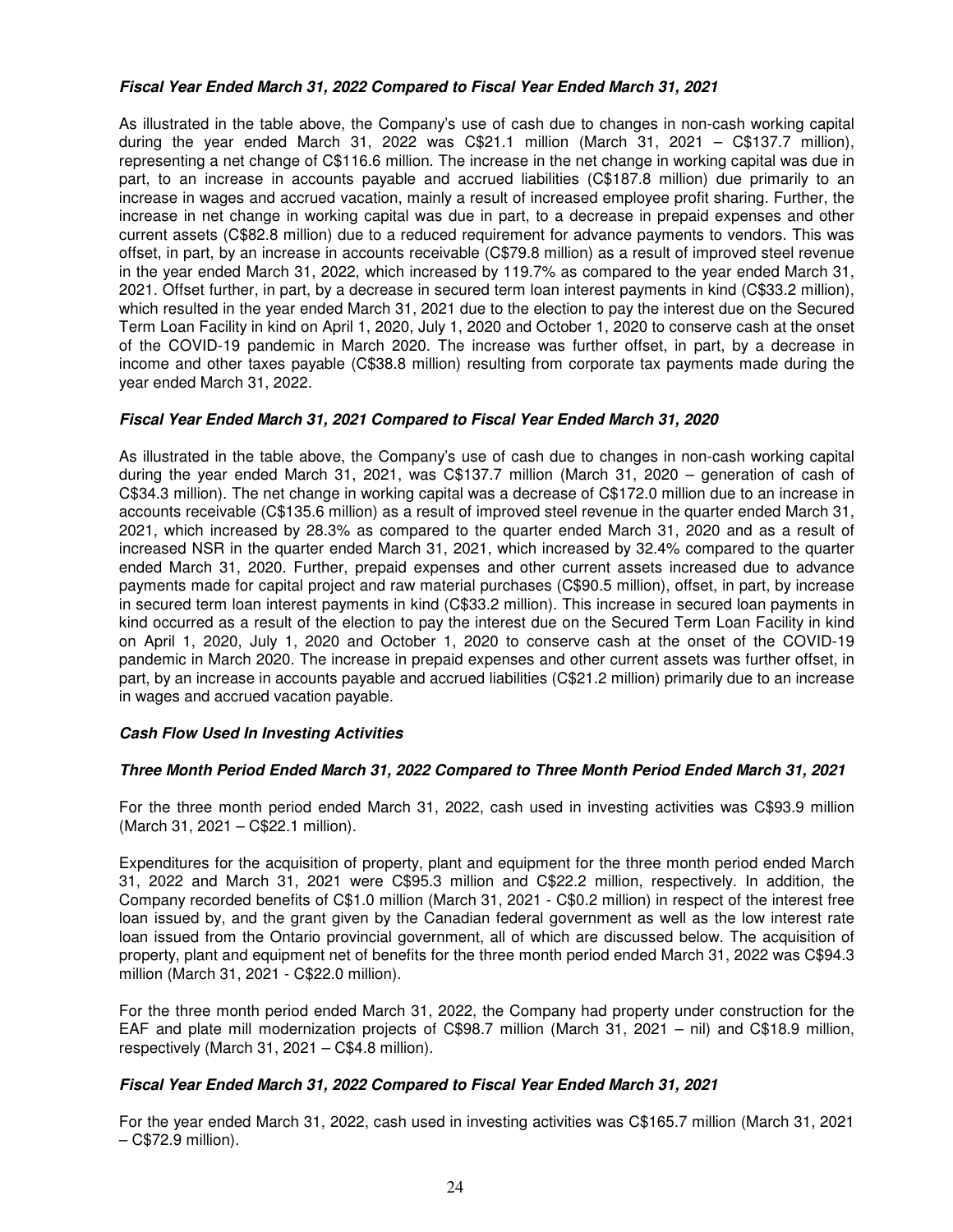Expenditures for the acquisition of property, plant and equipment for the year ended March 31, 2022 and March 31, 2021 were C\$172.1 million and C\$81.5 million, respectively. In addition, the Company recorded benefits of C\$4.2 million (March 31, 2021 - C\$9.8 million) in respect of the interest free loan issued by, and the grant given by the Canadian federal government as well as the low interest rate loan issued from the Ontario provincial government, all of which are discussed below. The acquisition of property, plant and equipment net of benefits for the year ended March 31, 2022 was C\$167.9 million (March 31, 2021 - C\$71.7 million).

For the year ended March 31, 2022, the Company had property under construction for the EAF and plate mill modernization projects of C\$98.7 million (March 31, 2021 – nil) and C\$43.6 million, respectively (March 31, 2021 – C\$8.9 million).

During the year ended March 31, 2022, the Company disposed of property, plant and equipment with a cost of C\$0.6 million (March 31, 2021 – C\$1.9 million). The disposal of property, plant and equipment during the fiscal year ended March 31, 2022 resulted in a net loss of C\$0.3 million (March 31, 2021 – loss of C\$1.7 million).

# **Fiscal Year Ended March 31, 2021 Compared to Fiscal Year Ended March 31, 2020**

For the year ended March 31, 2021, the cash used in investing activities was C\$72.9 million (March 31, 2020 – C\$115.1 million). Expenditures for the acquisition of property, plant and equipment for the years ended March 31, 2021 and March 31, 2020 were C\$81.5 million and C\$156.8 million, respectively. In addition, the Company recorded benefits of C\$9.8 million (March 31, 2020 - C\$43.5 million) in respect of the interest free loan issued by, and the grant given by the Canadian federal government as well as the low interest rate loan issued from the Ontario provincial government, all of which are discussed below. The acquisition, net of benefits, for the year ended March 31, 2021 was C\$71.7 million (March 31, 2020 - C\$113.3 million).

For the year ended March 31, 2021, the Company had property under construction for the plate mill modernization project of C\$8.9 million (March 31, 2021 – C\$1.1 million).

During the year ended March 31, 2021, the Company disposed of property, plant and equipment with a cost of C\$1.9 million (March 31, 2020 – nil). The disposal of property, plant and equipment during the year ended March 31, 2021 resulted in a net loss of C\$1.7 million.

Expenditures for the acquisition of intangible assets for the year ended March 31, 2021, were C\$0.1 million, (March 31, 2020 – C\$0.6 million). During the year ended March 31, 2021, the Company disposed of intangible assets with a cost of C\$0.8 million (March 31, 2020 – nil). The disposal of intangible assets during the year ended March 31, 2021 resulted in a net loss of C\$0.8 million.

### **Cash Flow Generated by (Used In) Financing Activities**

### **Three Month Period Ended March 31, 2022 Compared to Three Month Period Ended March 31, 2021**

For the three month period ended March 31, 2022, cash used in financing activities was C\$9.5 million (March 31, 2021 – C\$110.1 million). The decrease in cash used in financing activities of C\$100.6 million is largely due to repayments of the Revolving Credit Facility during the three month period ended March 31, 2021 (C\$95.3 million).

### **Fiscal Year Ended March 31, 2022 Compared to Fiscal Year Ended March 31, 2021**

For the year ended March 31, 2022, cash used in financing activities was C\$198.7 million (March 31, 2021 – C\$167.4 million). The Company made repayments of its Revolving Credit Facility totaling C\$105.1 million and drew down C\$18.3 million (March 31, 2021 – repaid C\$318.4 million and drew down C\$173.3 million). The Company repaid its Secured Term Loan Facility in full (C\$381.8 million) (March 31, 2021 - C\$3.8 million) and its Algoma Docks Term Loan Facility in full (C\$76.0 million) (March 31, 2021 – C\$8.8 million). In addition, during the year ended March 31, 2022, the Company received proceeds from issuance of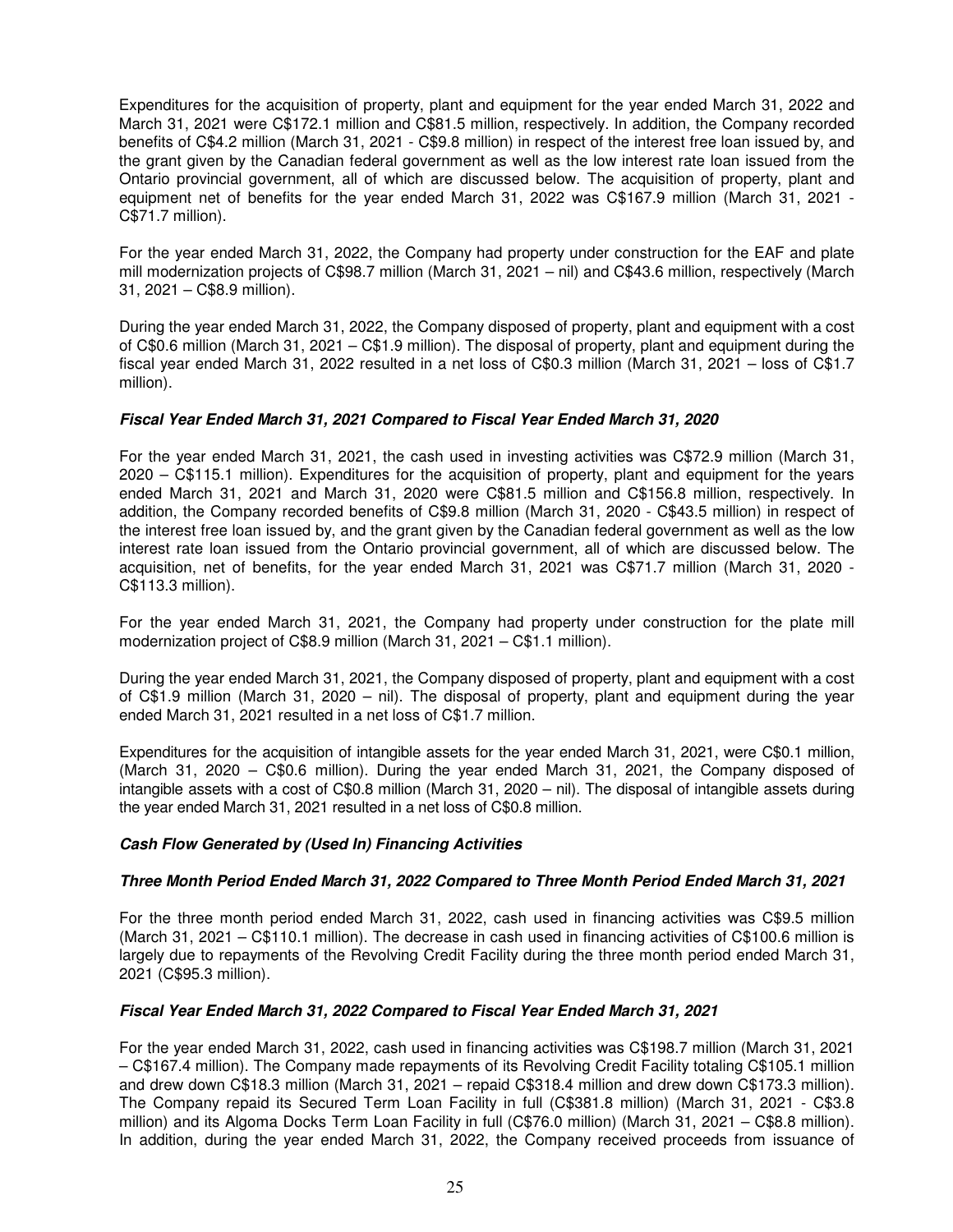shares as a result of the Merger transaction (C\$393.5 million). Further, the Company paid interest of C\$36.3 million (March 31, 2021 - C\$15.6 million) for the year ended March 31, 2022.

# **Fiscal Year Ended March 31, 2021 Compared to Fiscal Year Ended March 31, 2020**

For the year ended March 31, 2021, the cash used in financing activities was C\$167.4 million (March 31, 2020 – C\$246.7 million of cash generated). During the year ended March 31, 2021, the Company made repayments of its Revolving Credit Facility totaling C\$318.4 million and drew down C\$173.3 million (March 31, 2020 – repaid C\$109.3 million and drew down C\$358.0 million), its Secured Term Loan of C\$3.8 million (March 31, 2020 - C\$3.8 million) and its Algoma Docks Term Loan Facility of C\$8.8 million (March 31, 2020 – C\$6.5 million). In addition, during the year ended March 31, 2021, the Company recorded long-term governmental loans issued, net of benefits recorded, of C\$6.5 million (March 31, 2020 - C\$42.4 million), and paid interest of C\$15.6 million (March 31, 2020 - C\$42.0 million).

# **Capital Resources - Financial Position and Liquidity**

The Company anticipates making, on average, approximately C\$50-C\$60 million of capital expenditures annually to sustain existing production facilities. Furthermore, supported by its agreements with the federal and provincial governments and using the cash received as a result of the Merger, the Company anticipates making significant capital expenditures relating to its modernization and expansion program over the next five years, including substantial investment in EAF steelmaking.

The below capital sources and future cash flows from operating activities avail the Company of substantial financial resources to complete its proposed expansion plans. The Company's business generates significant cash flow and the Company does not anticipate any issues with generating sufficient cash and cash equivalents, both in the short term and the long term, when combined with the cash made available as a result of the Merger and the PIPE Investment and under the SIF Funding and the CIB Funding, to meet its planned growth or to fund development activities.

### **Fiscal Year Ended March 31, 2022 Compared to Fiscal Year Ended March 31, 2021**

As at March 31, 2022, the Company had cash of C\$915.3 million (March 31, 2021 - C\$21.2 million), and had unused availability under its Revolving Credit Facility of C\$278.2 million (\$222.6 million) after taking into account C\$34.1 million (\$27.3 million) of outstanding letters of credit and borrowing base reserves. At March 31, 2021, the Company had drawn C\$90.1 million (\$71.7 million), and there was C\$200.8 (\$156.5 million) of unused availability after taking into account C\$27.4 million (\$21.8 million) of outstanding letters of credit and borrowing base reserves.

On September 20, 2021, the Company, together with the government of Canada, entered into an agreement of which a benefit of up to \$420.0 million would flow to the Company in the form of a loan up to \$200.0 million from the SIF and a loan up to \$220.0 million from the CIB. Under the terms of the SIF agreement, the Company will be reimbursed for certain defined capital expenditures incurred to transition from blast furnace steel production to EAF steel production between March 3, 2021 and March 31, 2025. Annual repayments of the SIF loan will be scalable based on the Company's greenhouse gas emission performance.

Under the terms of the CIB agreement, the Company may draw on a non-revolving construction credit facility. Following the completion of the project, quarterly payments including interest at a rate per annum equal to the base rate from the date of borrowing until November 27, 2031, then at a base rate plus 150 basis points until maturity of the loan are required prior to the loan maturity date, November 26, 2046.

In November 2021, the Company repaid its Secured Term Loan Facility and Algoma Docks Term Loan Facility in full.

The Revolving Credit Facility, the Federal AMF Loan, the Provincial MENDM Loan and the Federal SIF agreements are expected to service the Company's principal liquidity needs (to finance working capital, fund capital expenditures and for other general corporate purposes) until the maturity of these facilities.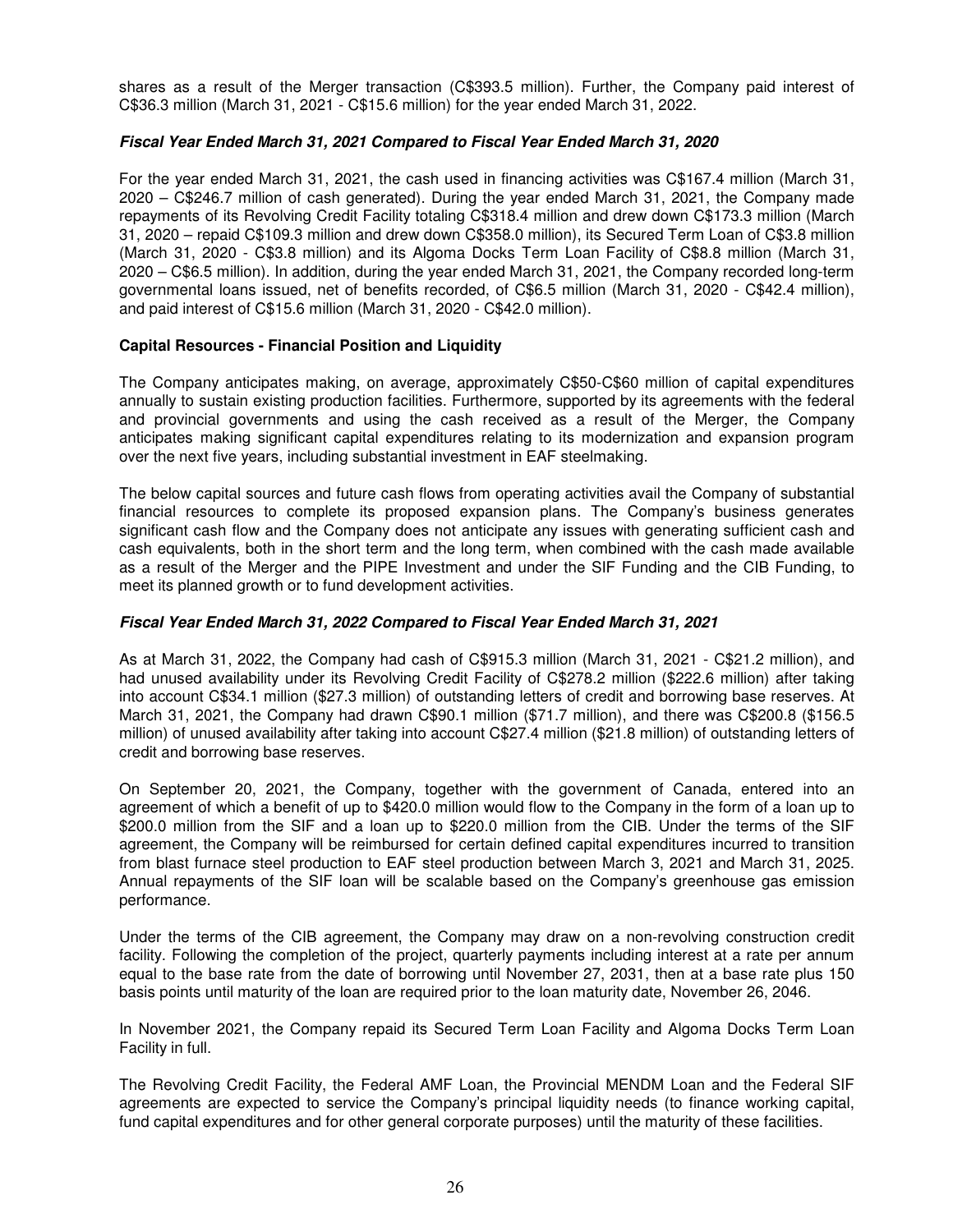The Revolving Credit Facility is governed by a conventional borrowing base calculation comprised of eligible accounts receivable plus eligible inventory plus cash. At March 31, 2022, there was C\$0.1 million (\$0.09 million) drawn on this facility. There was C\$278.2 million (\$222.6 million) of unused availability after taking into account C\$34.1 million (\$27.3 million) of outstanding letters of credit, and borrowing base reserves. The Company is required to maintain a calculated borrowing base. Any shortfall in the borrowing base will trigger a mandatory loan repayment in the amount of the shortfall, subject to certain cure rights including the deposit of cash into an account controlled by the agent. As at March 31, 2022, the Company has complied with these requirements.

On March 3, 2022, the Company announced a normal course issuer bid (the "NCIB") after receiving regulatory approval from the Toronto Stock Exchange. Pursuant to the NCIB, the Company is authorized to acquire up to a maximum of 7,397,889 of its shares, or 5% of its 147,957,790 issued and outstanding shares as of February 18, 2022, subject to a daily maximum of 16,586 shares. The common shares are available for purchase for cancellation commencing on March 3, 2022 until no later than March 2, 2023. No shares were repurchased by the Company under the NCIB during the year ended March 31, 2022.

On March 31, 2022, a dividend payment of \$9.3 million (US \$7.4 million) was paid and recorded as a distribution through retained earnings.

# **Fiscal Year Ended March 31, 2021 Compared to Fiscal Year Ended March 31, 2020**

As at March 31, 2021, the Company had cash of C\$21.2 million (March 31, 2020 - C\$265.0 million), and had unused availability under its Revolving Credit Facility of C\$200.8 million (\$156.5 million) (March 31, 2020 - C\$61.4 million (\$43.6 million)) after taking into account C\$27.4 million (\$21.8 million) of outstanding letters of credit (March 31, 2020 – C\$27.8 million (\$19.7 million)). The reduction in the Company's overall available cash (including availability under its Revolving Credit Facility) as of March 31, 2021 compared to March 31, 2020 is due to the factors discussed above.

On November 30, 2018, the Company secured the following debt financing:

- \$250.0 million in the form of a traditional asset-based revolving credit facility, with a maturity date of November 30, 2023;
- a C\$60.0 million interest free loan from the Federal Economic Development Agency of the Government of Canada, through the Advanced Manufacturing Fund (the "Federal AMF Loan"). The Company will repay the loan in equal monthly installments beginning on April 1, 2022 with the final installment payable on March 1, 2028.; and
- a C\$60.0 million low interest loan from the Ministry of Energy, Northern Development and Mines of the Province of Ontario (the "Provincial MENDM Loan"). The Company will repay the loan in monthly blended payments of principal and interest beginning on December 31, 2024 and ending on November 30, 2028.

On March 29, 2019, the Company secured an agreement with the Minister of Industry of the Government of Canada, whereby the Company will receive C\$15.0 million in the form of a grant and C\$15.0 million in the form of an interest free loan through the Federal SIF. The Company will repay the interest free loan portion of this funding in equal annual payments beginning on April 30, 2024 and ending on April 30, 2031.

### **Contractual Obligations and Off Balance Sheet Arrangements**

The following table presents, at March 31, 2022, the Company's obligations and commitments to make future payments under contracts and contingent commitments. The following figures assume that the March 31, 2022, Canadian/US dollar exchange rate of US\$1.00 = \$0.8003 remains constant throughout the periods indicated.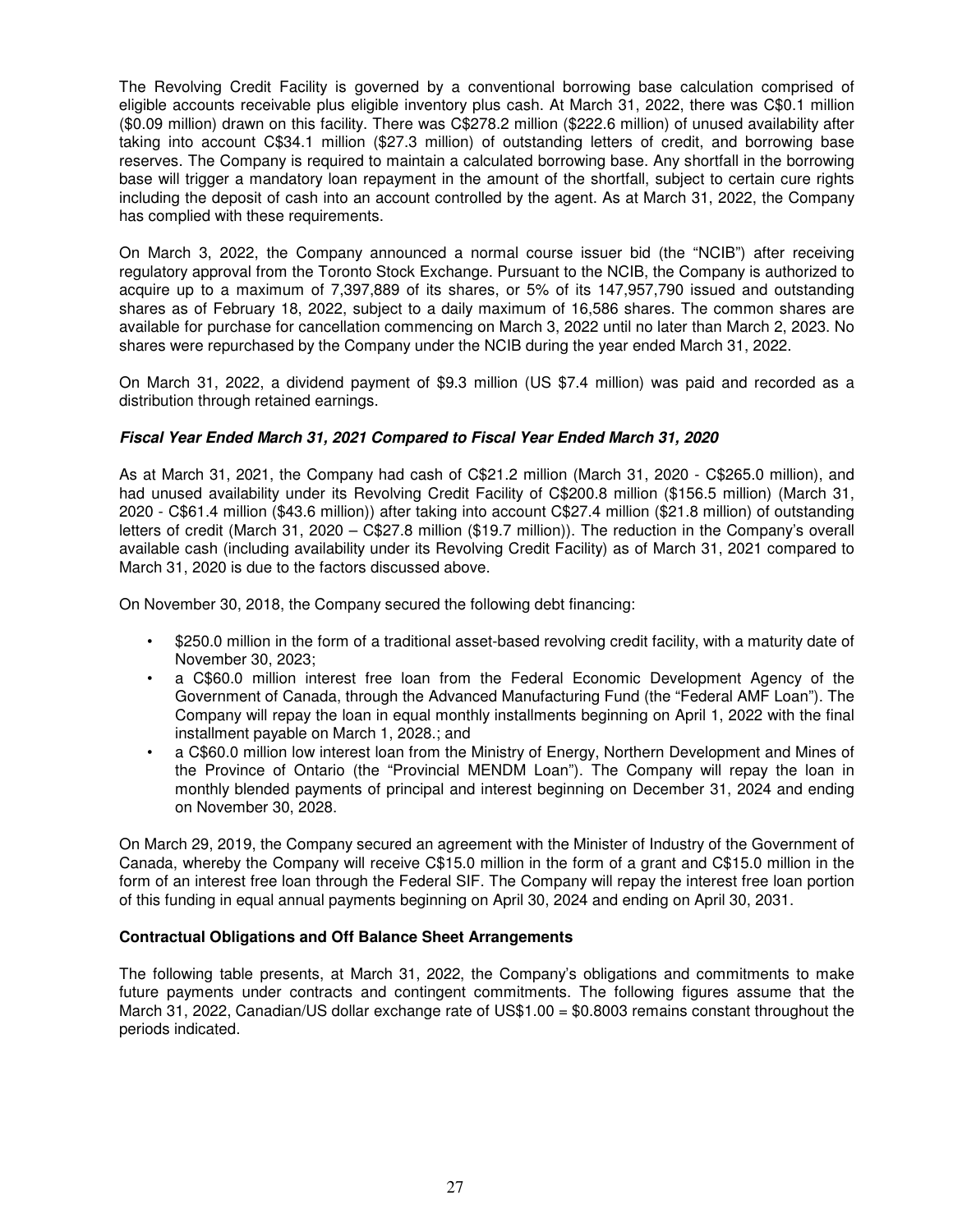| millions of dollars          | Total |       | Less than 1<br>year |       | Year 2 |       | Years 3-5 |       | More than 5<br>years |       |  |
|------------------------------|-------|-------|---------------------|-------|--------|-------|-----------|-------|----------------------|-------|--|
| Bank indebtedness            | C\$   | 0.1   | C\$                 | 0.1   | C\$    | ٠     | C\$       | ۰     | C\$                  | ٠     |  |
| Long-term governmental loans |       | 136.5 |                     | 9.9   |        | 9.9   |           | 71.5  |                      | 45.2  |  |
| Purchase obligations         |       | 551.2 |                     | 323.7 |        | 130.0 |           | 97.5  |                      |       |  |
| Environmental liabilities    |       | 77.0  |                     | 4.1   |        | 5.1   |           | 12.9  |                      | 54.9  |  |
| Lease obligations            |       | 5.8   |                     | 3.1   |        | 2.3   |           | 0.4   |                      | ٠     |  |
| Total                        | C\$   | 770.6 | C\$                 | 340.9 | C\$    | 147.3 | C\$       | 182.3 | C\$                  | 100.1 |  |

Purchase obligations, which represent the Company's most significant contractual obligations across the periods indicated above, are comprised of contracts to purchase the raw materials required to manufacture the Company's products and therefore contribute directly to the Company's ability to generate revenue. The Company enters into such contracts on an ongoing basis based on its production requirements to secure favorable raw material pricing and consistency of supply. The majority of the Company's purchase obligations mature in less than one year and are contracted based on the Company's anticipated production, and the revenue generated from such production is applied to satisfy such purchase obligations.

Off balance sheet arrangements include letters of credit, and operating lease obligations as disclosed above. At March 31, 2022, the Company had C\$34.1 million (\$27.3 million) (March 31, 2021 - C\$27.4 million (\$21.8 million)) of outstanding letters of credit.

As discussed above, the Company maintains defined benefit pension plans and other post-employment benefit plans. At March 31, 2022, the Company's net obligation in respect of its defined benefit pension plans was C\$118.1 million (March 31, 2021 - C\$170.1 million) and the Company's obligation in respect of its other post-employment benefits plans was C\$239.8 million (March 31, 2021 – C\$297.8 million).

The Company's obligations, commitments and future payments under contract are expected to be financed through cash flow from operations and funds from the Company's Revolving Credit Facility. Any default in the Company's ability to meet such commitments and future payments could have a material and adverse effect on the Company.

# **Related Party Transactions**

As a result of the Merger, the Company is no longer a related party of Algoma Steel Parent S.C.A., and its commonly controlled affiliates. Further, Algoma Steel Parent S.C.A. settled its promissory note payable to the Company for C\$2.2 million (\$1.7 million) by receiving a net amount of C\$6.5 million (\$5.0 million) in exchange for settling this note payable with the return of capital of C\$8.3 million (\$6.7 million), as explained in Note 31 to the March 31, 2022 audited consolidated financial statements. To facilitate this payment, the Company entered an agreement with its subsidiary, Algoma Steel Inc. to pay the net amount of C\$6.5 million (\$5.0 million) on its behalf. The Company settled the loan to its subsidiary, Algoma Steel Inc. with net proceeds from the merger transaction.

There are no ongoing contractual or other commitments with related parties.

### **Financial Instruments**

The Company's financial assets and liabilities (financial instruments) include cash, restricted cash, accounts receivable, margin payments, bank indebtedness, accounts payable and accrued liabilities, derivative financial instruments, warrant liability, earnout liability and long-term governmental loans.

Financial assets and financial liabilities, including derivatives, are recognized when the Company becomes a party to the contractual provisions of the financial instrument or non-financial derivative contract. Financial instruments are disclosed in Note 32 to the March 31, 2022 audited consolidated financial statements.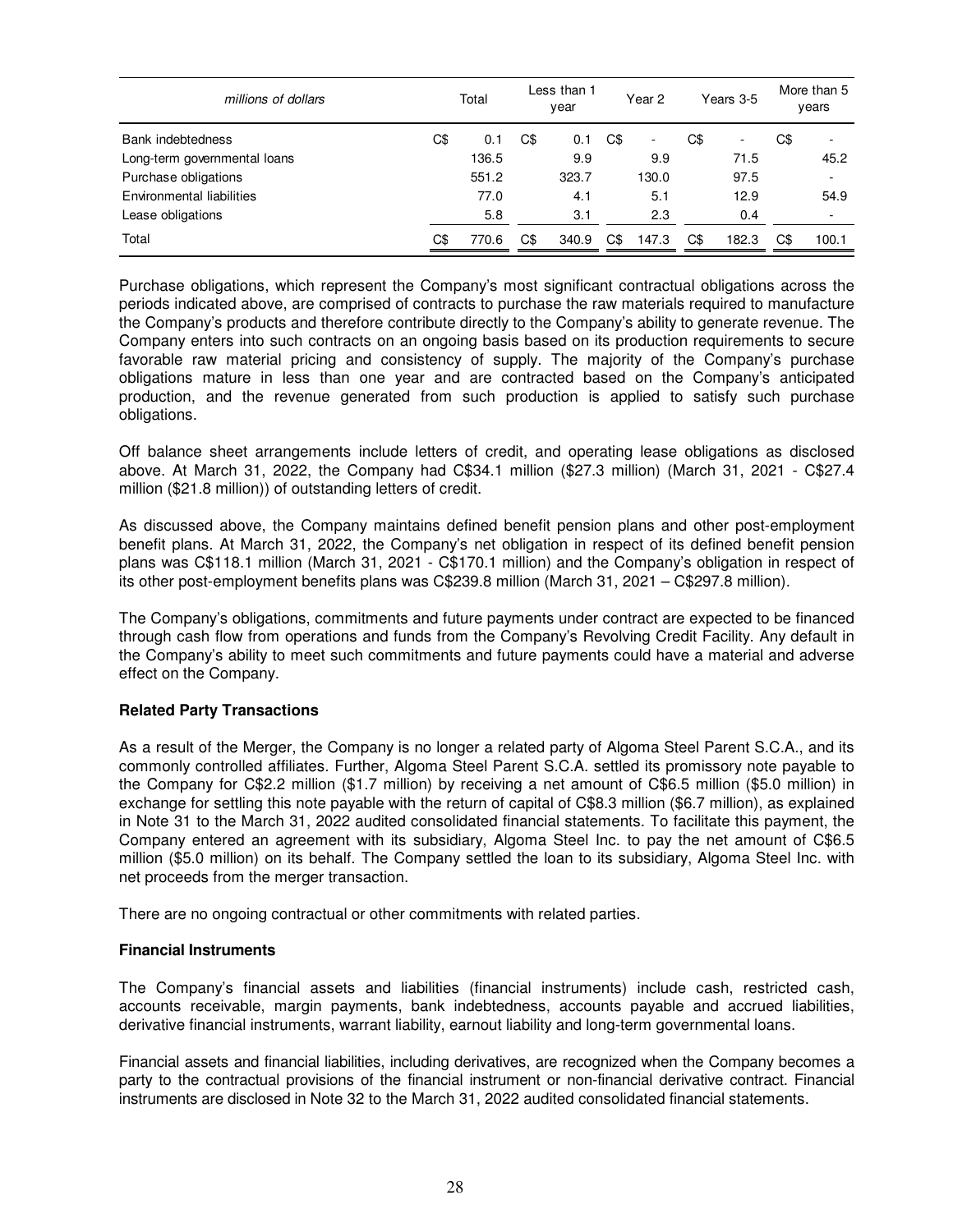# **Critical Accounting Estimates**

As disclosed in Note 5 of the March 31, 2022 audited consolidated financial statements, the preparation of financial statements in conformity with IFRS requires management to make estimates and assumptions that affect the reported amounts of assets and liabilities and disclosure of contingent assets and liabilities at the dates of the financial statements and the reported amounts of revenue and expenses during the years.

Significant items subject to such estimates and assumptions include the going concern assessment, allowance for doubtful accounts, carrying amount and useful life of property, plant and equipment and intangible assets, defined benefit retirement plans and income tax expense and scientific research and development investment tax credits. Further, Note 4 to the March 31, 2022 audited consolidated financial statements discloses the basis for determining the fair value of the warrant, earnout and share-based compensation liabilities. Actual results could differ from those estimates.

### *Allowance for doubtful accounts*

Management analyzes accounts receivable to determine the allowance for doubtful accounts by assessing the collectability of receivables owing from each individual customer. This assessment takes into consideration certain factors including the age of outstanding receivable, customer operating performance, historical payment patterns and current collection efforts, relevant forward looking information and the Company's security interests, if any.

### *Useful lives of property, plant and equipment and intangible assets*

The Company reviews the estimated useful lives of property, plant and equipment and intangible assets at the end of each annual reporting period, and whenever events or circumstances indicate a change in useful life. Estimated useful lives of items of property, plant and equipment and intangible assets are based on a best estimate and the actual useful lives may be different. The useful life of property, plant and equipment and intangible assets affects the amount of amortization and the net book value disclosed in the Company's financial statements.

### *Impairment of property, plant and equipment and intangible assets*

Any accounting estimate related to impairment of property, plant and equipment and intangible assets require the Company to make assumptions about future cash flows and discount rates. Further, determining whether property, plant and equipment and intangible assets are impaired requires the Company to determine the recoverable amount of the cash generated unit ("CGU") to which the asset is allocated. To determine the recoverable amount of the CGU, management is required to estimate its fair value. To calculate the value of the CGU in use, management determines expected future cash flows, which involves, among other items, realization rates on future steel output, costs and volume of production, growth rate, and the estimated selling costs, using an appropriate weighted average cost of capital. Assumptions about future cash flows require significant judgement because actual operating levels have fluctuated in the past and are expected to do so in the future.

### *Defined Benefit Retirement Plans*

The determination of employee benefit expense and obligations requires the use of assumptions such as the discount rate applied to determine the present value of all future cash flows expected in the plan. Since the determination of the cost and obligations associated with employee future benefits requires the use of various assumptions, there is measurement uncertainty inherent in the actuarial valuation process. Actual results could differ from estimated results which are based on assumptions.

### *Taxation*

The Company computes an income tax provision in each of the jurisdictions in which it operates. Actual amounts of income tax expense and scientific research and experimental development investment tax credits only become final upon filing and acceptance of the returns by the relevant authorities, which occur subsequent to the issuance of the audited consolidated financial statements.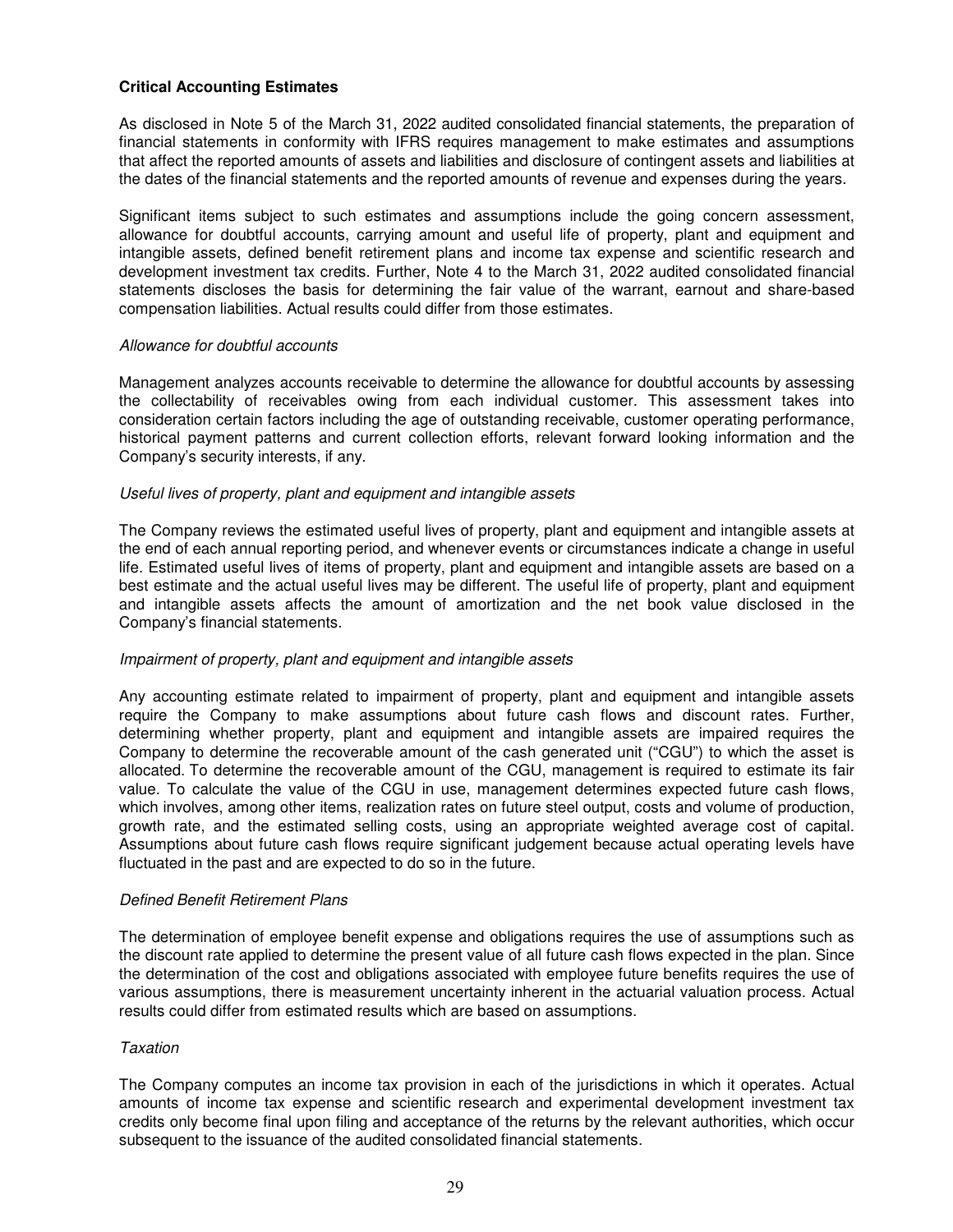Additionally, the estimation of income taxes includes evaluating the recoverability of deferred income tax assets based on an assessment of the ability to use the underlying future tax deductions before they expire against future taxable income. The assessment is based upon existing tax laws and estimates of future taxable income. To the extent estimates differ from the final tax return, (loss) income would be affected in a subsequent period. The Company will file tax returns that may contain interpretations of tax law and estimates. Positions taken and estimates utilized by the Company may be challenged by the relevant tax authorities. Rulings that alter tax returns filed may require adjustment in the future.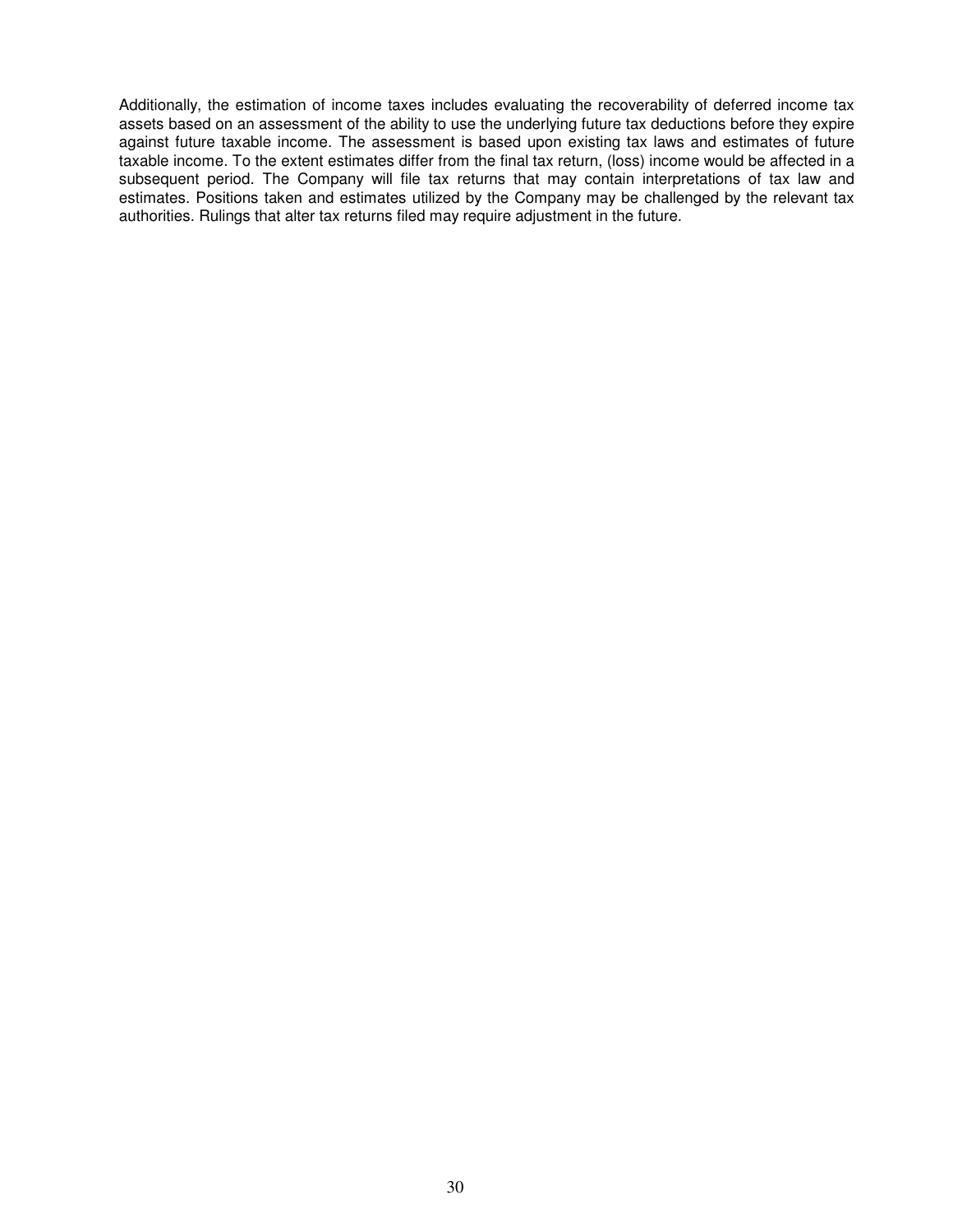# **Selected Quarterly Information**

| (millions of dollars, except where                |                |              |  |                                   |  |           |  |         |      |           |     |                                                                                                 |              |       |         |
|---------------------------------------------------|----------------|--------------|--|-----------------------------------|--|-----------|--|---------|------|-----------|-----|-------------------------------------------------------------------------------------------------|--------------|-------|---------|
| otherwise noted)                                  |                | 2021<br>2022 |  |                                   |  |           |  |         |      |           |     |                                                                                                 |              |       |         |
| As at and for the three months ended <sup>1</sup> |                | Q4           |  | Q <sub>3</sub>                    |  | Q2        |  | Q1      |      | Q4        |     | Q3                                                                                              | Q2           |       | Q1      |
| Financial results                                 |                |              |  |                                   |  |           |  |         |      |           |     |                                                                                                 |              |       |         |
| Total revenue                                     | c <sub>s</sub> |              |  | 941.8 C\$ 1,064.9 C\$ 1,010.2 C\$ |  |           |  | 789.1   | C\$  | 638.5 C\$ |     | 430.0 C\$                                                                                       | 377.0 C\$    |       | 349.4   |
| Steel products                                    |                | 879.9        |  | 1,009.5                           |  | 936.5     |  | 722.9   |      | 585.6     |     | 383.8                                                                                           | 335.3        |       | 310.4   |
| Non-steel products                                |                | 13.9         |  | 14.2                              |  | 31.8      |  | 24.4    |      | 5.6       |     | 9.5                                                                                             | 6.9          |       | 7.4     |
| Freight                                           |                | 48.0         |  | 41.2                              |  | 41.9      |  | 41.8    |      | 47.3      |     | 36.7                                                                                            | 34.8         |       | 31.6    |
| Cost of sales                                     |                | 603.2        |  | 599.9                             |  | 578.7     |  | 510.2   |      | 476.0     |     | 432.2                                                                                           | 389.8        |       | 339.7   |
| Administrative and selling expenses               |                | 28.0         |  | 18.9                              |  | 29.4      |  | 26.7    |      | 32.5      |     | 15.5                                                                                            | 11.9         |       | 12.5    |
| Income (loss) from operations                     |                | 310.6        |  | 446.1                             |  | 402.1     |  | 252.2   |      | 130.0     |     | (17.7)                                                                                          | (24.7)       |       | (2.8)   |
| Net income (loss)                                 |                | 242.9        |  | 123.0                             |  | 288.2     |  | 203.7   |      | 100.1     |     | (73.5)                                                                                          | (60.0)       |       | (42.7)  |
| Adjusted EBITDA (loss)                            | C\$            | 334.4 C\$    |  | 457.3 C\$                         |  | 430.6 C\$ |  | 280.8   | IC\$ | 166.9     | C\$ | 11.7 C\$                                                                                        |              | 0 C\$ | 20.5    |
| Per common share (diluted) $3$                    |                |              |  |                                   |  |           |  |         |      |           |     |                                                                                                 |              |       |         |
| Net income (loss)                                 | C\$            | 1.45 C\$     |  | 0.92 C\$                          |  | 4.02 C\$  |  | 2.83    | C\$  | 1.40 C\$  |     | $(1.02)$ C\$                                                                                    | $(0.84)$ C\$ |       | (0.59)  |
| <b>Financial position</b>                         |                |              |  |                                   |  |           |  |         |      |           |     |                                                                                                 |              |       |         |
| Total assets                                      |                |              |  |                                   |  |           |  |         |      |           |     | C\$ 2,693.6 C\$ 2,520.7 C\$ 2,185.7 C\$ 1,697.2 C\$ 1,553.9 C\$ 1,541.9 C\$ 1,554.4 C\$ 1,731.6 |              |       |         |
| Total non-current liabilities                     |                | 573.5        |  | 640.1                             |  | 1,038.8   |  | 1,002.5 |      | 1,031.5   |     | 1,184.7                                                                                         | 1,236.2      |       | 1,220.1 |
| <b>Operating results</b>                          |                |              |  |                                   |  |           |  |         |      |           |     |                                                                                                 |              |       |         |
| Average NSR per nt2                               | $\mathbf{C}$   | 1.608 C\$    |  | 1.827 C\$                         |  | 1,594 C\$ |  | 1,185   | C\$  | 942 C\$   |     | 701 C\$                                                                                         | 649 C\$      |       | 746     |
| Adjusted EBITDA per nt2                           |                | 611.1        |  | 827.6                             |  | 733.1     |  | 460.3   |      | 268.4     |     | 21.4                                                                                            | 0.0          |       | 49.2    |
| Shipping volume (in thousands of nt)              |                |              |  |                                   |  |           |  |         |      |           |     |                                                                                                 |              |       |         |
| Sheet                                             |                | 486          |  | 481                               |  | 514       |  | 541     |      | 543       |     | 470                                                                                             | 444          |       | 336     |
| Plate                                             |                | 61           |  | 72                                |  | 73        |  | 69      |      | 79        |     | 78                                                                                              | 72           |       | 80      |
|                                                   |                |              |  |                                   |  |           |  |         |      |           |     |                                                                                                 |              |       |         |

1 Period end date refers to the following: "Q4" - March 31, "Q3" - December 31, "Q2" - September 30 and "Q1" - June 30.

2 The definition and reconciliation of these non-IFRS measures are included in the "Non-IFRS Financial Measures" section of this MD&A.

3 Pursuant to the Merger Agreement with Legato as described in the "Merger Transaction" section of this MD&A, on October 19, 2021, the Company effected a reserve stock split retroactively, such that each outstanding common share became such number of common shares, each valued at \$10.00 per share, as determined by the conversion factor of 71.76775% (as defined in the Merger Agreement), with such common shares subsequently distributed to the equity holders of the Company's former ultimate parent company.

 Further, on February 9, 2022, the Company issused 35,883,692 common shares in connection with the earnout rights granted to non management shareholders that existed prior to the Merger.

### **Trend Analysis**

The Company's financial performance for the fourth quarter of fiscal year end 2022 ("Q4 2022") increased from the third quarter of fiscal year end 2022 ("Q3 2022"), primarily due to listing expense incurred in Q3 2022 as a result of the Merger in Q3 2022. This was offset, in part, by decreased steel revenue mostly due to lower average steel selling prices. The following discussion reflects the Company's trend analysis in chronological order:

Revenue:

- decreased \$152.8 million or 30% from \$502.2 million in Q4 2020 to \$349.4 million in the first quarter of fiscal year end 2021 ("Q1 2021"), a result of decreased steel revenue mainly due to lower steel shipments, represented by a decline of 204 thousand net ton ("nt") or 33% from 620 thousand nt in Q4 2020 to 416 thousand nt in Q1 2021.
- increased \$27.6 million or 8% from \$349.4 million in Q1 2021 to \$377.0 million in the second